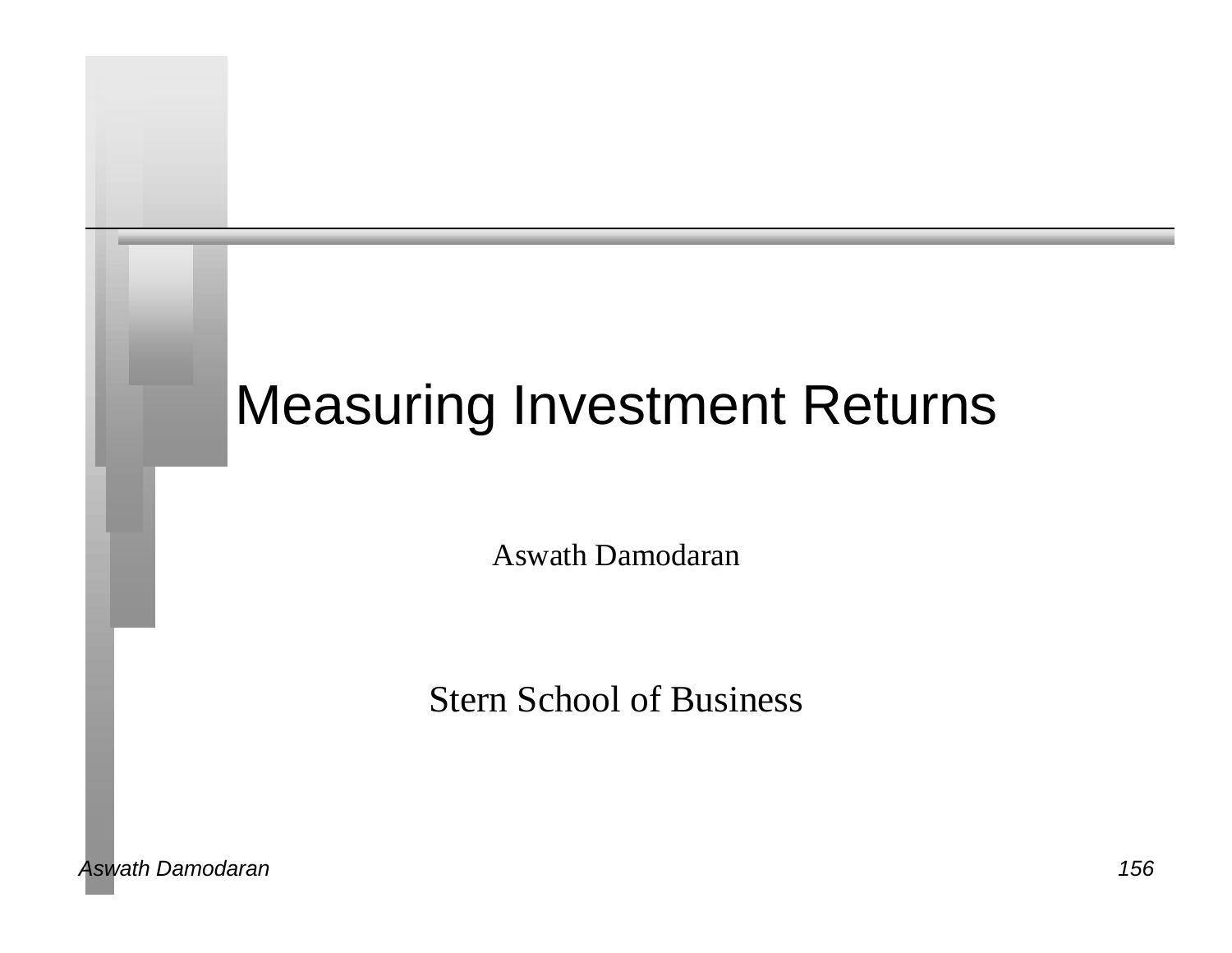### First Principles

n Invest in projects that **yield a return greater** than the minimum acceptable hurdle rate.

- The hurdle rate should be higher for riskier projects and reflect the financing mix used - owners' funds (equity) or borrowed money (debt)
- **Returns on projects should be measured based on cash flows generated and the timing of these cash flows; they should also consider both positive and negative side effects of these projects.**
- n Choose a financing mix that minimizes the hurdle rate and matches the assets being financed.
- If there are not enough investments that earn the hurdle rate, return the cash to stockholders.
	- The form of returns dividends and stock buybacks will depend upon the stockholders' characteristics.

Objective: Maximize the Value of the Firm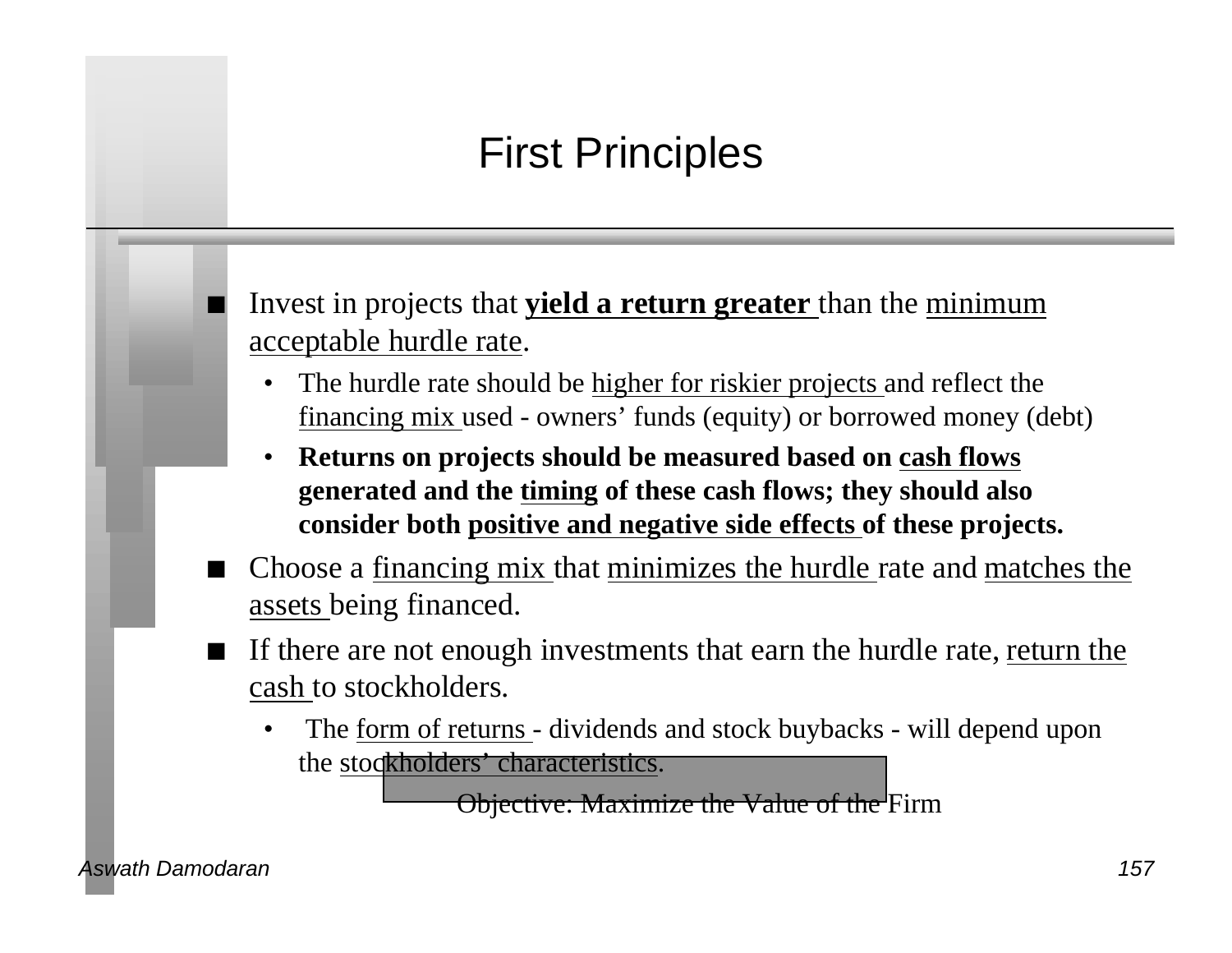#### Measures of return: earnings versus cash flows

#### Principles Governing Accounting Earnings Measurement

- Accrual Accounting: Show revenues when products and services are sold or provided, not when they are paid for. Show expenses associated with these revenues rather than cash expenses.
- Operating versus Capital Expenditures: Only expenses associated with creating revenues in the current period should be treated as operating expenses. Expenses that create benefits over several periods are written off over multiple periods (as depreciation or amortization)
- To get from accounting earnings to cash flows:
	- you have to add back non-cash expenses (like depreciation)
	- you have to subtract out cash outflows which are not expensed (such as capital expenditures)
	- you have to make accrual revenues and expenses into cash revenues and expenses (by considering changes in working capital).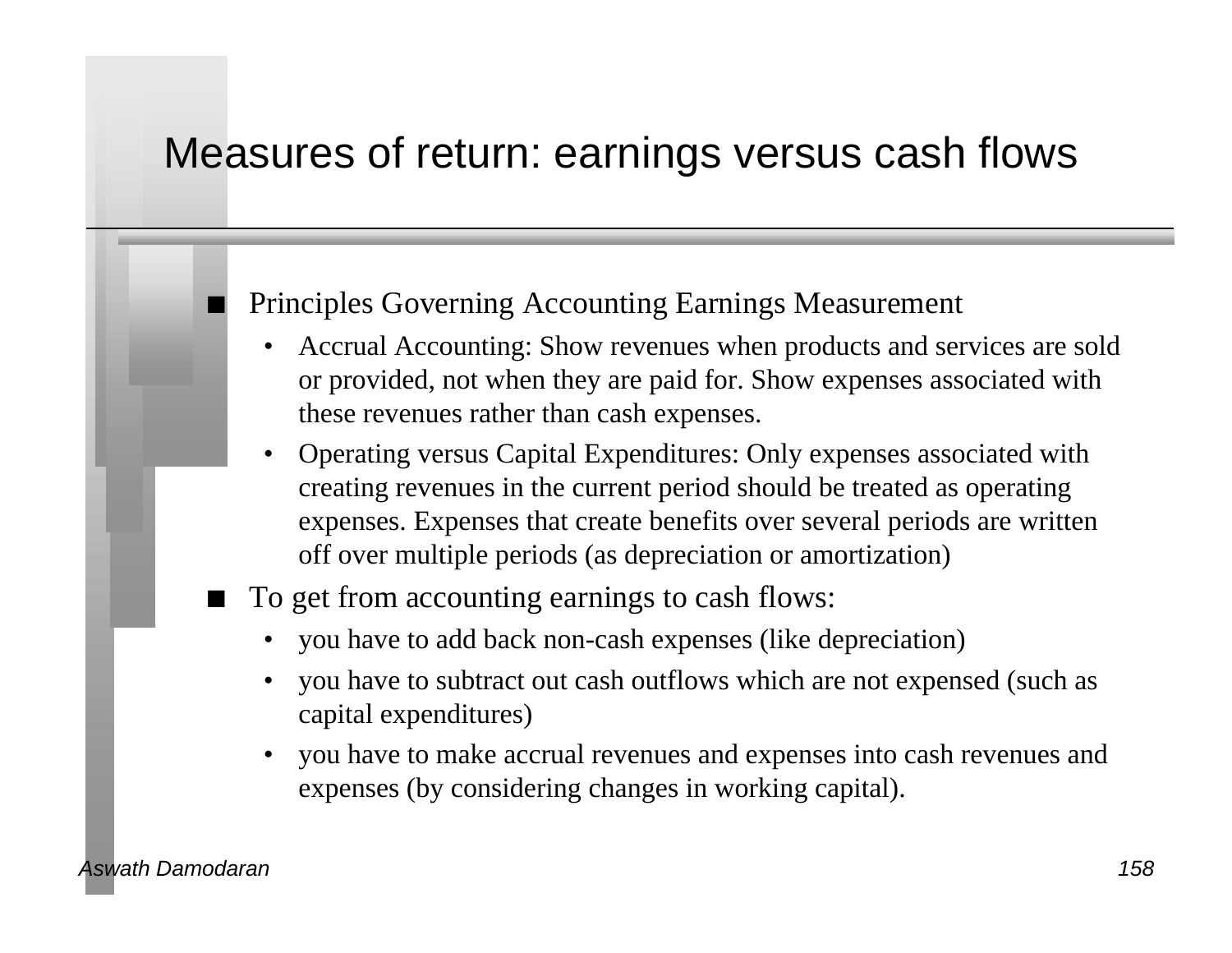### Measuring Returns Right: The Basic Principles

- Use cash flows rather than earnings. You cannot spend earnings.
- Use "incremental" cash flows relating to the investment decision, i.e., cashflows that occur as a consequence of the decision, rather than total cash flows.
- Use "time weighted" returns, i.e., value cash flows that occur earlier more than cash flows that occur later.
- The Return Mantra: "Time-weighted, Incremental Cash Flow Return"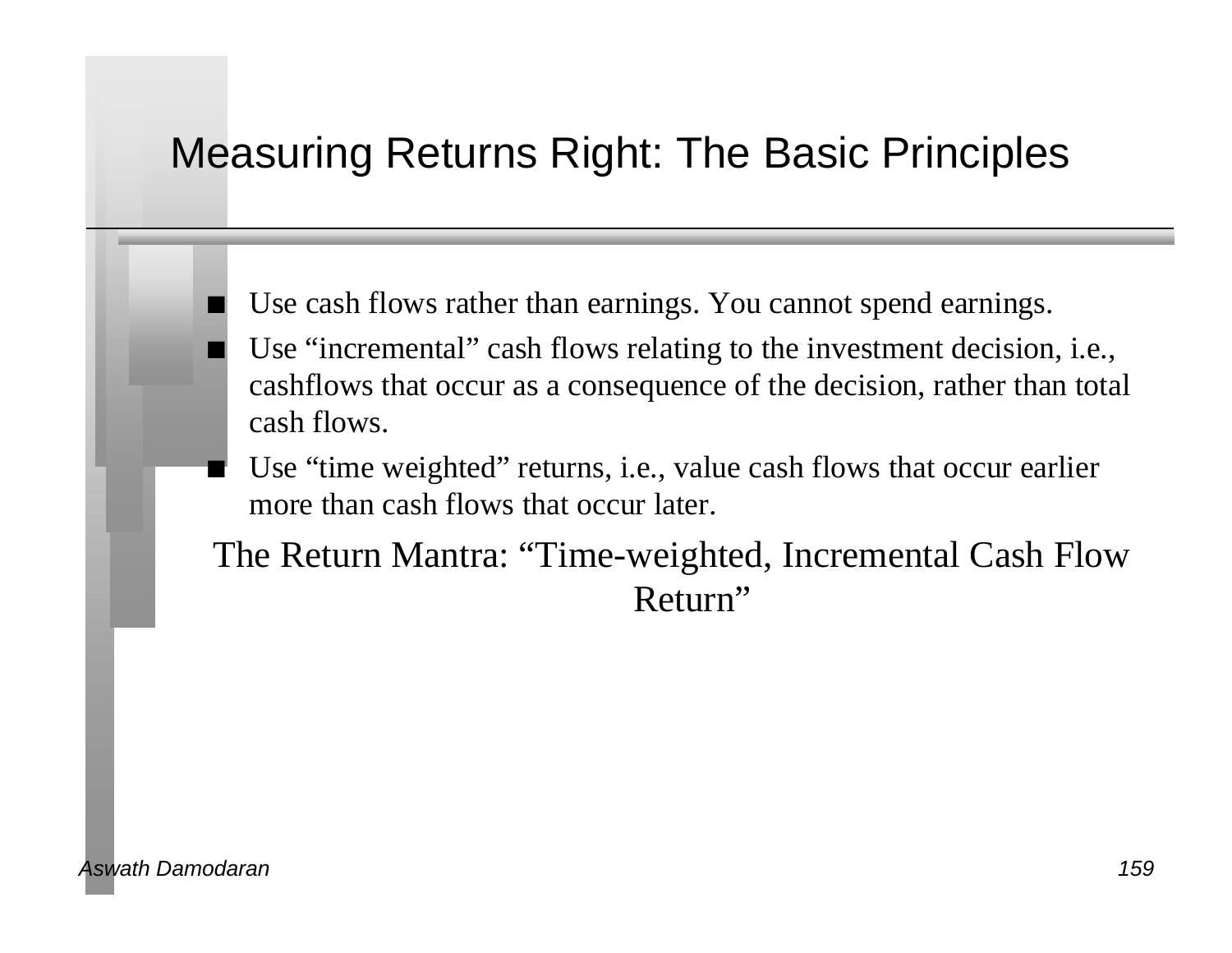### Earnings versus Cash Flows: A Disney Theme Park

The theme parks to be built near Bangkok, modeled on Euro Disney in Paris, will include a "Magic Kingdom" to be constructed, beginning immediately, and becoming operational at the beginning of the second year, and a second theme park modeled on Epcot Center at Orlando to be constructed in the second and third year and becoming operational at the beginning of the fifth year.

The earnings and cash flows are estimated in nominal U.S. Dollars.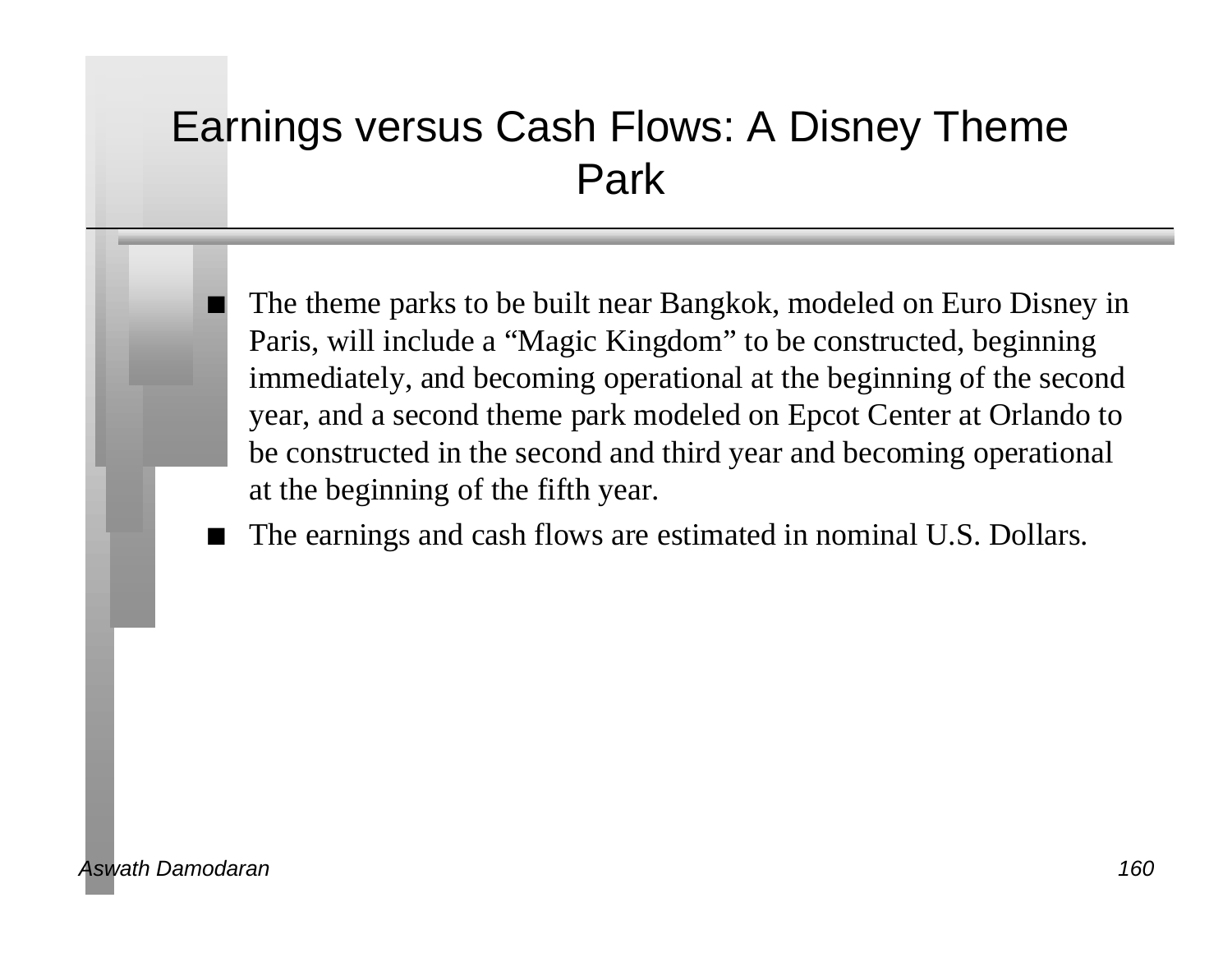### Key Assumptions on Start Up and Construction

- Disney has already spent \$500 million researching the location and getting the needed licenses for the park.
- The cost of constructing Magic Kingdom will be \$ 3 billion, with  $$ 2$ billion invested up front, and \$ 1 billion in year 1.
- The cost of constructing Epcot will be  $$ 1.5$  billion, with  $$ 1$  billion being spent in year 2 and \$ 0.5 billion in year 3.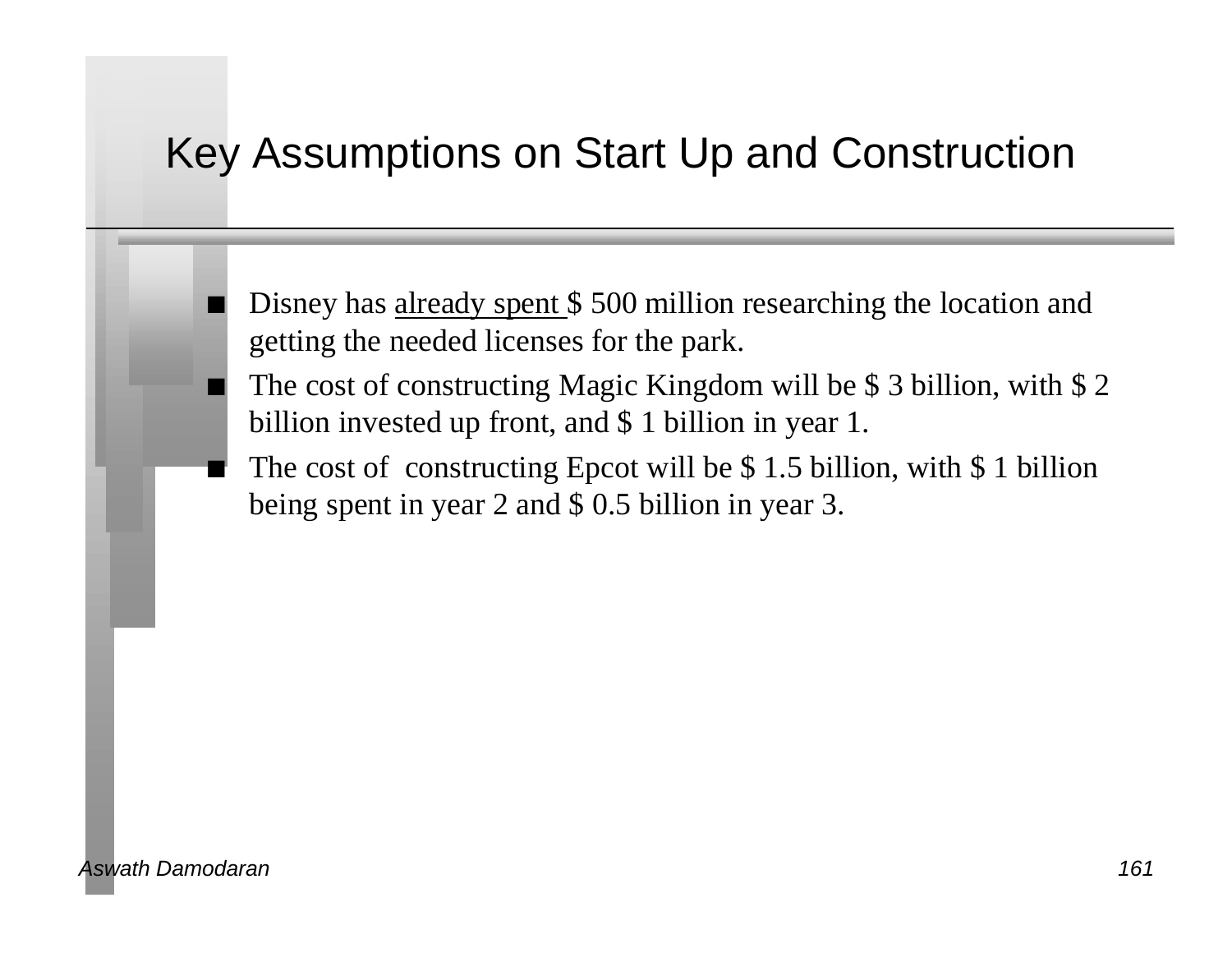### Key Revenue Assumptions

| \$1,000 | \$0<br>\$0 | \$0   | \$0     |
|---------|------------|-------|---------|
|         |            |       |         |
|         |            | \$200 | \$1,200 |
| \$1,400 | \$0        | \$250 | \$1,650 |
| \$1,700 | \$0        | \$300 | \$2,000 |
| \$2,000 | \$500      | \$375 | \$2,875 |
| \$2,200 | \$550      | \$688 | \$3,438 |
| \$2,420 | \$605      | \$756 | \$3,781 |
| \$2,662 | \$666      | \$832 | \$4,159 |
| \$2,928 | \$732      | \$915 | \$4,575 |
|         |            |       |         |

10 on Grows at the inflation rate forever: 3%

*Aswath Damodaran 162*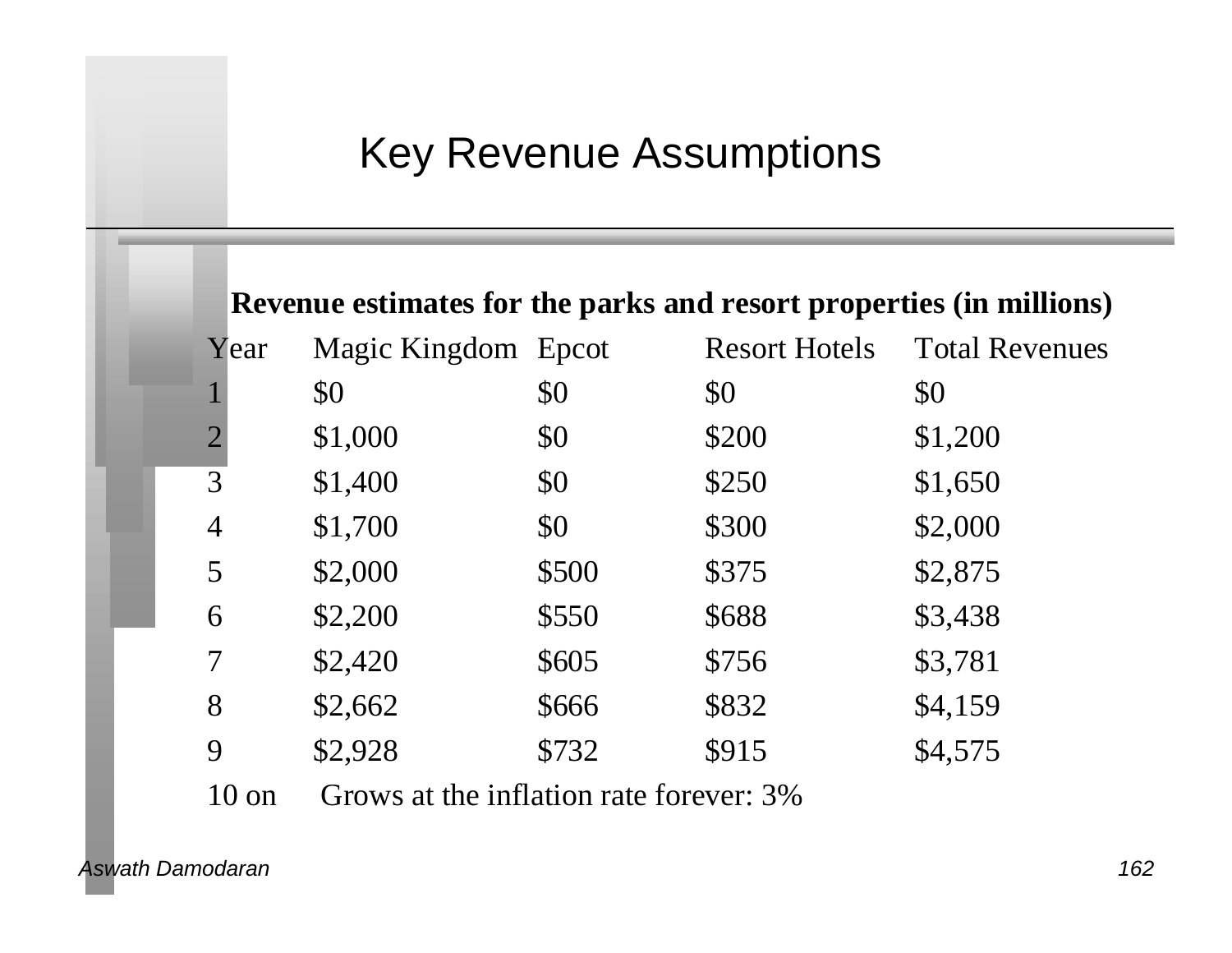### Key Expense Assumptions

The operating expenses are assumed to be 60% of the revenues at the parks, and 75% of revenues at the resort properties.

Disney will also allocate the following portion of its general and administrative expenses to the theme parks. It is worth noting that a recent analysis of these expenses found that only one-third of these expenses are variable (and a function of total revenue) and that twothirds are fixed. (in millions)

| Year | G& A Costs | Year   | G& A Costs                   |
|------|------------|--------|------------------------------|
|      | \$0        | 6      | \$293                        |
| 2    | \$0        | $\tau$ | \$322                        |
| 3    | \$220      | 8      | \$354                        |
|      | \$242      | 9      | \$390                        |
|      | \$266      | 10 on  | Grow at inflation rate of 3% |

*Aswath Damodaran 163*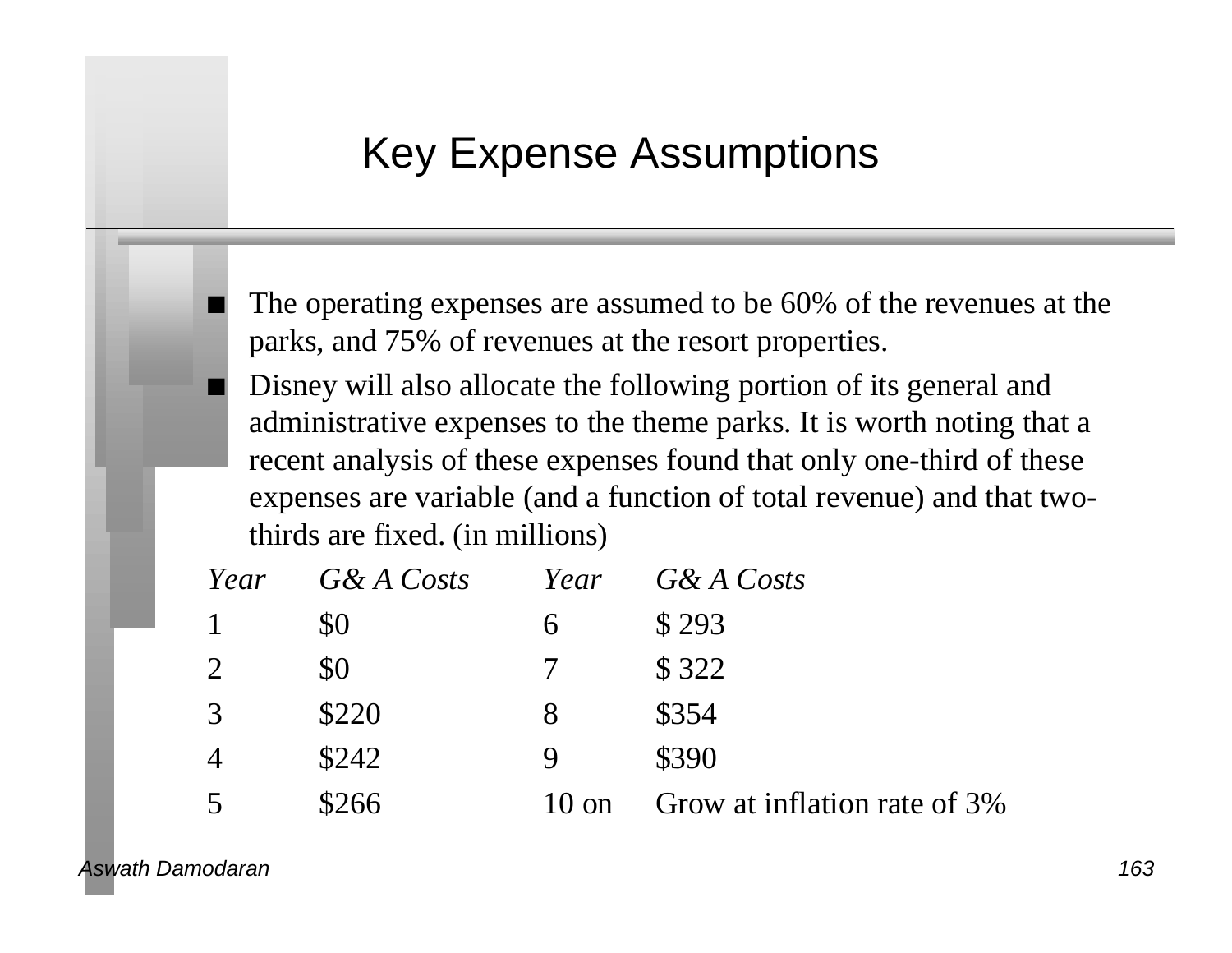### Depreciation and Capital Maintenance

| Year                     | Depreciation | Capital Expenditure                                   |
|--------------------------|--------------|-------------------------------------------------------|
|                          | \$0          | \$0                                                   |
| $\overline{2}$           | \$375        | \$150                                                 |
| 3                        | \$378        | \$206                                                 |
| $\overline{4}$           | \$369        | \$250                                                 |
| 5                        | \$319        | \$359                                                 |
| 6                        | \$302        | \$344                                                 |
| $\overline{\mathcal{I}}$ | \$305        | \$303                                                 |
| 8                        | \$305        | \$312                                                 |
| 9                        | \$305        | \$343                                                 |
| 10                       | \$315        | \$315                                                 |
| After                    |              | <b>Offsetting: Depreciation = Capital Maintenance</b> |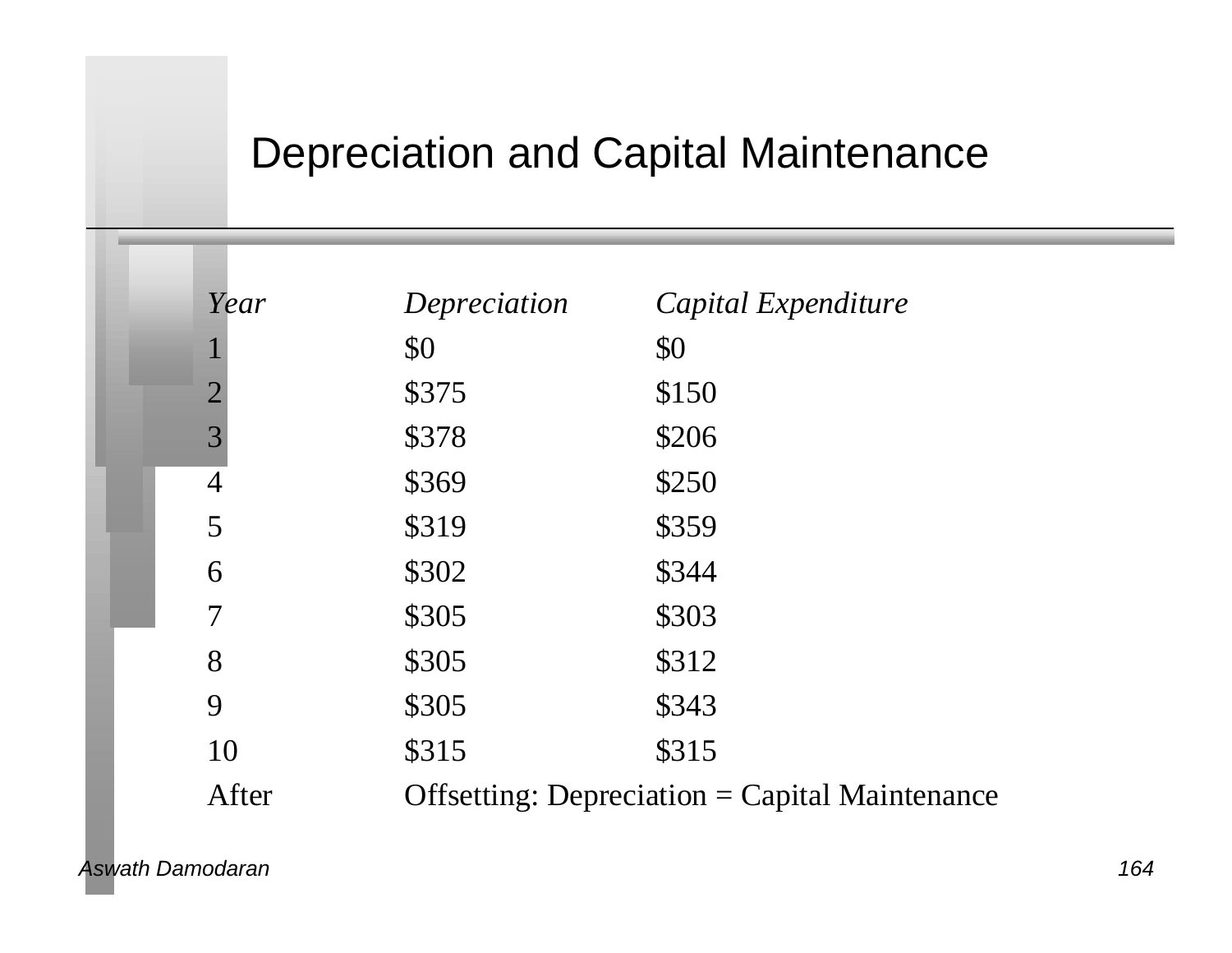### Other Assumptions

Disney will have to maintain net working capital (primarily consisting of inventory at the theme parks and the resort properties, netted against accounts payable) of 5% of revenues, with the investments in working capital being made at the beginning of each year.

The income from the investment will be taxed at a marginal tax rate of 36%.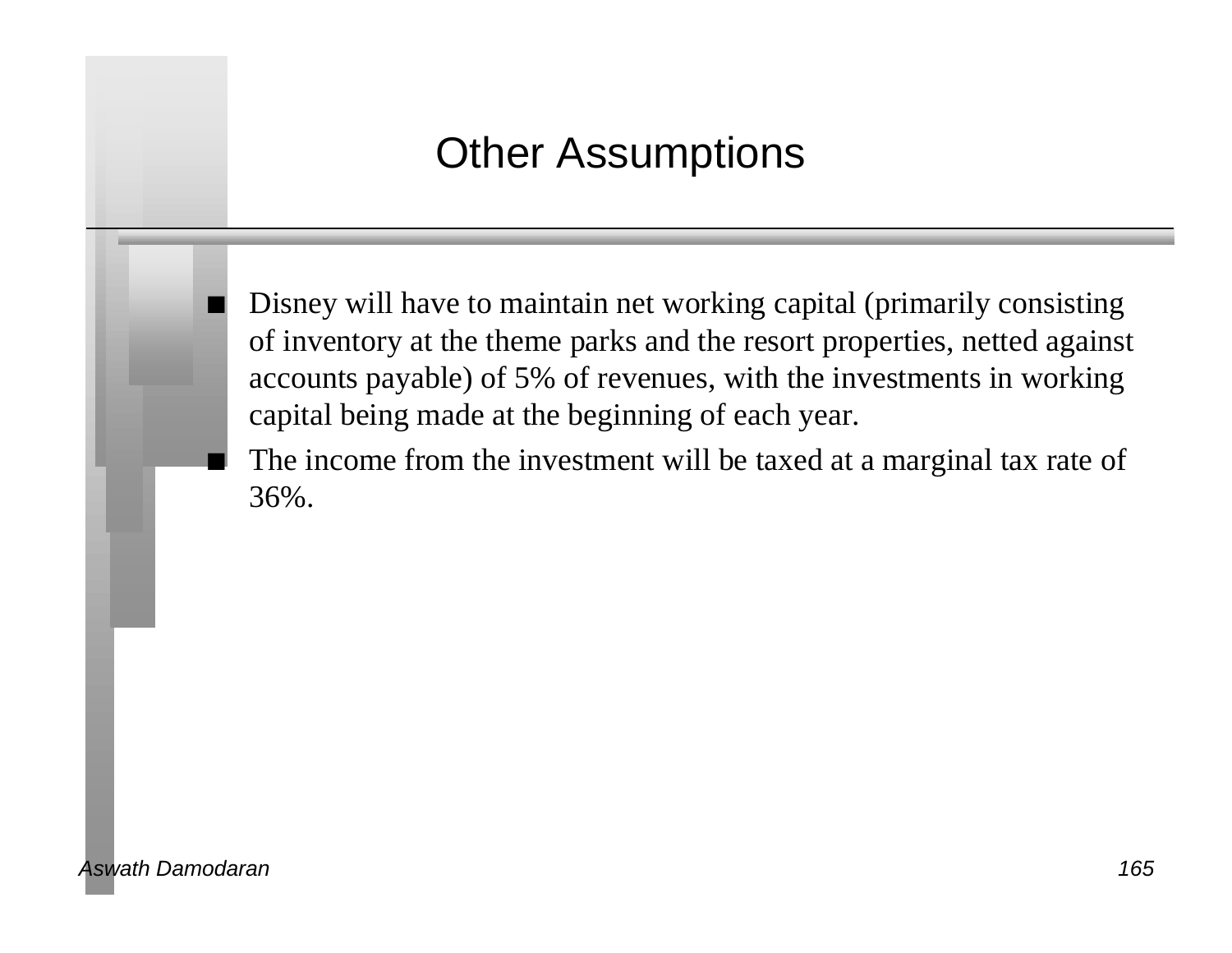### View 1: The Earnings View of the Project

|                                     |    |       | ာ           | 4     | $\circ$ |               | 10    |
|-------------------------------------|----|-------|-------------|-------|---------|---------------|-------|
| <b>Revenues</b>                     | Ð  | 1,200 | 1,650.      | 2,000 | 4,575   |               | 4.713 |
| Operating Expenses (Non-Depr)       |    | 750   | 1,028       | 1,245 | 2.882   |               | 2.969 |
| Depreciation & Amortization         |    | 375   | 378         | 369   | 305     | $\mathcal{F}$ | 315   |
| <b>Allocated G&amp;A Costs</b>      |    | 200   | 220         | 242   | 390     | $\mathcal{F}$ | 401   |
| <b>Operating Income</b>             |    | 125)  | 25          | 144   | 998     | $\mathcal{S}$ | 1.028 |
| Taxes                               |    | (45)  | $\mathbf Q$ | 52    | 359     | ¢             | 370   |
| <b>Operating Income after Taxes</b> | ۰D | (80)  | 16          | 92    | 639     | $\mathcal{S}$ | 658   |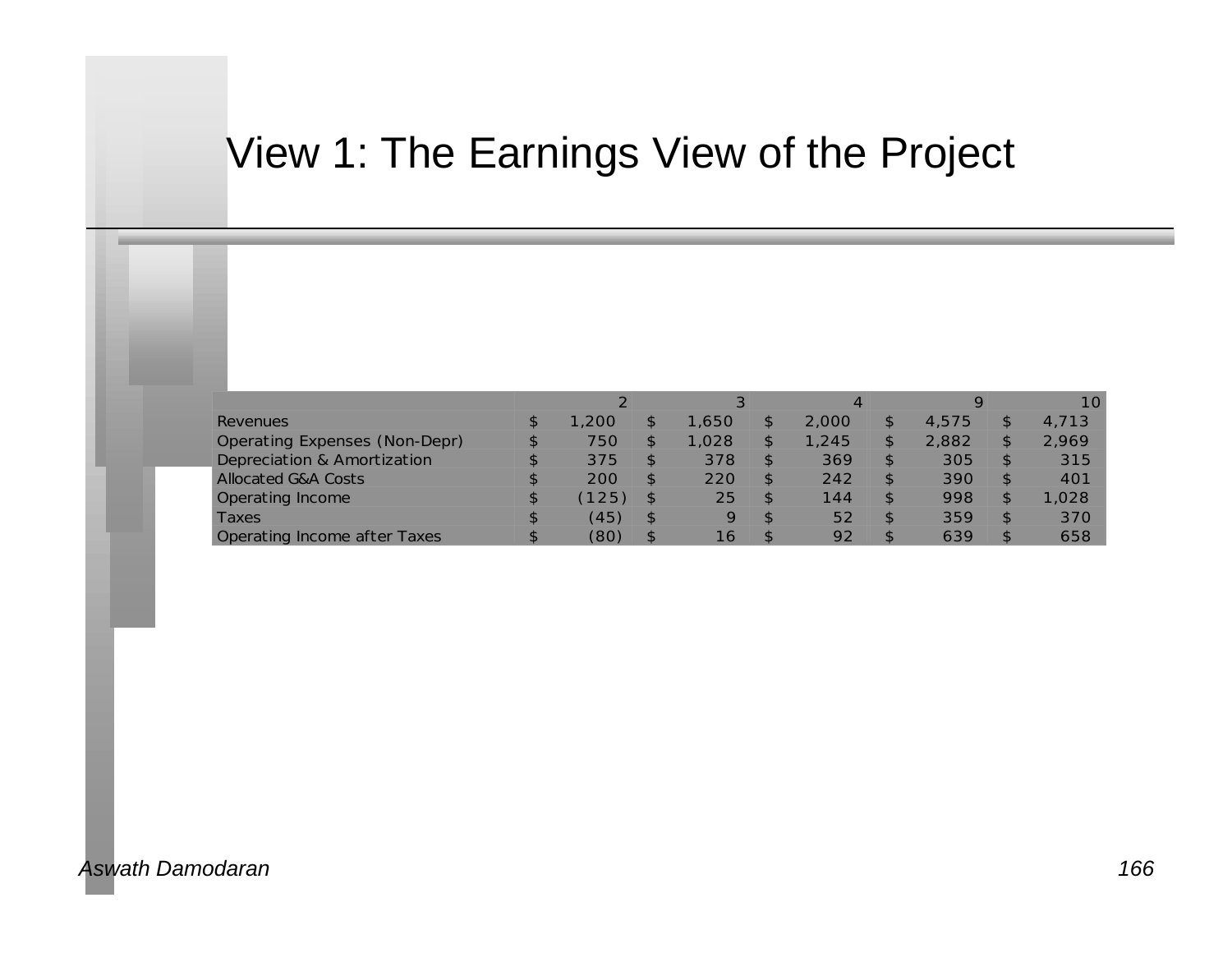### The Full Picture: Earnings on Project

|                                     | O 1 | $\overline{2}$         | 3 <sup>1</sup>        | 4                     | 5 <sup>1</sup>        | 6                     |                       | 8                     | 9                     | 10                    |
|-------------------------------------|-----|------------------------|-----------------------|-----------------------|-----------------------|-----------------------|-----------------------|-----------------------|-----------------------|-----------------------|
| <b>Revenues</b>                     |     |                        |                       |                       |                       |                       |                       |                       |                       |                       |
| <b>Magic Kingdom</b>                |     | \$1,000                | \$1,400               | \$1,700               | \$2,000               | \$2,200               | \$2,420               | \$2,662               | \$2,928               | \$3,016               |
| <b>Second Theme Park</b>            |     |                        |                       |                       | $\mathfrak{P}$<br>500 | $\mathfrak{P}$<br>550 | $\mathfrak{P}$<br>605 | \$<br>666             | \$<br>732             | $\mathcal{S}$<br>754  |
| <b>Resort &amp; Properties</b>      |     | 200<br>\$              | $\mathfrak{L}$<br>250 | 300<br>$\mathfrak{L}$ | \$<br>375             | \$.<br>688            | $\mathcal{S}$<br>756  | $\mathfrak{L}$<br>832 | $\mathfrak{L}$<br>915 | $\mathfrak{L}$<br>943 |
| Total                               |     | \$1,200                | \$1,650               | \$2,000               | \$2,875               | \$3,438               | \$3,781               | \$4,159               | \$4,575               | \$4,713               |
|                                     |     |                        |                       |                       |                       |                       |                       |                       |                       |                       |
| <b>Operating Expenses</b>           |     |                        |                       |                       |                       |                       |                       |                       |                       |                       |
| Magic Kingdom                       |     | \$<br>600              | $\mathfrak{L}$<br>840 | \$1,020               | \$1,200               | \$1,320               | \$1,452               | \$1,597               | \$1,757               | \$1,810               |
| <b>Second Theme Park</b>            |     | \$                     | $\mathfrak{P}$        | \$.                   | 300<br>\$             | 330<br>\$             | 363<br>\$             | \$<br>399             | \$<br>439             | $\mathfrak{L}$<br>452 |
| <b>Resort &amp; Property</b>        |     | \$<br>150              | 188                   | 225                   | 281<br>\$.            | \$<br>516             | $\mathfrak{L}$<br>567 | $\mathfrak{L}$<br>624 | $\mathfrak{L}$<br>686 | 707<br>\$.            |
| Total                               |     | \$<br>750              | \$1,028               | \$1,245               | \$1,781               | \$2,166               | \$2,382               | \$2,620               | \$2,882               | \$2,969               |
|                                     |     |                        |                       |                       |                       |                       |                       |                       |                       |                       |
| <b>Other Expenses</b>               |     |                        |                       |                       |                       |                       |                       |                       |                       |                       |
| Depreciation & Amortization         |     | \$<br>375              | $\mathfrak{L}$<br>378 | $\mathfrak{L}$<br>369 | $\mathfrak{L}$<br>319 | 302<br>\$             | 305<br>\$             | $\mathfrak{L}$<br>305 | $\mathfrak{L}$<br>305 | 315                   |
| <b>Allocated G&amp;A Costs</b>      |     | \$<br>200              | $\mathfrak{L}$<br>220 | \$.<br>242            | $\mathfrak{L}$<br>266 | 293<br>\$             | \$<br>322             | $\mathfrak{L}$<br>354 | 390<br>$\mathfrak{L}$ | \$.<br>401            |
|                                     |     |                        |                       |                       |                       |                       |                       |                       |                       |                       |
| <b>Operating Income</b>             |     | 125)<br>\$             | 25<br>\$              | \$<br>144             | \$<br>509             | 677<br>\$             | 772<br>\$             | \$<br>880             | $\mathfrak{L}$<br>998 | \$1,028               |
| <b>Taxes</b>                        |     | $\mathfrak{L}$<br>(45) | $\mathfrak{P}$<br>9   | 52<br>\$              | 183<br>\$             | \$<br>244             | 278<br>\$             | $\mathfrak{L}$<br>317 | 359                   | \$.<br>370            |
| <b>Operating Income after Taxes</b> |     | \$<br>(80)             | $\mathcal{S}$<br>16   | 92                    | 326                   | 433                   | 494<br>\$.            | $\mathfrak{L}$<br>563 | 639                   | 658                   |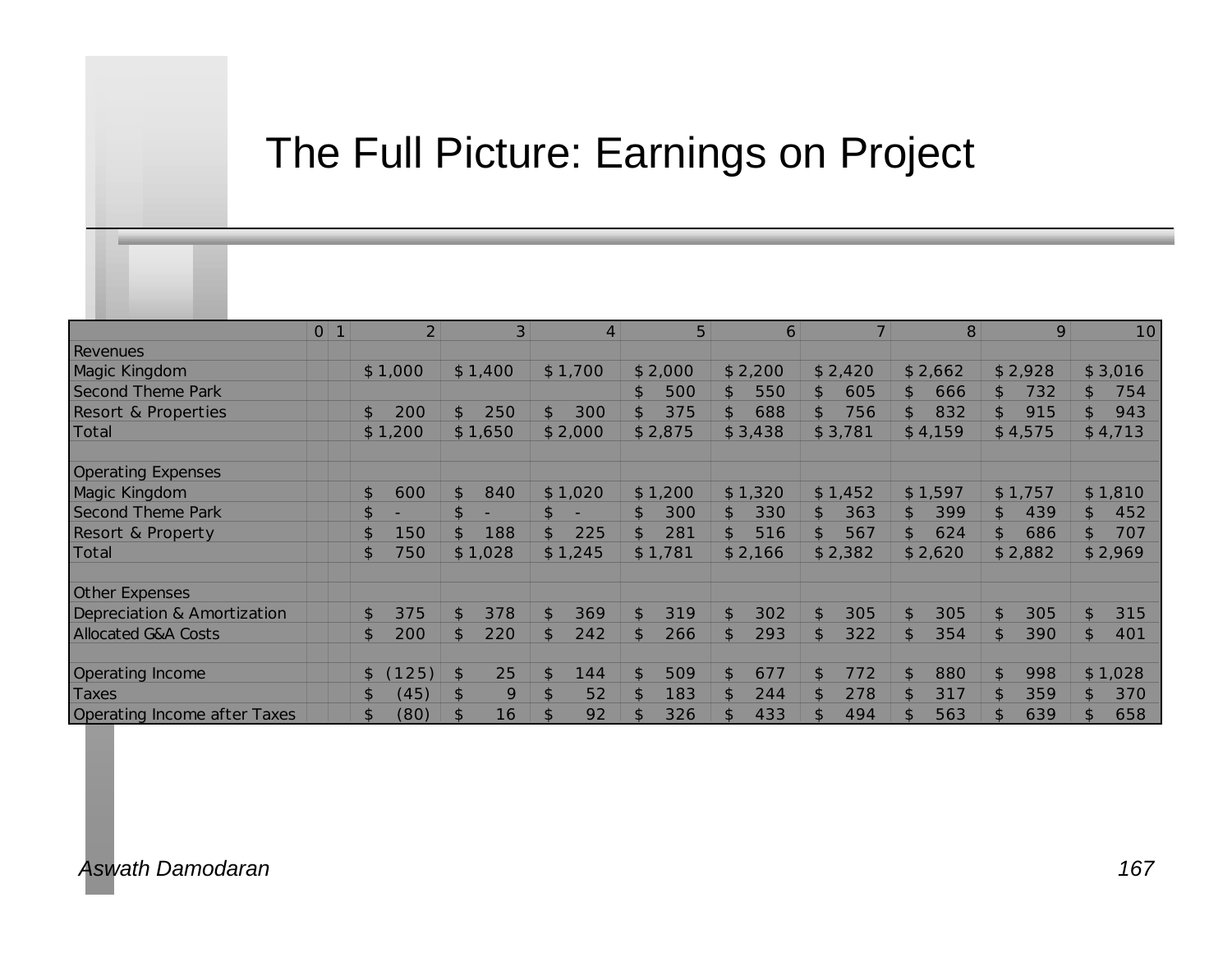### And the Accounting View of Return

| Year           | $EBIT(1-t)$ | Beg BV  | Deprecn | Cap Ex  | End BV  | Avge Bv | <b>ROC</b> |
|----------------|-------------|---------|---------|---------|---------|---------|------------|
| $\overline{0}$ |             |         | \$0     | \$2,500 | \$2,500 |         |            |
|                | \$0         | \$2,500 | \$0     | \$1,000 | \$3,500 | \$3,000 |            |
| $\overline{2}$ | (\$80)      | \$3,500 | \$375   | \$1,150 | \$4,275 | \$3,888 | $-2.06%$   |
| 3              | \$16        | \$4,275 | \$378   | \$706   | \$4,604 | \$4,439 | 0.36%      |
| $\overline{4}$ | \$92        | \$4,604 | \$369   | \$250   | \$4,484 | \$4,544 | 2.02%      |
| 5              | \$326       | \$4,484 | \$319   | \$359   | \$4,525 | \$4,505 | 7.23%      |
| 6              | \$433       | \$4,525 | \$302   | \$344   | \$4,567 | \$4,546 | 9.53%      |
| $\overline{7}$ | \$494       | \$4,567 | \$305   | \$303   | \$4,564 | \$4,566 | 10.82%     |
| 8              | \$563       | \$4,564 | \$305   | \$312   | \$4,572 | \$4,568 | 12.33%     |
| 9              | \$639       | \$4,572 | \$305   | \$343   | \$4,609 | \$4,590 | 13.91%     |
| 10             | \$658       | \$4,609 | \$315   | \$315   | \$4,609 | \$4,609 | 14.27%     |
| Average        |             |         |         |         |         |         | 7.60%      |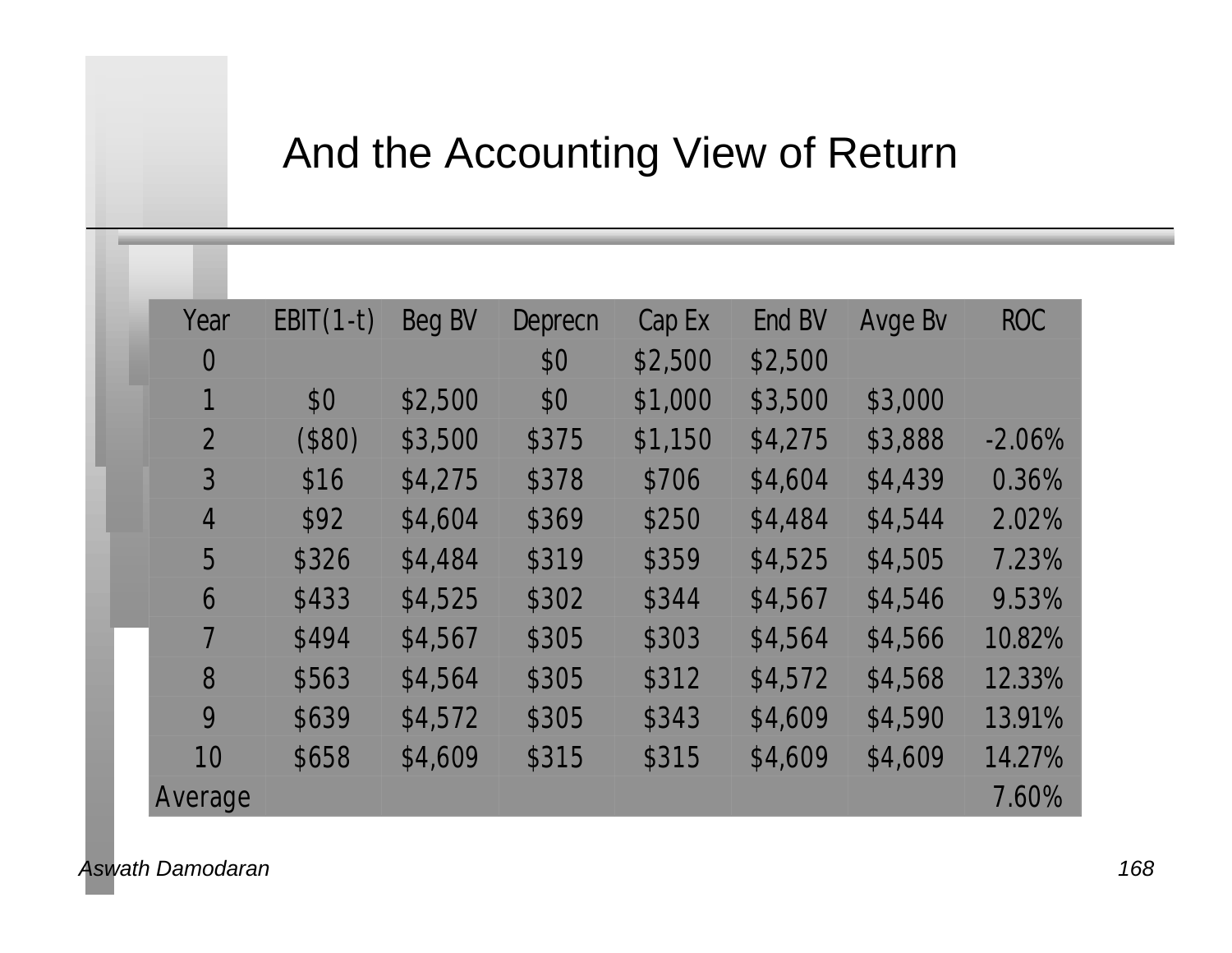#### Would lead use to conclude that...

- n Do not invest in this park. The **return on capital of 7.60%** is lower than the **cost of capital for theme parks of 12.32%**; This would suggest that the project should not be taken.
- Given that we have computed the average over an arbitrary period of 10 years, while the theme park itself would have a life greater than 10 years, would you feel comfortable with this conclusion?
- o Yes
- o No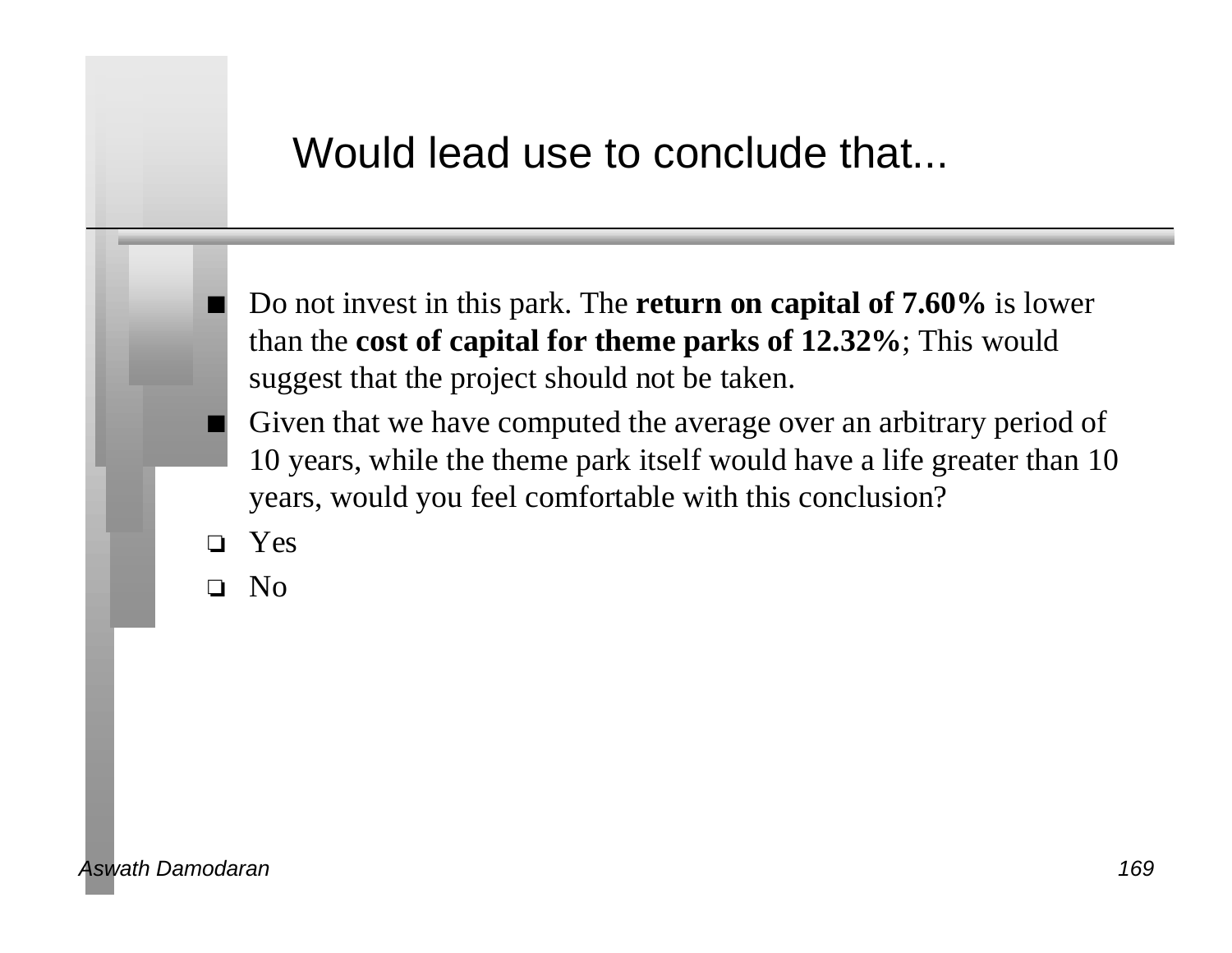#### From Project to Firm Return on Capital

- Just as a comparison of project return on capital to the cost of capital yields a measure of whether the project is acceptable, a comparison can be made at the firm level, to judge whether the existing projects of the firm are adding or destroying value.
- Disney, in 1996, had earnings before interest and taxes of \$5,559 million, had a book value of equity of \$11,368 million and a book value of debt of \$7,663 million. With a tax rate of 36%, we get

```
Return on Capital = 5559 (1-.36) / (11,368+7,663) = 18.69%
```
Cost of Capital for Disney= 12.22%

Excess Return =  $18.69\% - 12.22\% = 6.47\%$ 

■ This can be converted into a dollar figure by multiplying by the capital invested, in which case it is called economic value added EVA =  $(.1869 - .1222)$   $(11,368 + 7,663) = $1,232$  million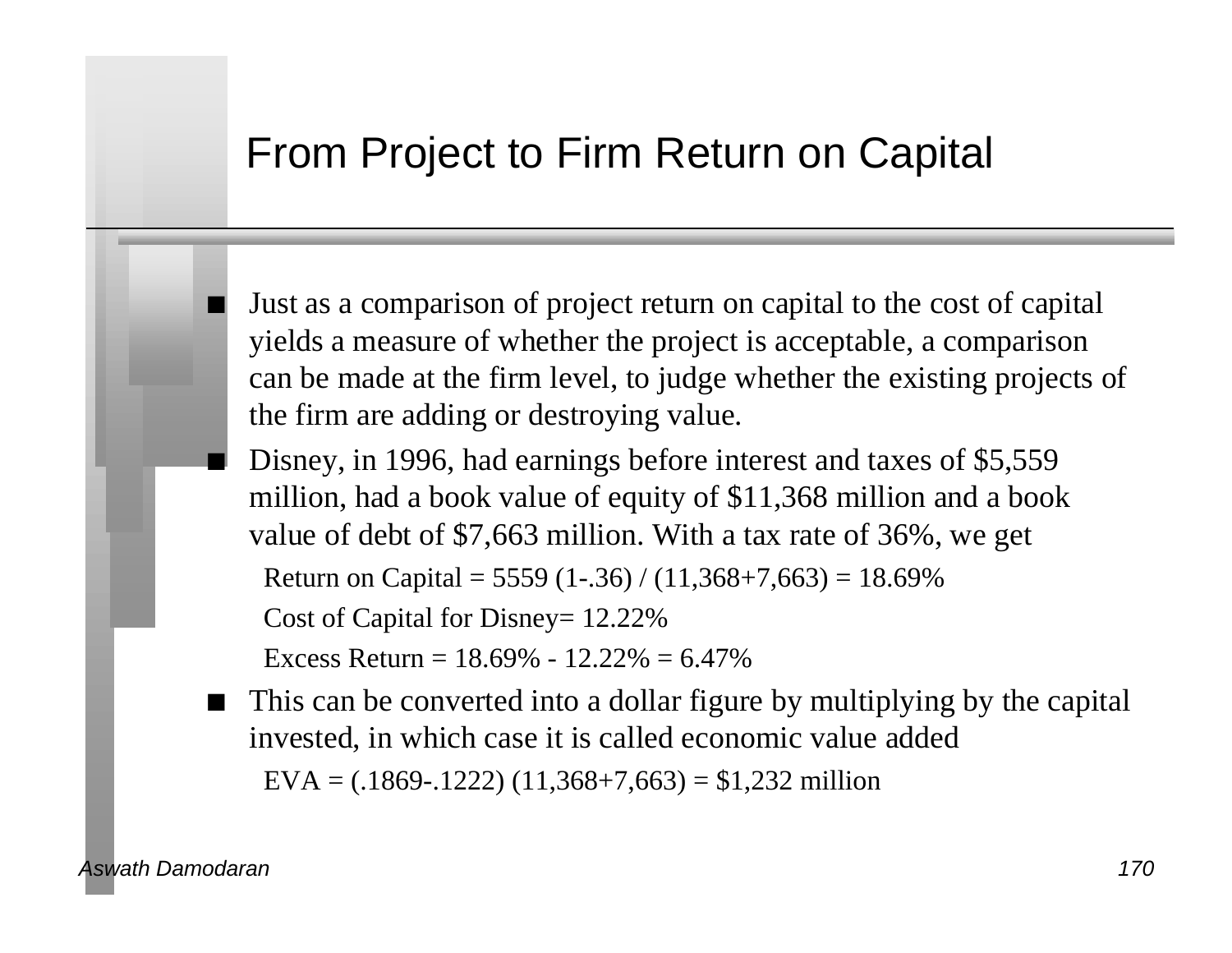### The cash flow view of this project..

|                               |                |                |       |       |     | 10  |
|-------------------------------|----------------|----------------|-------|-------|-----|-----|
| Operating Income after Taxes  |                |                | (80)  | 16    | 639 | 658 |
| + Depreciation & Amortization |                | ▬              | 375   | 378   | 305 | 315 |
| - Capital Expenditures        | 2,500          | 1,000          | 1,150 | 706   | 343 | 315 |
| - Change in Working Capital   | $\blacksquare$ | $\blacksquare$ | 60    | 23    |     |     |
| Cash Flow on Project          |                |                | (915) | (335) | 580 | 651 |

To get from income to cash flow, we

- added back all non-cash charges such as depreciation
- $\bullet$ subtracted out the capital expenditures
- ●subtracted out the change in non-cash working capital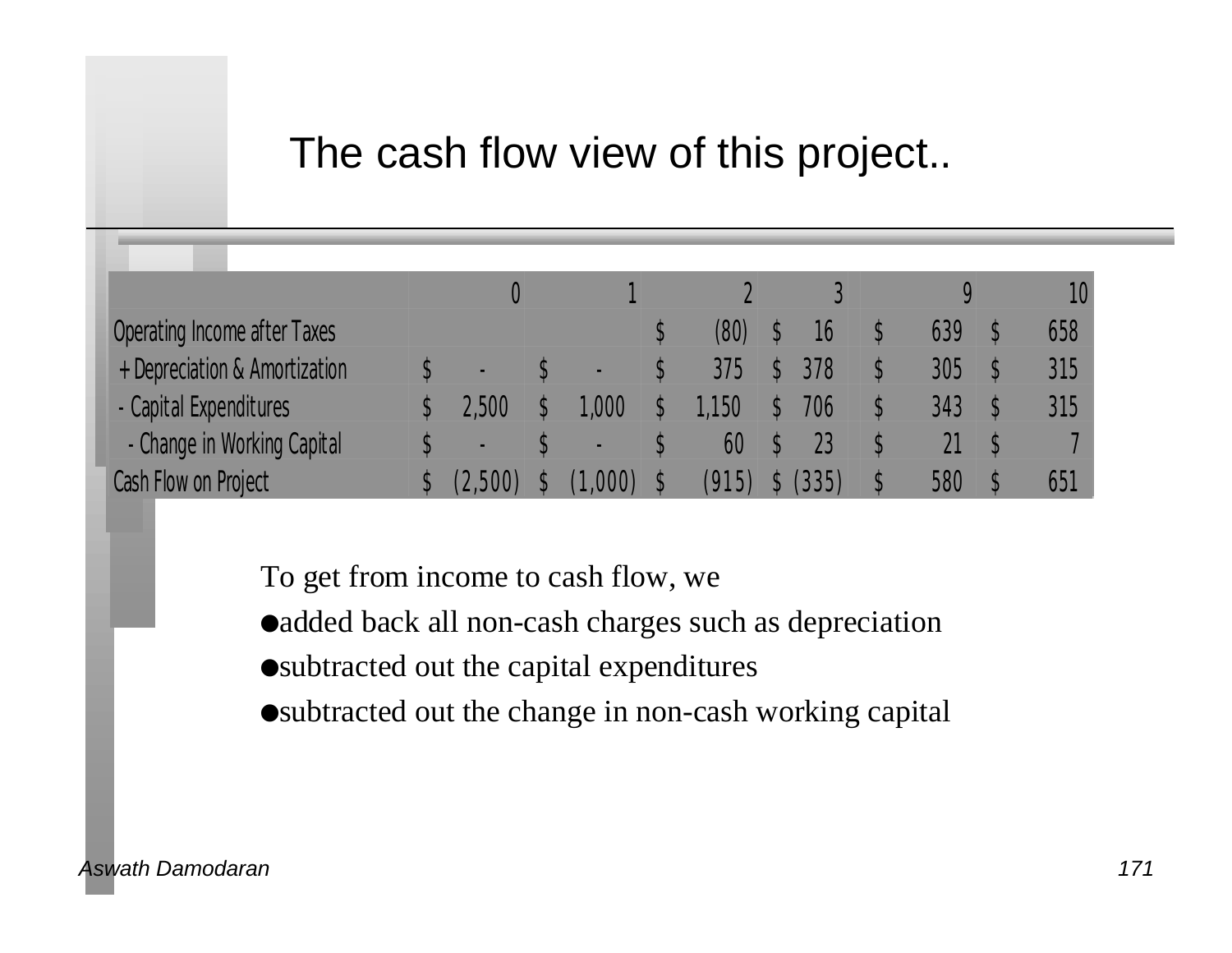### The Depreciation Tax Benefit

While depreciation reduces taxable income and taxes, it does not reduce the cash flows.

The benefit of depreciation is therefore the tax benefit. In general, the tax benefit from depreciation can be written as:

Tax Benefit = Depreciation  $*$  Tax Rate

For example, in year 2, the tax benefit from depreciation to Disney from this project can be written as:

Tax Benefit in year  $2 = $375$  million (.36) = \$135 million

- **Proposition 1**: The tax benefit from depreciation and other non-cash charges is greater, the higher your tax rate.
- **Proposition 2**: Non-cash charges that are not tax deductible (such as amortization of goodwill) and thus provide no tax benefits have no effect on cash flows.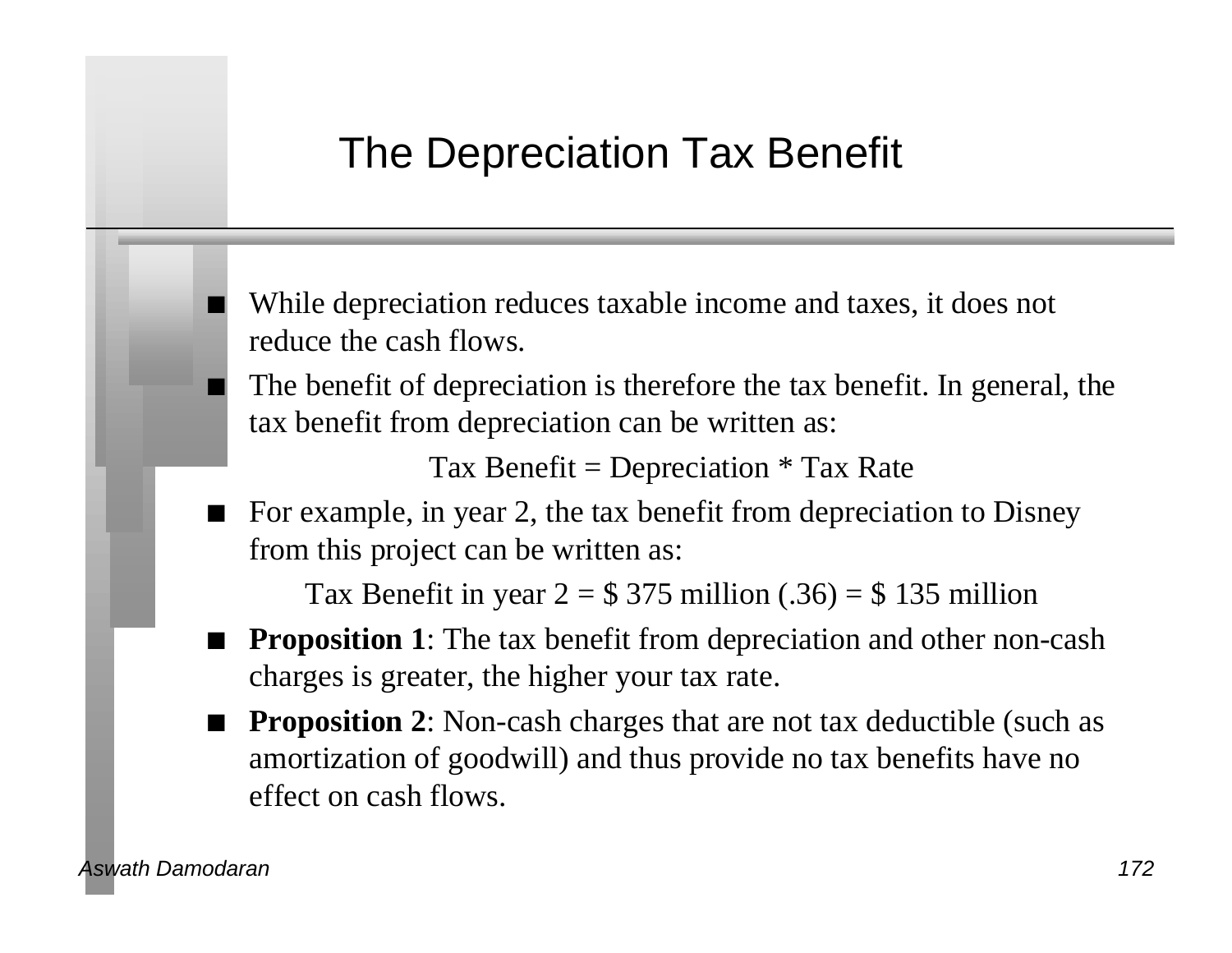### Depreciation Methods

n Broadly categorizing, depreciation methods can be classified as straight line or accelerated methods. In straight line depreciation, the capital expense is spread evenly over time, In accelerated depreciation, the capital expense is depreciated more in earlier years and less in later years. Assume that you made a large investment this year, and that you are choosing between straight line and accelerated depreciation methods. Which will result in higher net income this year?

- o Straight Line Depreciation
- o Accelerated Depreciation

Which will result in higher cash flows this year?

- **Straight Line Depreciation**
- **Accelerated Depreciation**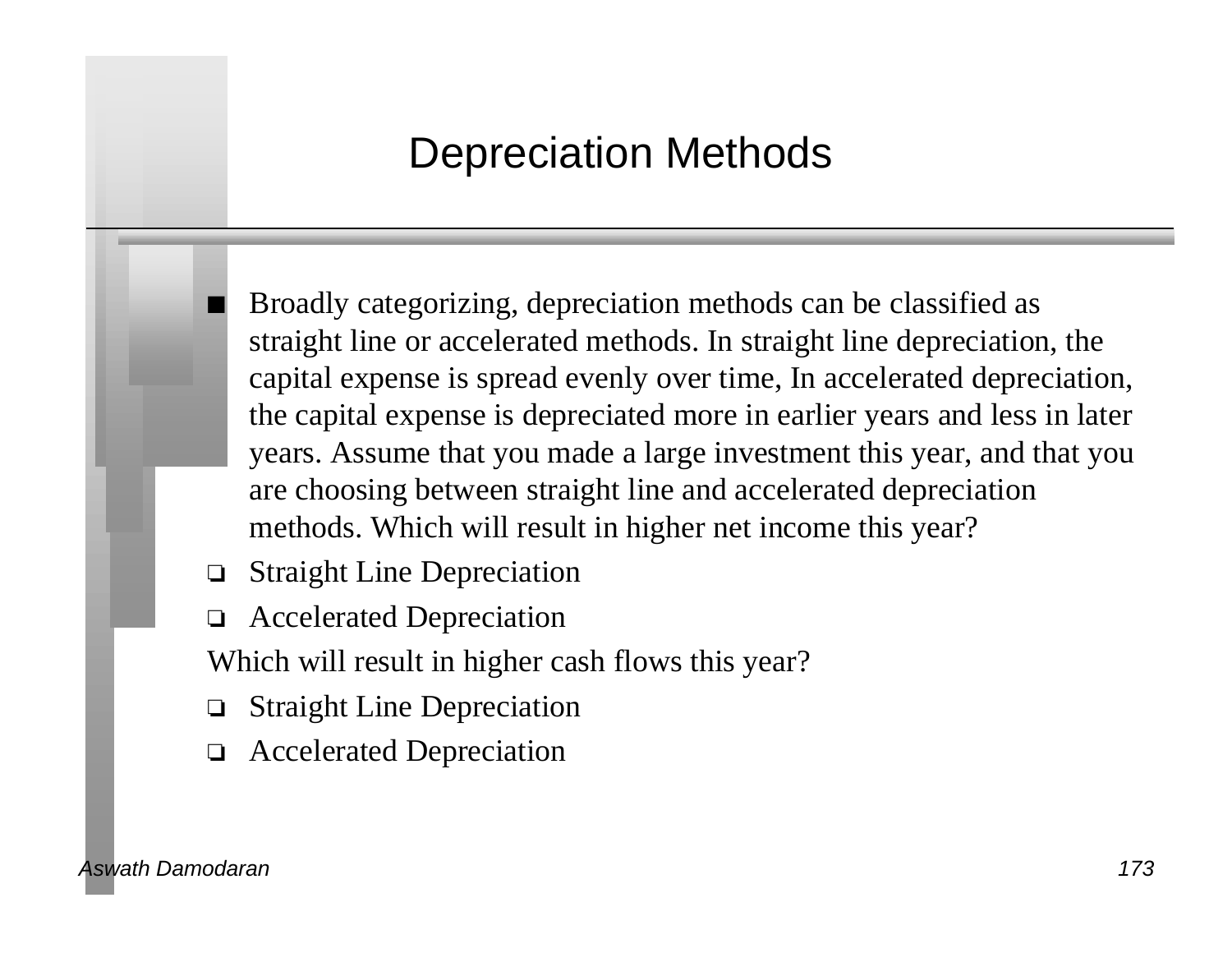### The Capital Expenditures Effect

Capital expenditures are not treated as accounting expenses but they do cause cash outflows.

- n Capital expenditures can generally be categorized into two groups
	- New (or Growth) capital expenditures are capital expenditures designed to create new assets and future growth
	- Maintenance capital expenditures refer to capital expenditures designed to keep existing assets.
- Both initial and maintenance capital expenditures reduce cash flows
- The need for maintenance capital expenditures will increase with the life of the project. In other words, a 25-year project will require more maintenance capital expenditures than a 2-year asset.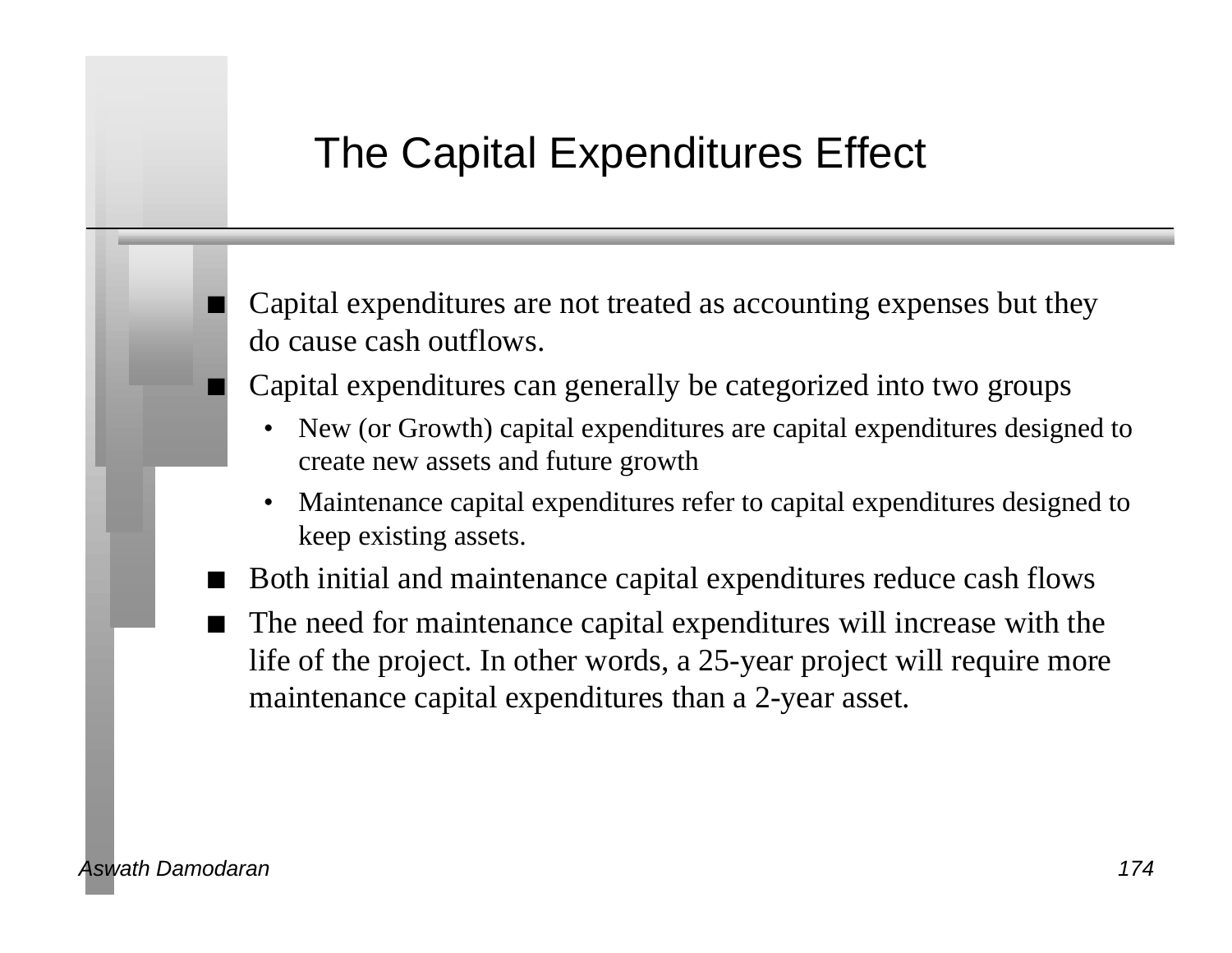#### To cap ex or not to cap ex

Assume that you run your own software business, and that you have an expense this year of \$ 100 million from producing and distribution promotional CDs in software magazines. Your accountant tells you that you can expense this item or capitalize and depreciate. Which will have a more positive effect on income?

- $\Box$  Expense it
- $\Box$  Capitalize and Depreciate it

Which will have a more positive effect on cash flows?

- $\Box$  Expense it
- Capitalize and Depreciate it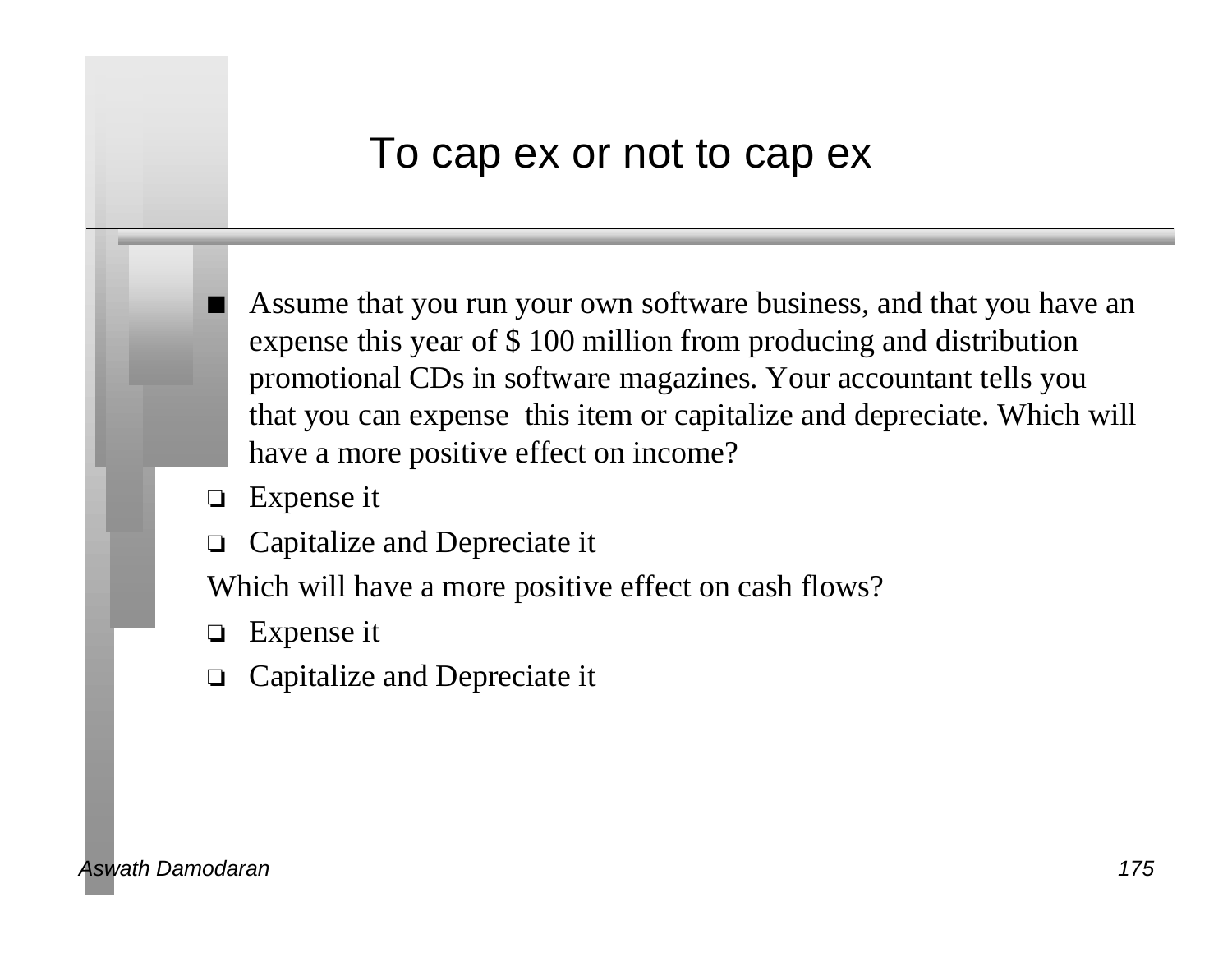### The Working Capital Effect

Intuitively, money invested in inventory or in accounts receivable cannot be used elsewhere. It, thus, represents a drain on cash flows To the degree that some of these investments can be financed using suppliers credit (accounts payable) the cash flow drain is reduced. Investments in working capital are thus cash outflows

- Any increase in working capital reduces cash flows in that year
- Any decrease in working capital increases cash flows in that year
- To provide closure, working capital investments need to be salvaged at the end of the project life.
- **Proposition 1**: The failure to consider working capital in a capital budgeting project will overstate cash flows on that project and make it look more attractive than it really is.
- **Proposition 2**: Other things held equal, a reduction in working capital requirements will increase the cash flows on all projects for a firm.

*Aswath Damodaran 176*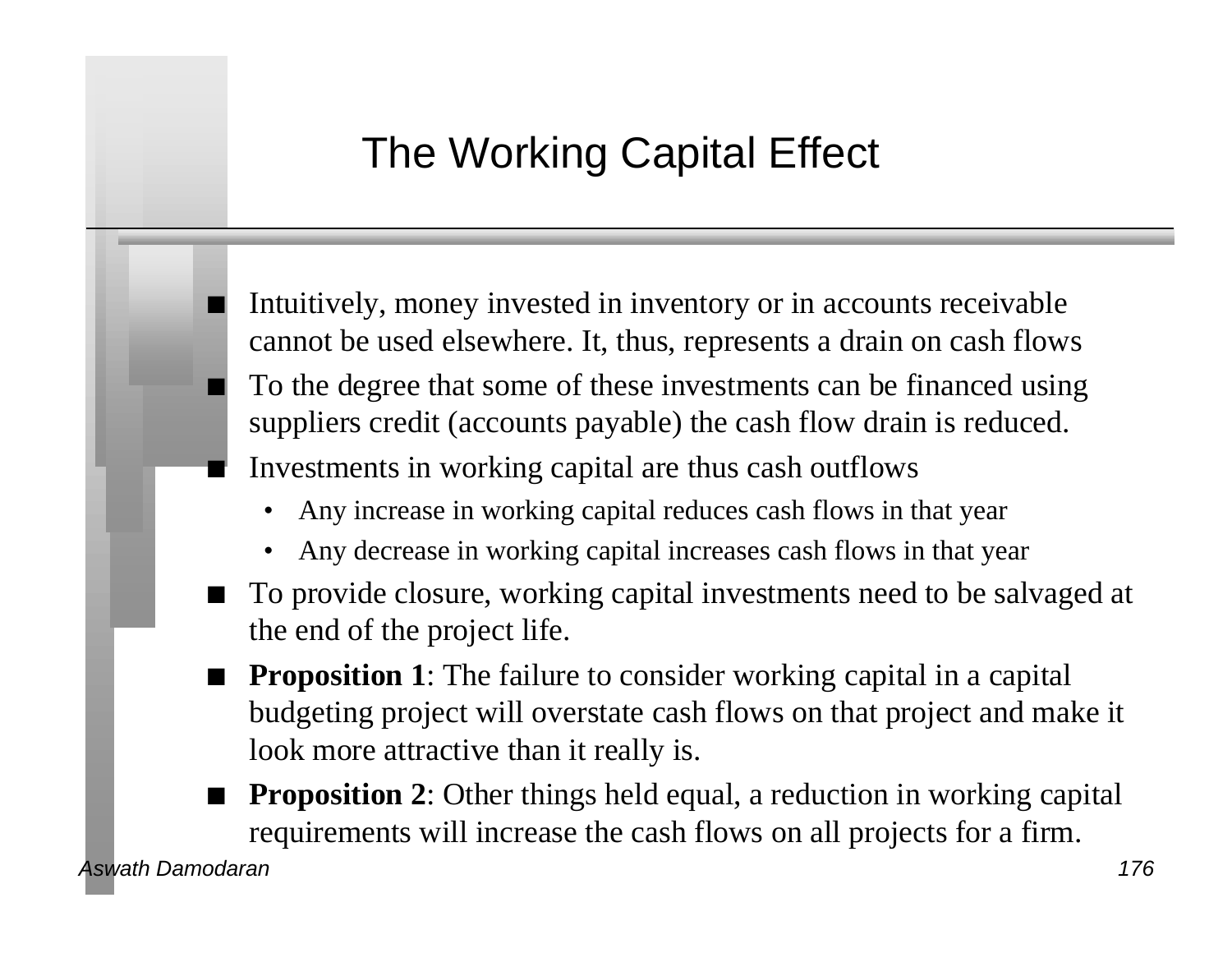### The incremental cash flows on the project

| Cash Flow on Project             |     | $(1.000)$ . | (915) | (335) | 580 | 651 |
|----------------------------------|-----|-------------|-------|-------|-----|-----|
| - Sunk Costs                     | 500 |             |       |       |     |     |
| + Non-incr. Alloc Cost (1-t)     | -   |             | 85    | 94    | 166 |     |
| Incremental Cash Flow on Project |     |             |       |       | 746 | 822 |

To get from cash flow to incremental cash flows, we

 $\bullet$ subtract out sunk costs

 $\bullet$ subtract the non-incremental allocated costs (in after-tax terms)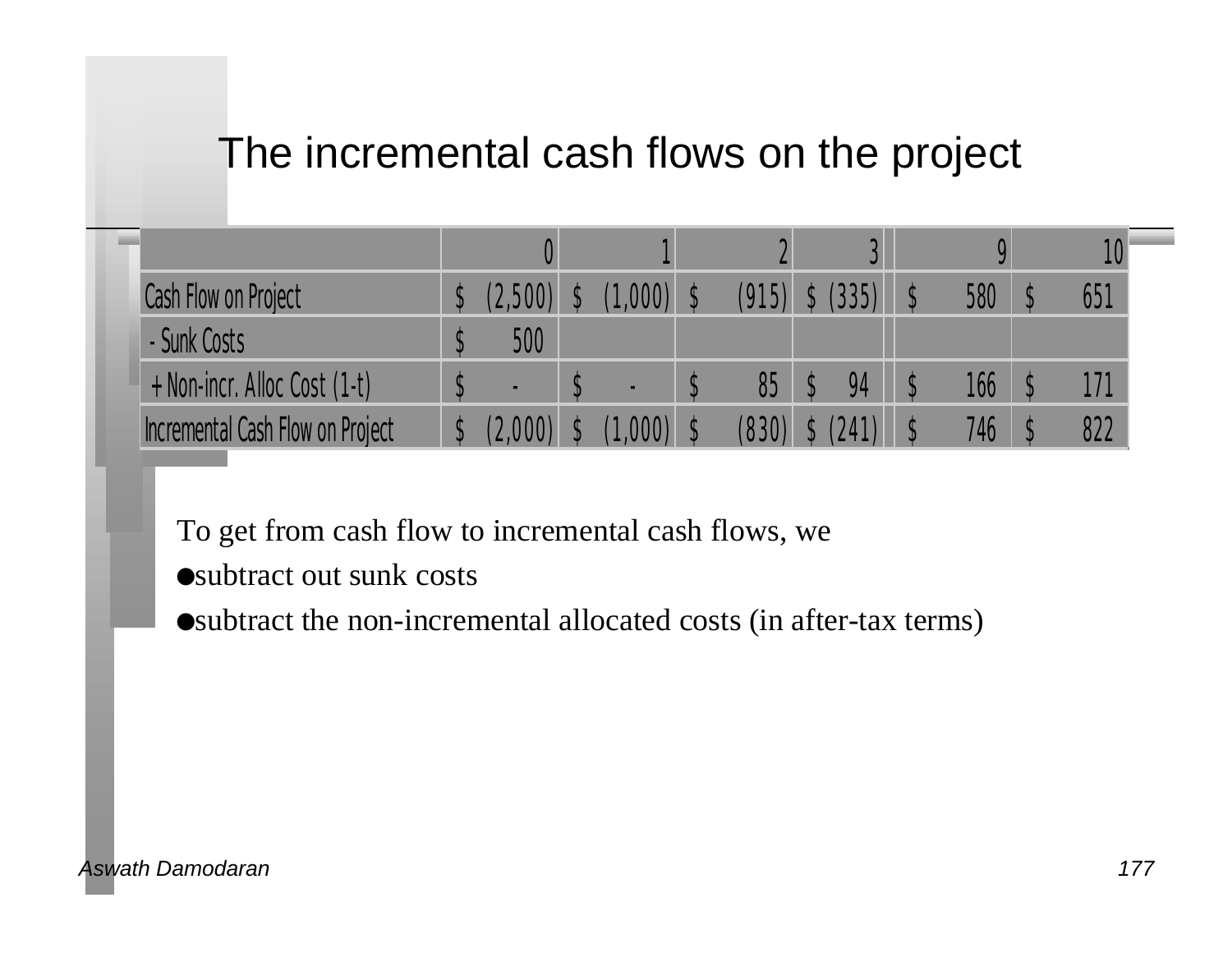### Sunk Costs

Any expenditure that has already been incurred, and cannot be recovered (even if a project is rejected) is called a sunk cost When analyzing a project, sunk costs should not be considered since they are incremental

By this definition, market testing expenses and R&D expenses are both likely to be sunk costs before the projects that are based upon them are analyzed. If sunk costs are not considered in project analysis, how can a firm ensure that these costs are covered?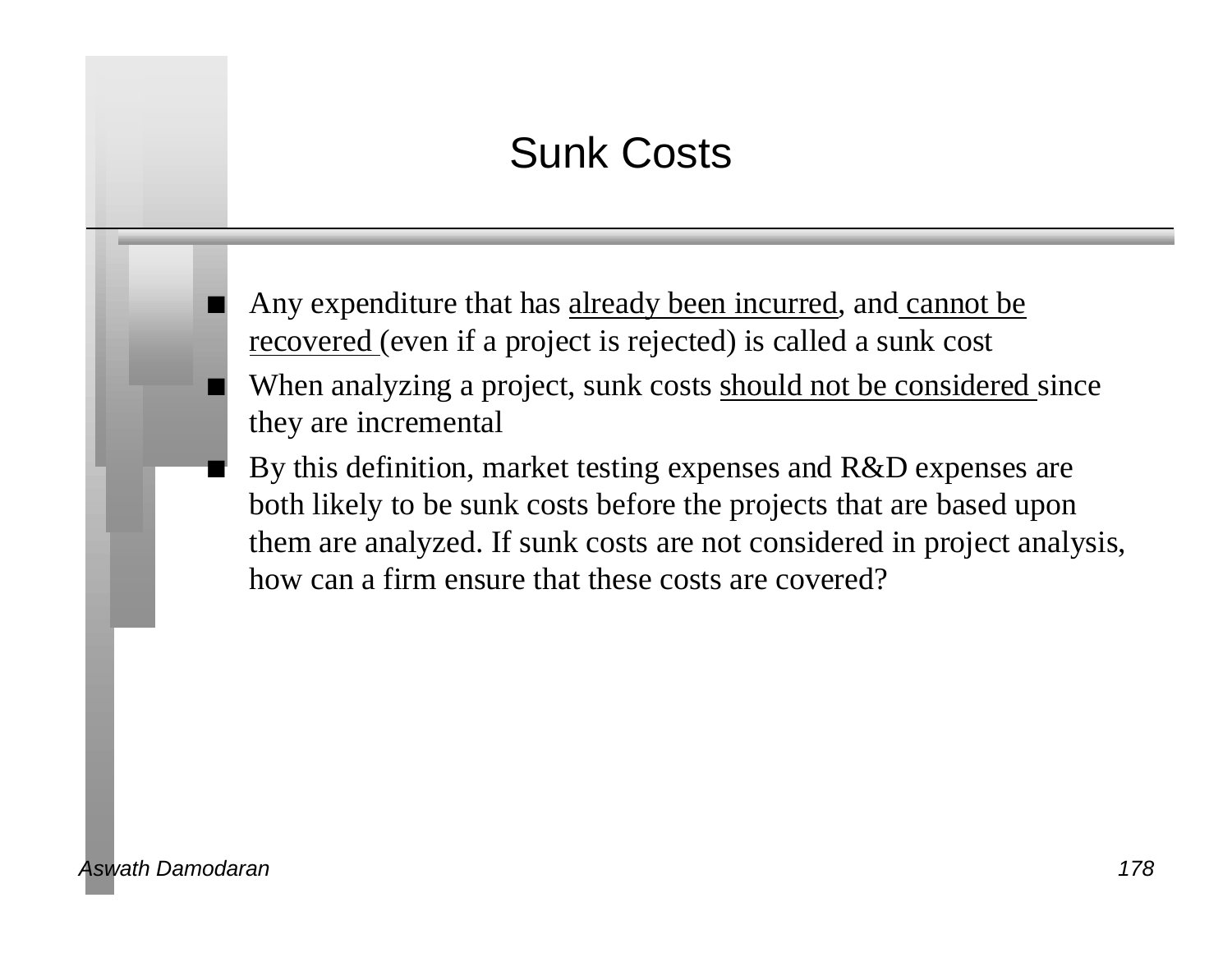### Allocated Costs

Firms allocate costs to individual projects from a centralized pool (such as general and administrative expenses) based upon some characteristic of the project (sales is a common choice)

- For large firms, these allocated costs can result in the rejection of projects
- To the degree that these costs are not incremental (and would exist anyway), this makes the firm worse off.
- Thus, it is only the incremental component of allocated costs that should show up in project analysis.
- n How, looking at these pooled expenses, do we know how much of the costs are fixed and how much are variable?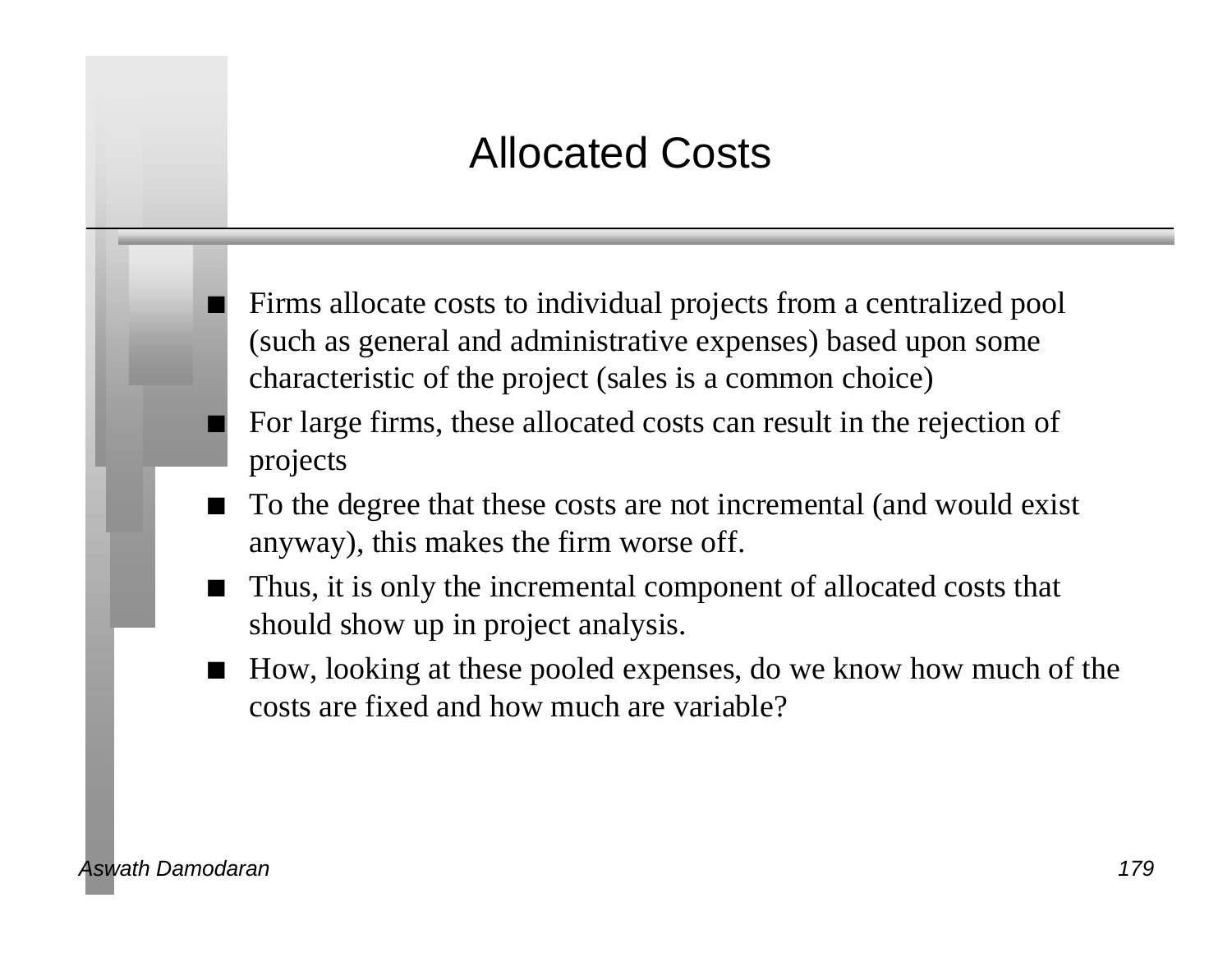### The Incremental Cash Flows

|                                   |           |       |         |         |       | 5.    | $\sigma$ |       |       | Q     | 10    |
|-----------------------------------|-----------|-------|---------|---------|-------|-------|----------|-------|-------|-------|-------|
| Operating Income after Taxes      |           |       | (80)    | 16      | 92    | \$326 | \$433    | \$494 | \$563 | \$639 | \$658 |
| + Depreciation & Amortization     |           |       | 375     | 378     | \$369 | \$319 | \$302    | \$305 | \$305 | \$305 | \$315 |
| - Capital Expenditures            | 2,000     | 1.000 | \$1.150 | 706     | \$250 | \$359 | \$344    | \$303 | \$312 | \$343 | \$315 |
| - Change in Working Capital       |           |       | 60      |         | 18    | 44    | 28       |       | 19    |       |       |
| + Non-increm. Allocated Cost(1-t) |           |       | 85      | 94      | \$103 | \$114 | \$125    | \$137 | \$151 | \$166 | \$171 |
| Cashflow to Firm                  | \$(2,000) | ,000) | (830)   | \$(241) | \$297 | \$355 | \$488    | \$617 | \$688 | \$746 | \$822 |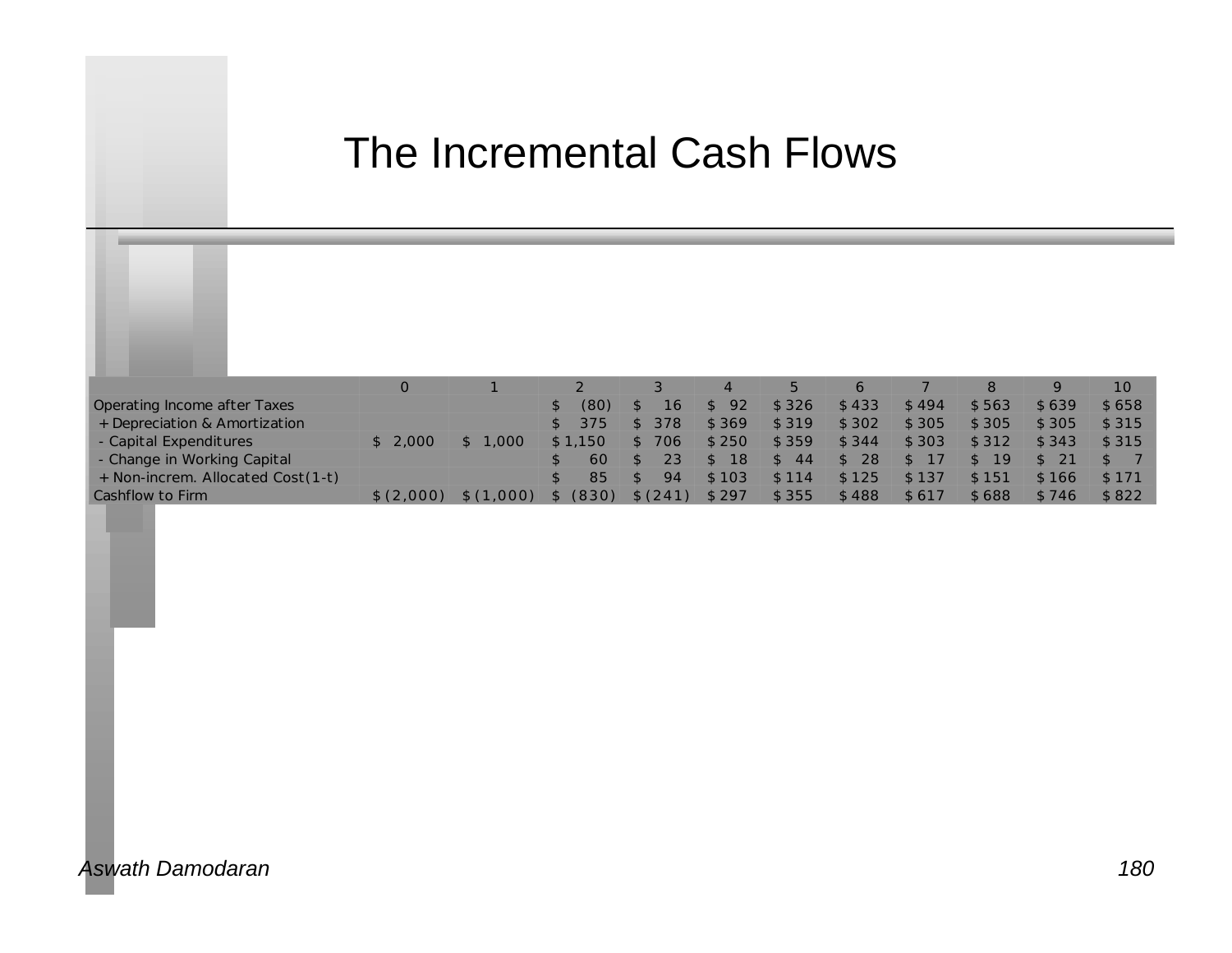#### To Time-Weighted Cash Flows

Incremental cash flows in the earlier years are worth more than incremental cash flows in later years.

- n In fact, cash flows across time cannot be added up. They have to be brought to the same point in time before aggregation.
- This process of moving cash flows through time is
	- discounting, when future cash flows are brought to the present
	- compounding, when present cash flows are taken to the future
- The discounting and compounding is done at a discount rate that will reflect
	- Expected inflation: Higher Inflation -> Higher Discount Rates
	- Expected real rate: Higher real rate -> Higher Discount rate
	- Expected uncertainty: Higher uncertainty -> Higher Discount Rate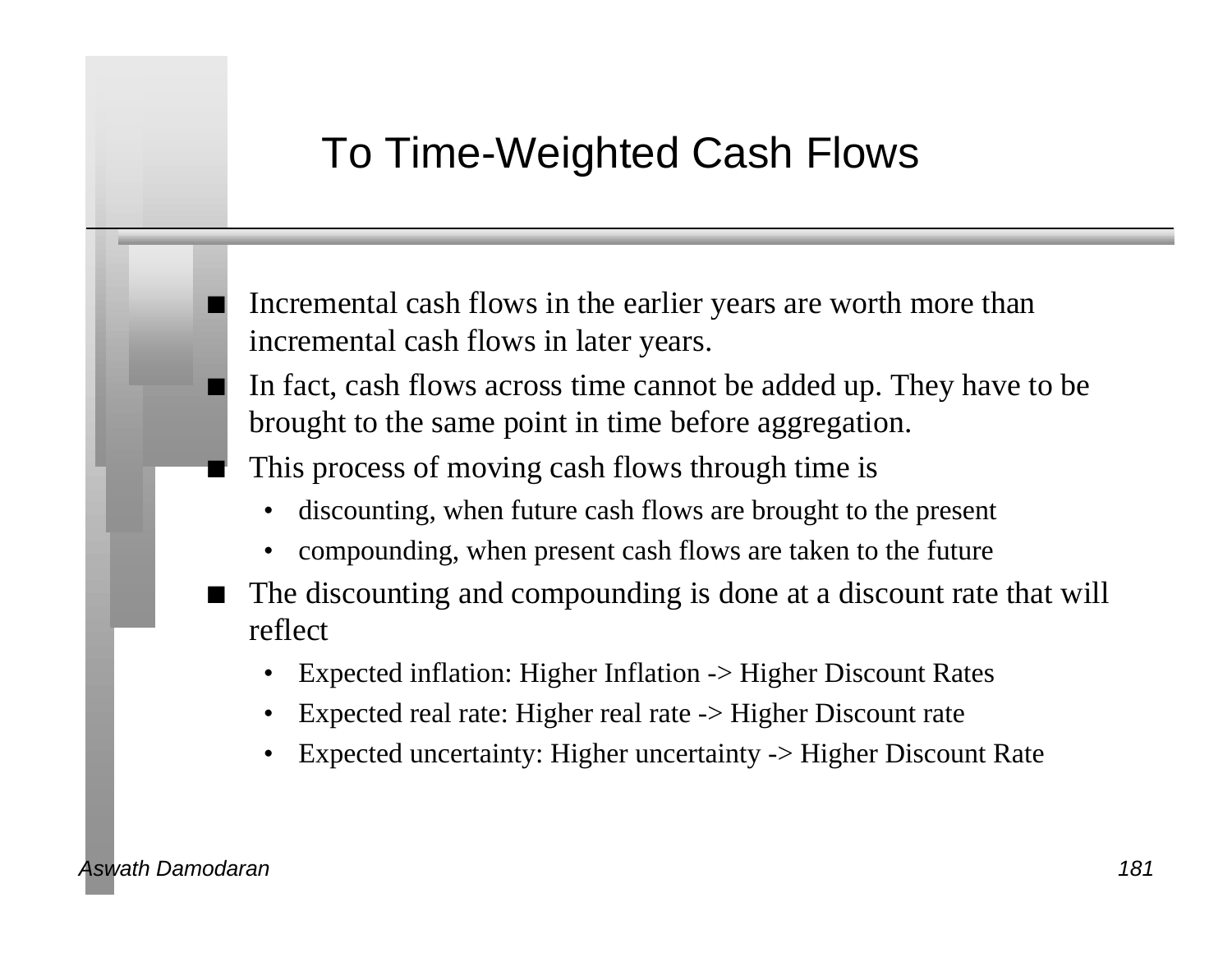### Present Value Mechanics

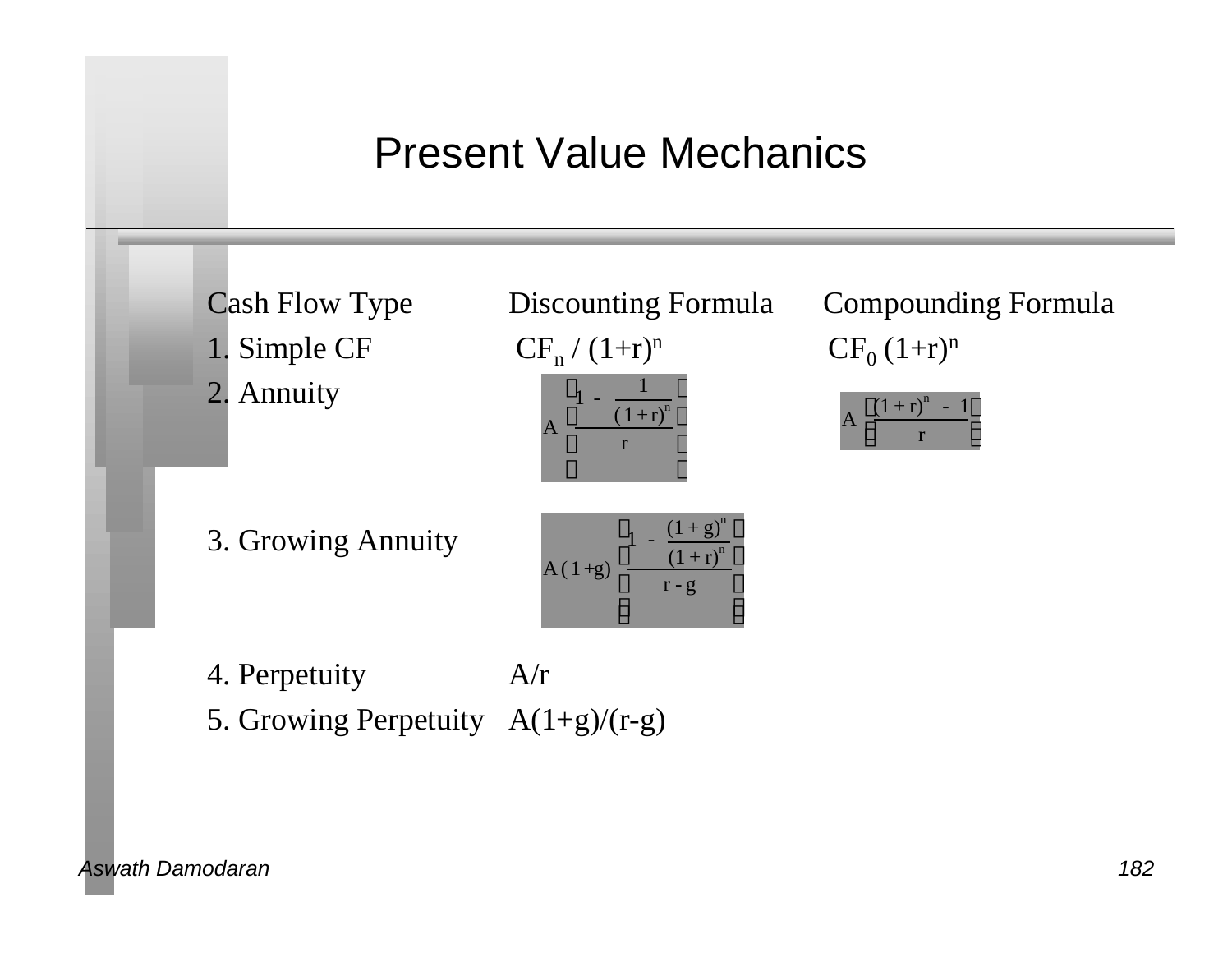#### Discounted cash flow measures of return

Net Present Value (NPV): The net present value is the sum of the present values of all cash flows from the project (including initial investment).

- $NPV = Sum$  of the present values of all cash flows on the project, including the initial investment, with the cash flows being discounted at the appropriate hurdle rate (cost of capital, if cash flow is cash flow to the firm, and cost of equity, if cash flow is to equity investors)
- Decision Rule: Accept if  $NPV > 0$
- **Internal Rate of Return (IRR):** The internal rate of return is the discount rate that sets the net present value equal to zero. It is the percentage rate of return, based upon incremental time-weighted cash flows.
	- Decision Rule: Accept if IRR > hurdle rate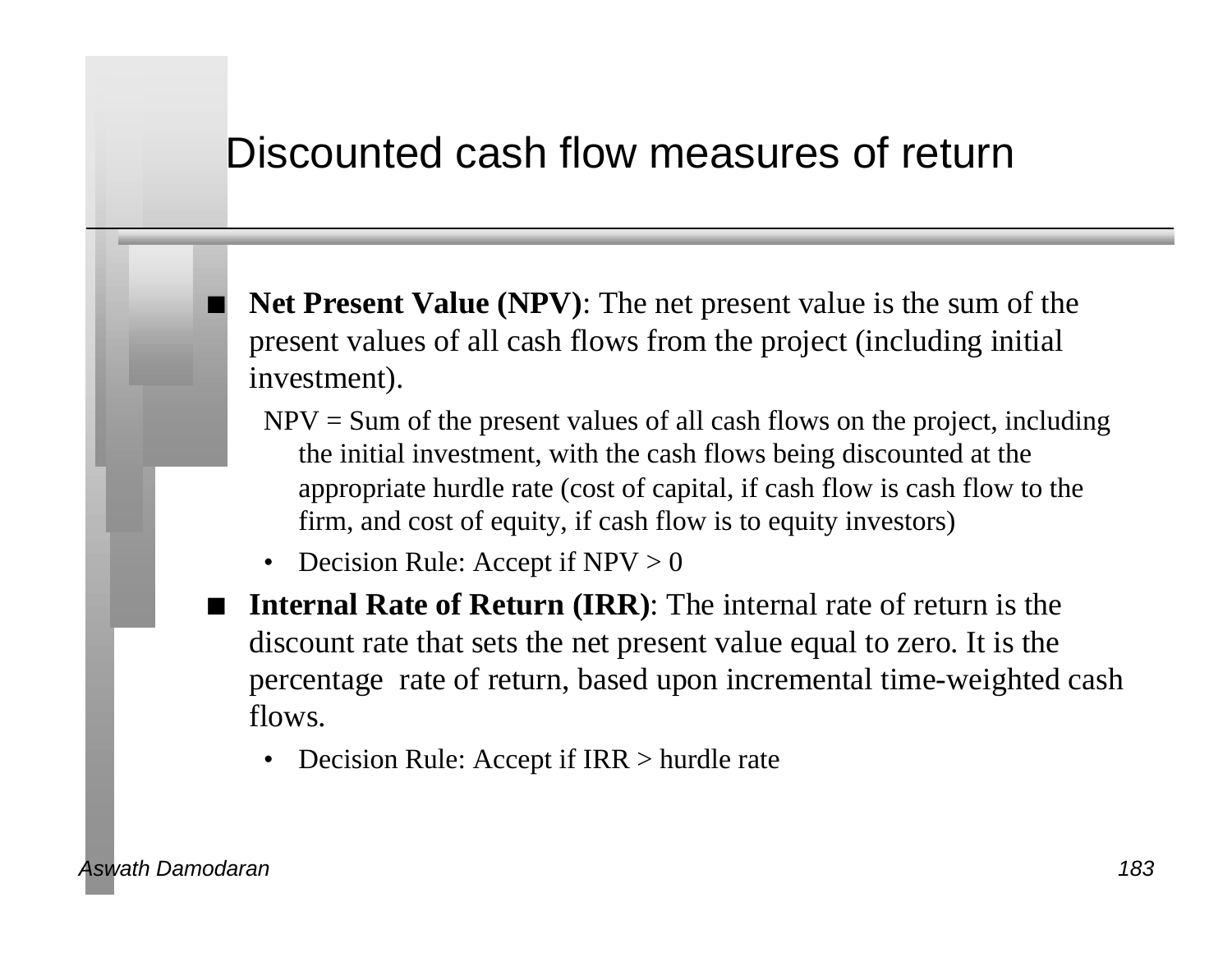#### Closure on Cash Flows

n In a project with a finite and short life, you would need to compute a **salvage value**, which is the expected proceeds from selling all of the investment in the project at the end of the project life. It is usually set equal to book value of fixed assets and working capital

- n In a project with an infinite or very long life, we compute cash flows for a reasonable period, and then compute a **terminal value** for this project, which is the present value of all cash flows that occur after the estimation period ends..
- Assuming the project lasts forever, and that cash flows after year 9 grow 3% (the inflation rate) forever, the present value at the end of year 9 of cash flows after that can be written as:
	- Terminal Value =  $CF$  in year  $10/(Cost of Capital Growth Rate)$

 $= 822/(0.1232-0.03) = $8,821$  million

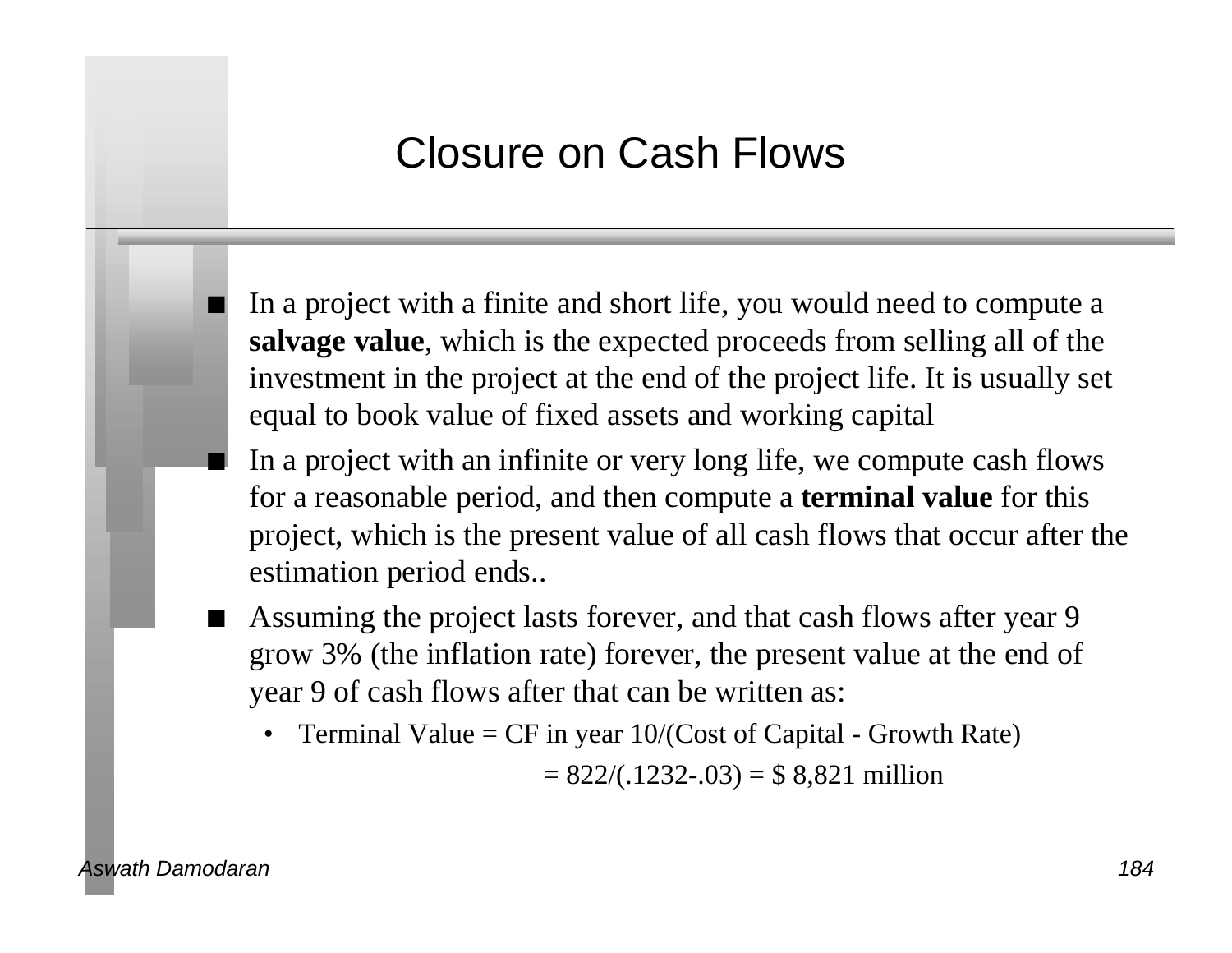### Which yields a NPV of..

| Year                             | Incremental CF | <b>Terminal Value</b> |                | PV at 12.32% |
|----------------------------------|----------------|-----------------------|----------------|--------------|
|                                  | \$<br>(2,000)  |                       | \$             | (2,000)      |
|                                  | \$<br>(1,000)  |                       | \$             | (890)        |
| 2                                | \$<br>(830)    |                       | \$             | (658)        |
| 3                                | \$<br>(241)    |                       | \$             | (170)        |
| $\overline{4}$                   | \$<br>297      |                       | $\mathcal{R}$  | 187          |
| 5                                | \$<br>355      |                       | $\mathcal{P}$  | 198          |
| 6                                | \$<br>488      |                       | $\mathcal{P}$  | 243          |
|                                  | \$<br>617      |                       | $\mathfrak{P}$ | 273          |
| 8                                | \$<br>688      |                       | $\mathcal{P}$  | 272          |
| 9                                | 746            | \$<br>8,821           | \$             | 3,363        |
| Net Present Value of Project $=$ |                |                       |                | 818          |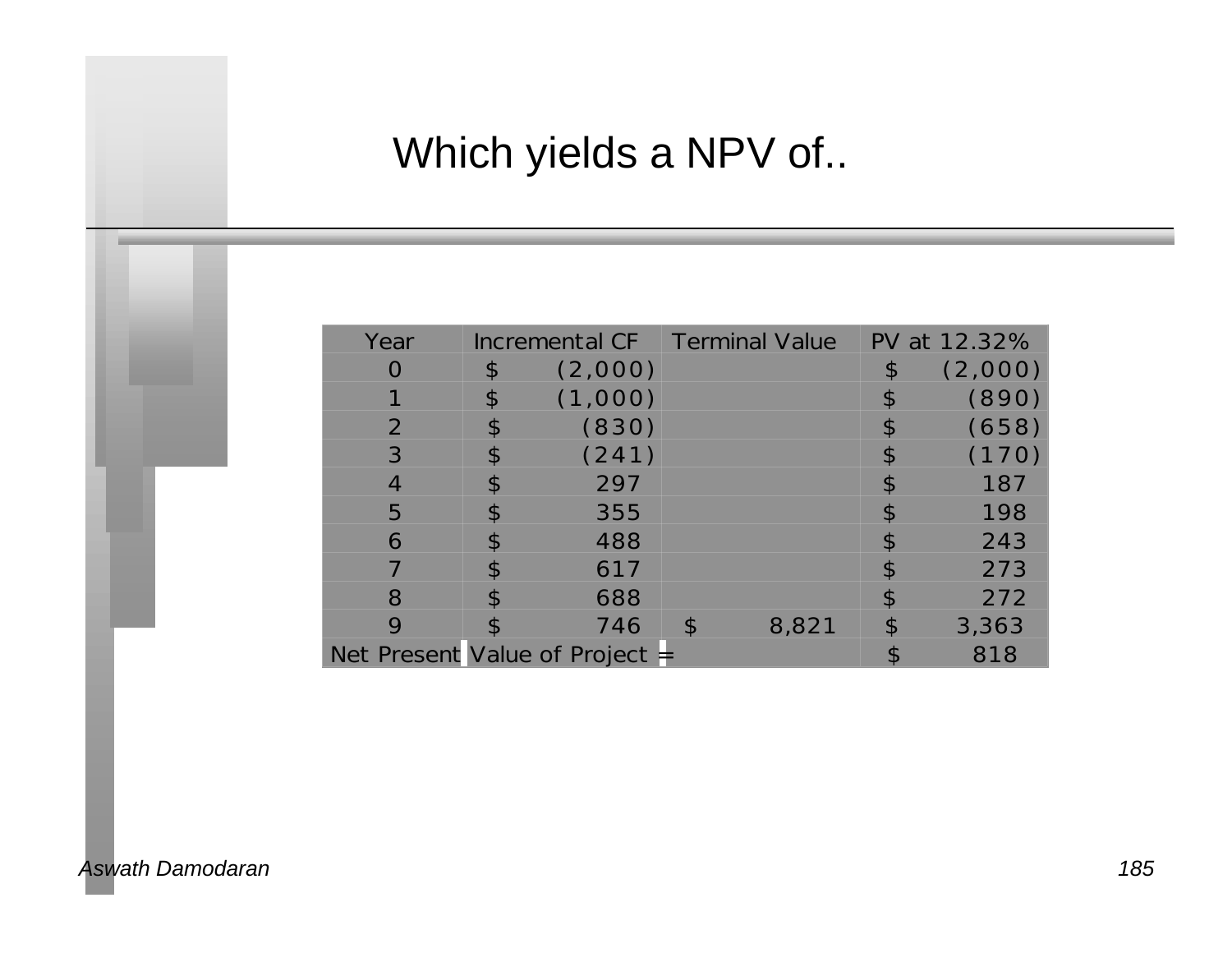#### Which makes the argument that..

The project should be accepted. The positive net present value suggests that the project will add value to the firm, and earn a return in excess of the cost of capital.

By taking the project, Disney will increase its value as a firm by \$818 million.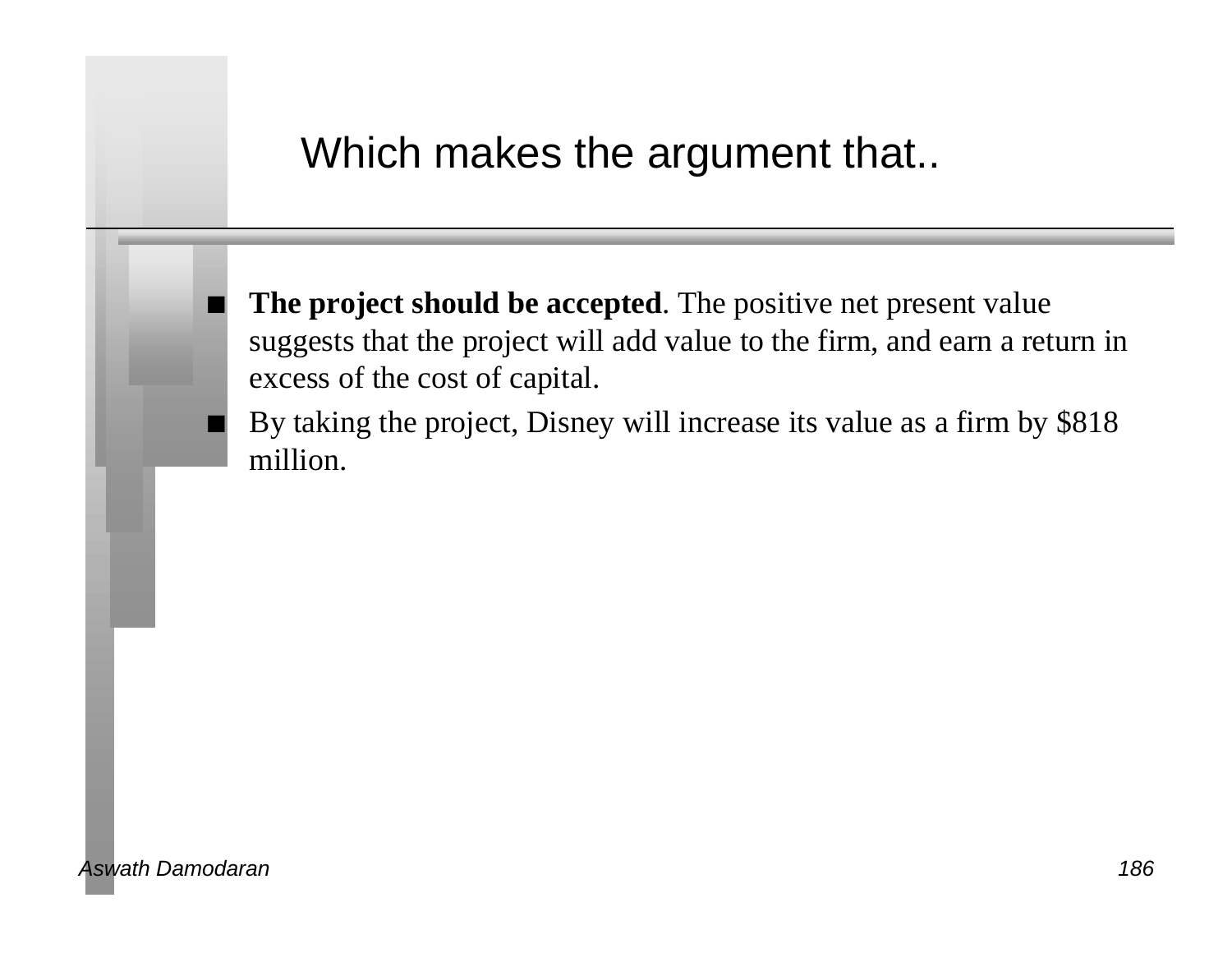### The IRR of this project



*Aswath Damodaran 187*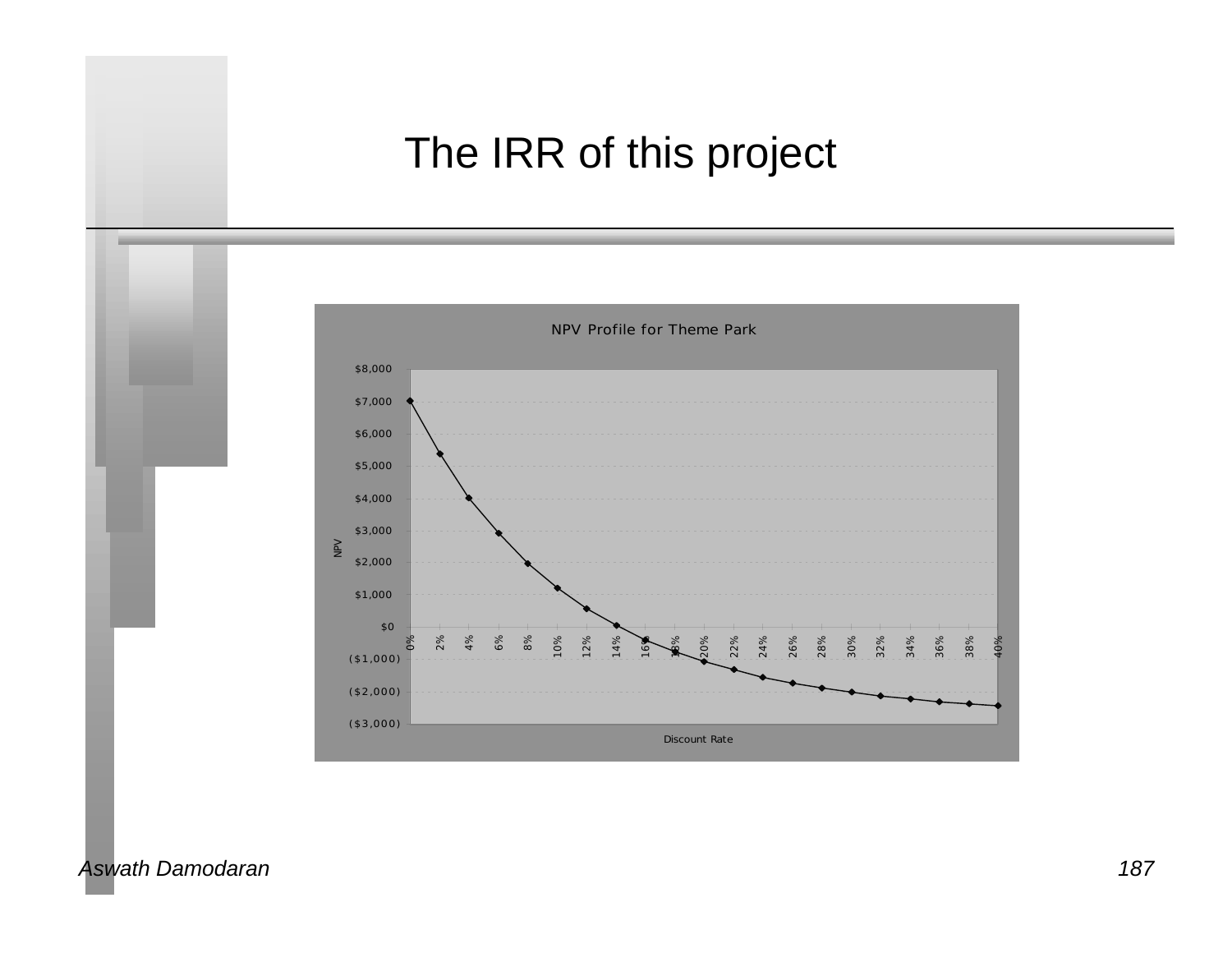### The IRR suggests..

The project is a good one. Using time-weighted, incremental cash flows, this project provides a return of 15.32%. This is greater than the cost of capital of 12.32%.

n The IRR and the NPV will yield **similar results** most of the time, though there are differences between the two approaches that may cause project rankings to vary depending upon the approach used.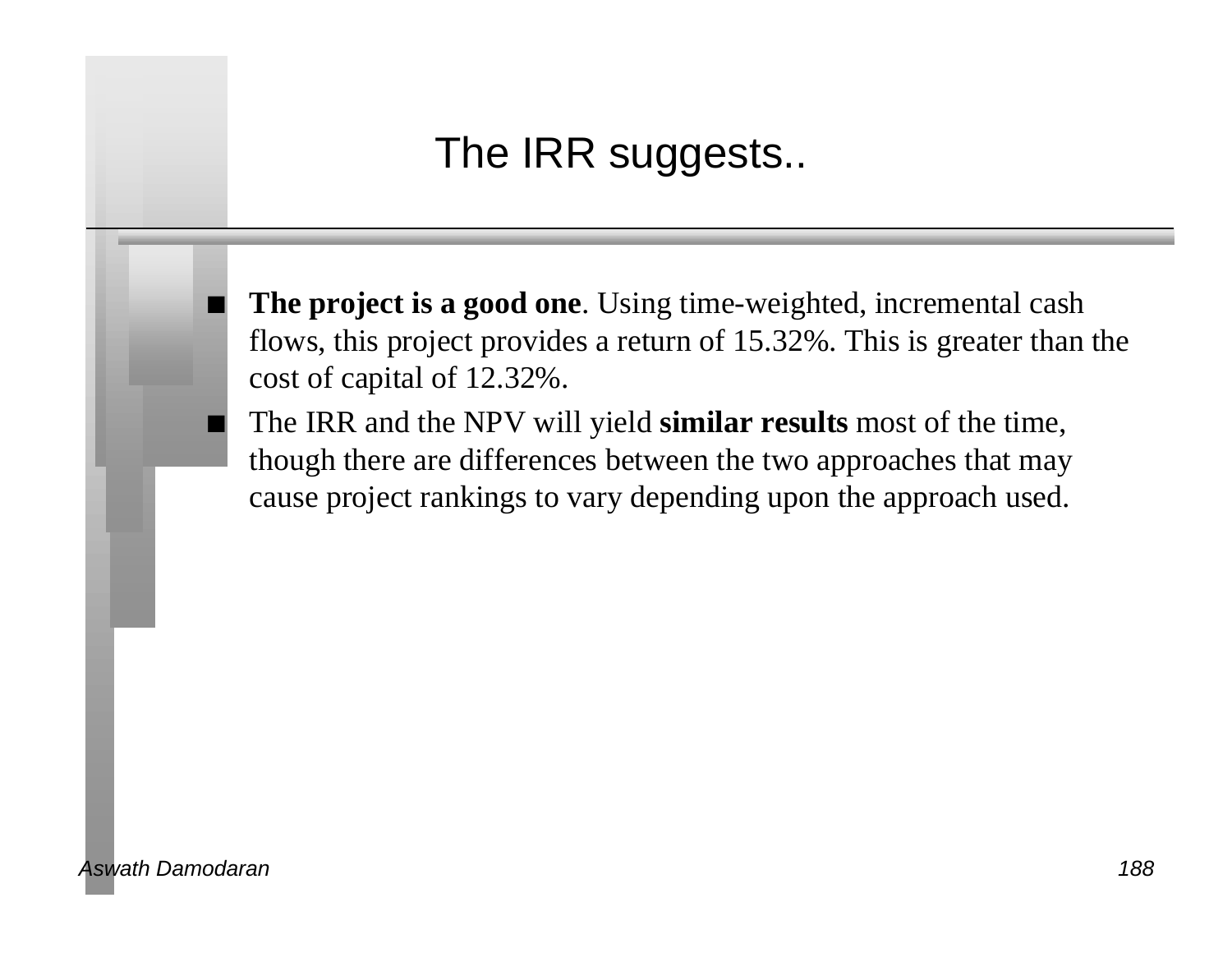### Case 1: IRR versus NPV

■ Consider a project with the following cash flows: *Year Cash Flow* 0 -1000 1 800  $\overline{2}$  1000 3 1300 4 -2200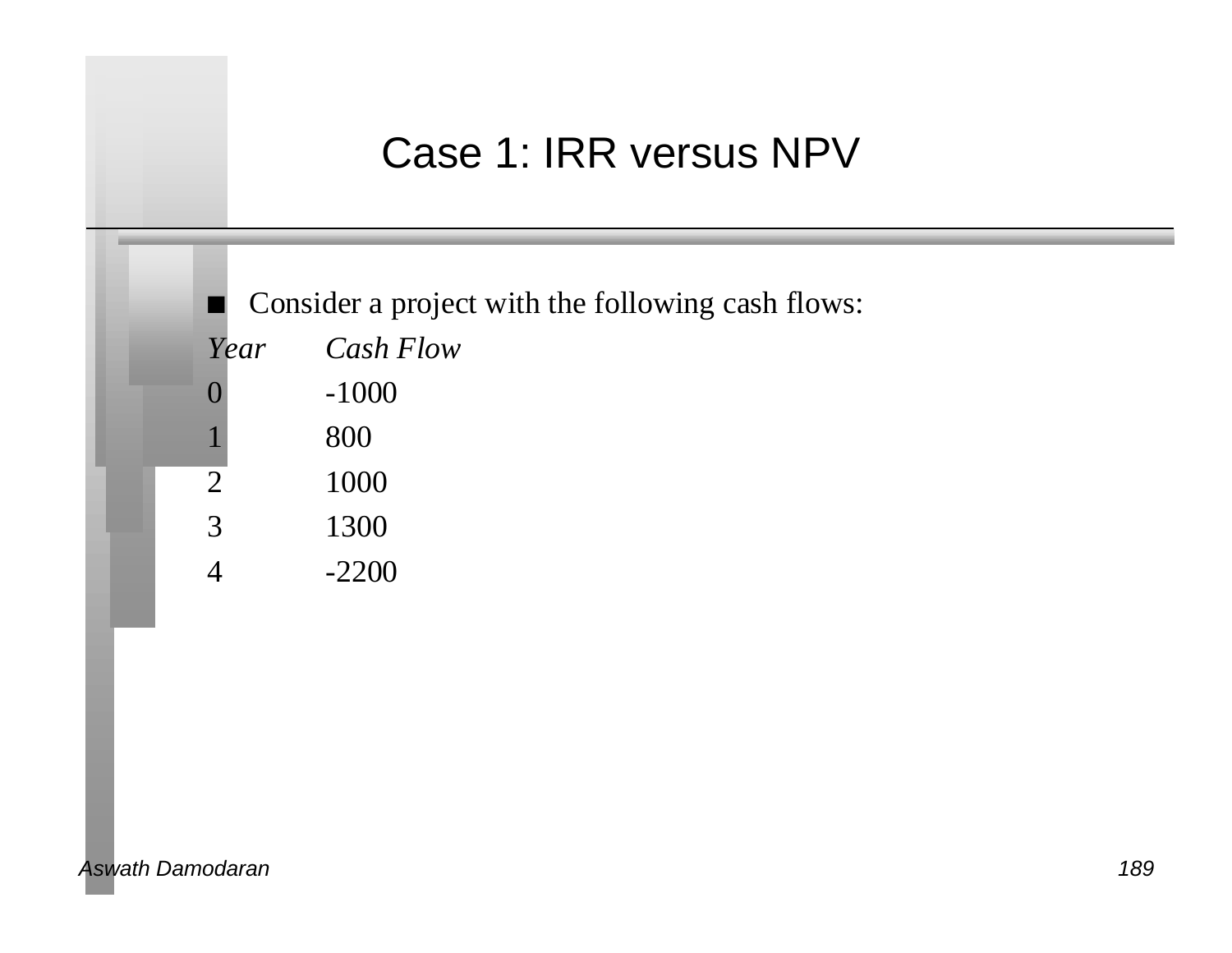### Project's NPV Profile



*Aswath Damodaran 190*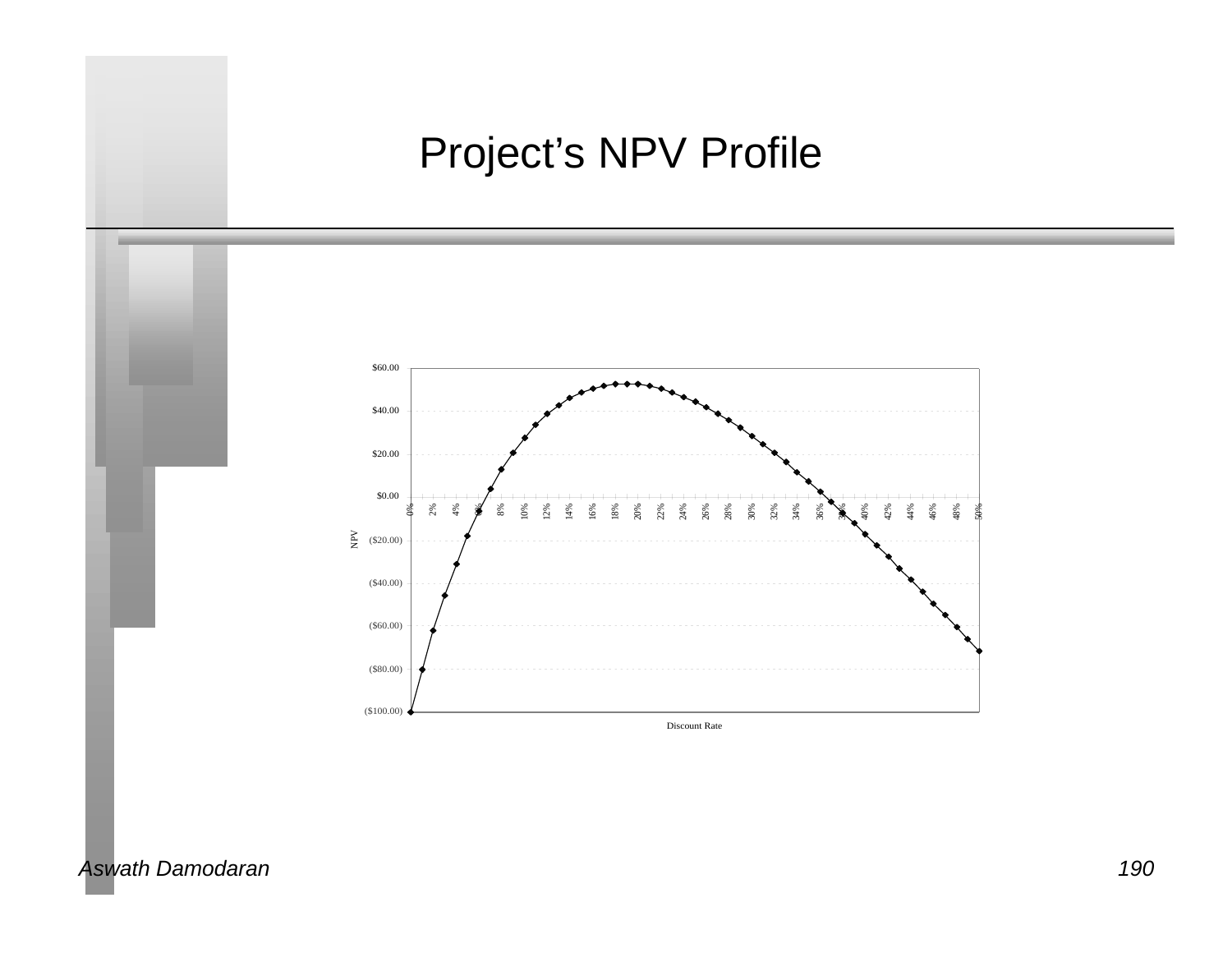### What do we do now?

This project has two internal rates of return. The first is 6.60%, whereas the second is 36.55%.

Why are there two internal rates of return on this project?

- If your cost of capital is 12.32%, would you accept or reject this project?
- $\Box$  I would reject the project
- $\Box$  I would accept this project Explain.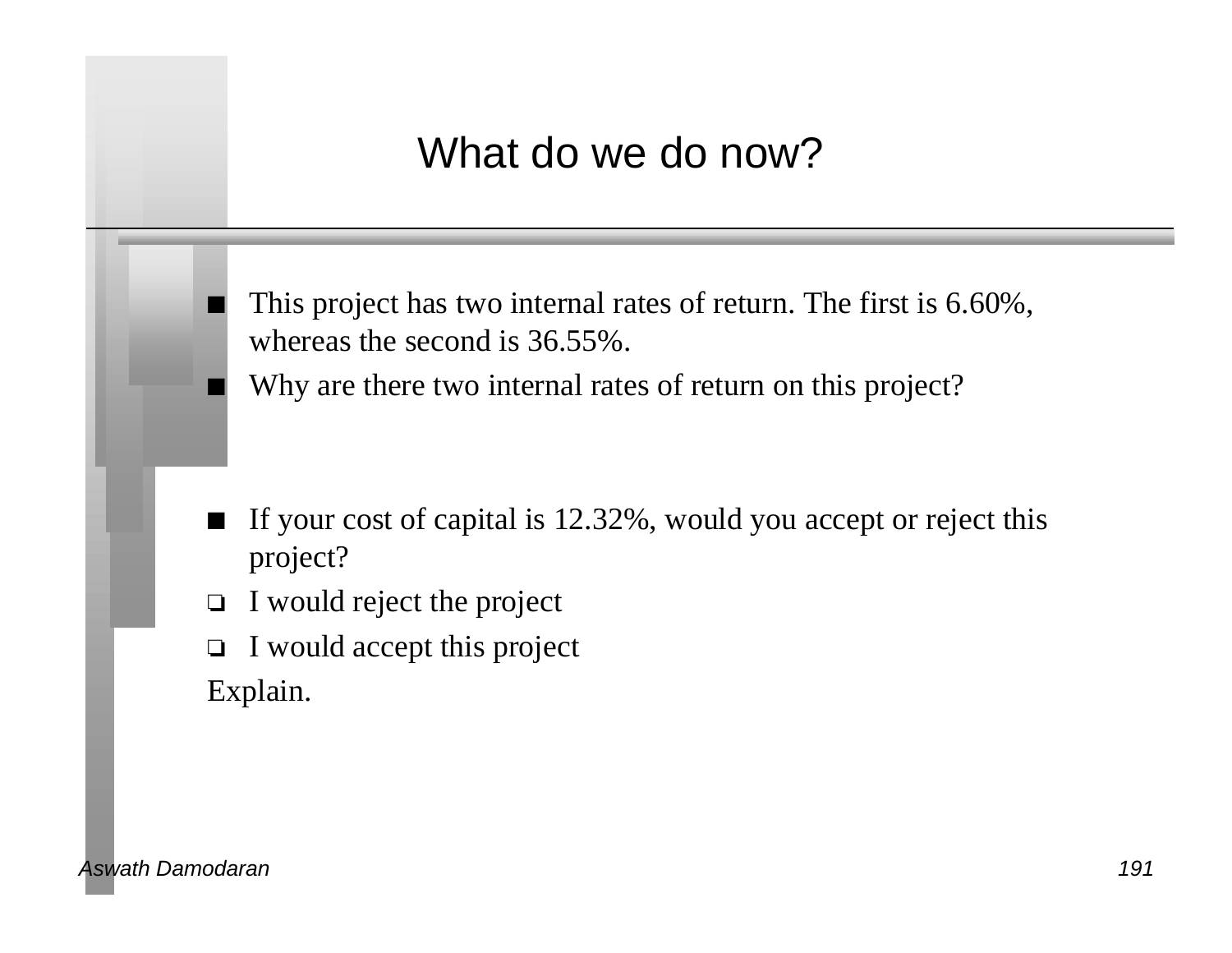#### Case 2: NPV versus IRR

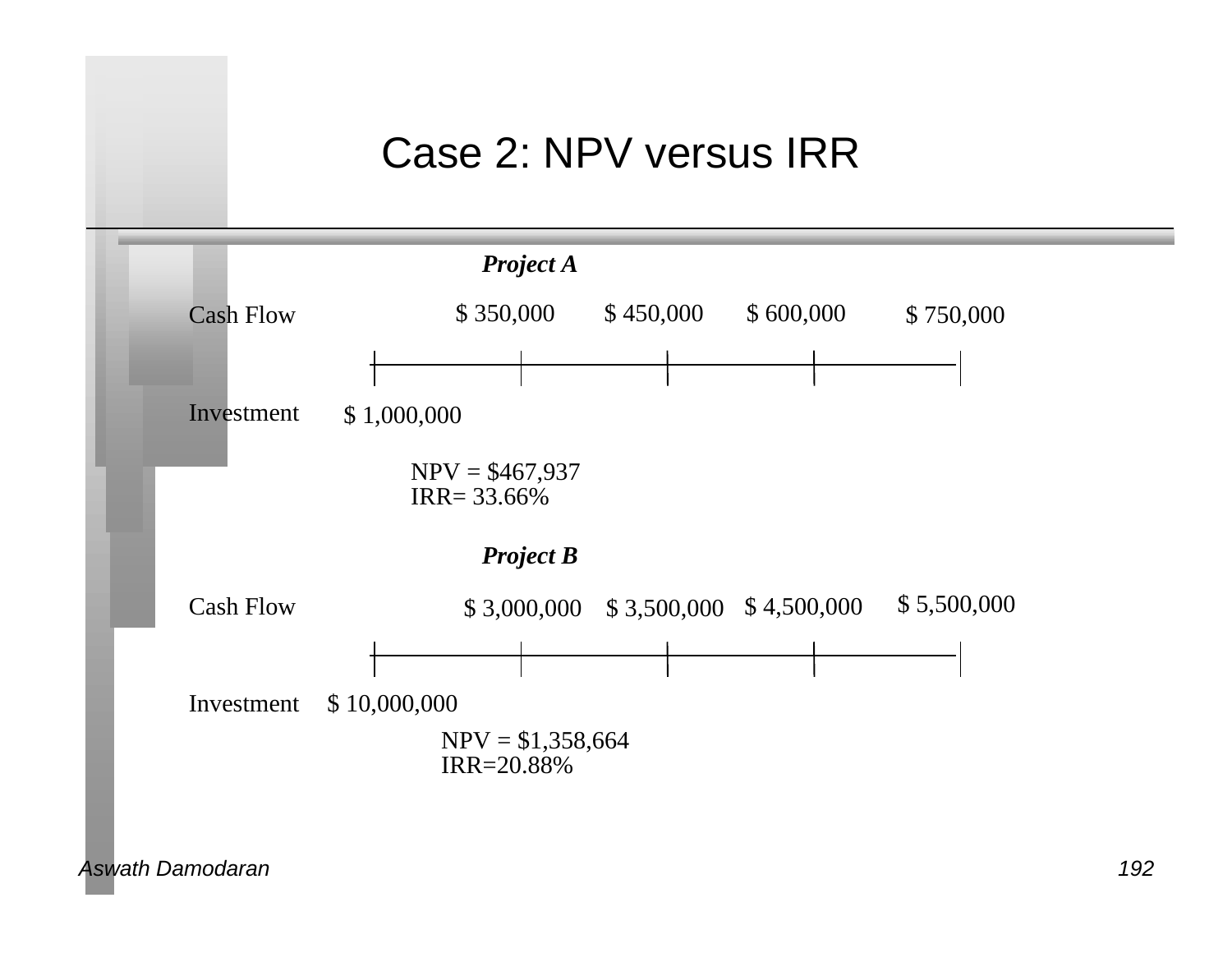### Which one would you pick?

Assume that you can pick only one of these two projects. Your choice will clearly vary depending upon whether you look at NPV or IRR. You have enough money currently on hand to take either. Which one would you pick?

- Project A. It gives me the bigger bang for the buck and more margin for error.
- $\Box$  Project B. It creates more dollar value in my business.

If you pick A, what would your biggest concern be?

If you pick B, what would your biggest concern be?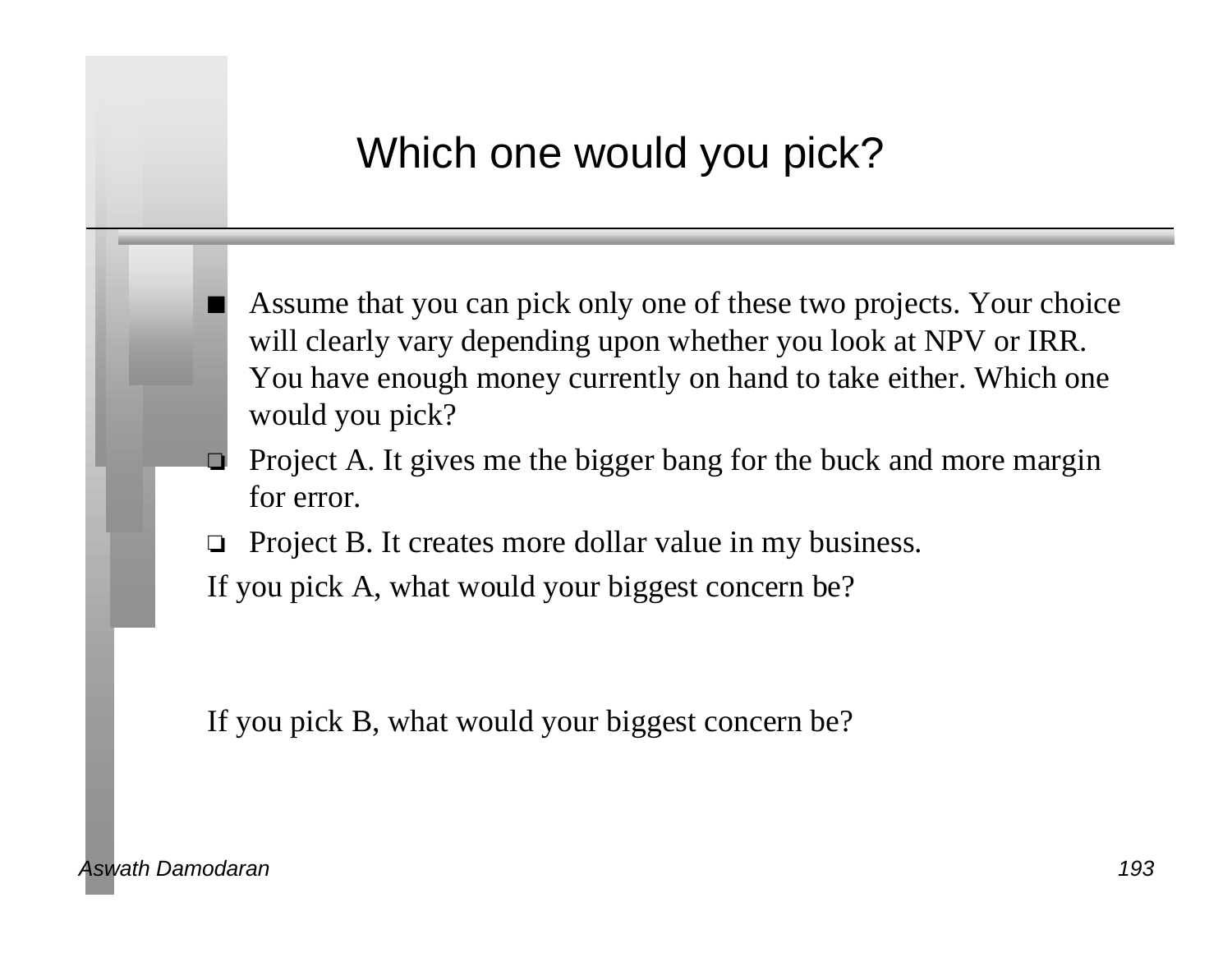### Capital Rationing, Uncertainty and Choosing a Rule

- If a business has limited access to capital, has a stream of surplus value projects and faces more uncertainty in its project cash flows, it is much more likely to use IRR as its decision rule.
- Small, high-growth companies and private businesses are much more likely to use IRR.
- If a business has substantial funds on hand, access to capital, limited surplus value projects, and more certainty on its project cash flows, it is much more likely to use NPV as its decision rule.

As firms go public and grow, they are much more likely to gain from using NPV.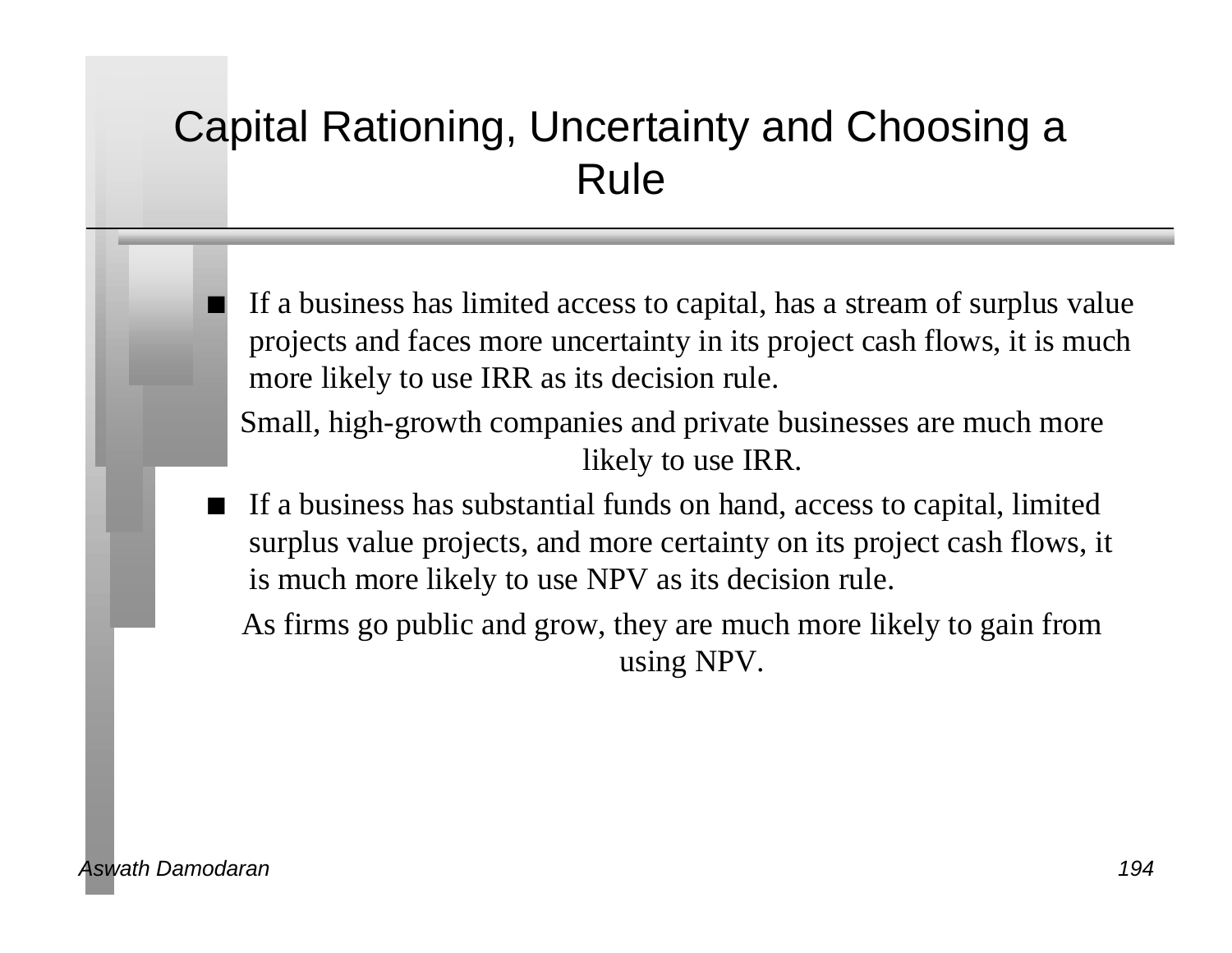### An Alternative to IRR with Capital Rationing

- The problem with the NPV rule, when there is capital rationing, is that it is a dollar value. It measures success in absolute terms.
- The NPV can be converted into a relative measure by dividing by the initial investment. This is called the profitability index.
	- Profitability Index  $(PI) = NPV/Initial Investment$
- n In the example described, the PI of the two projects would have been:
	- PI of Project A =  $$467,937/1,000,000 = 46.79\%$
	- PI of Project B =  $$1,358,664/10,000,000 = 13.59\%$

Project A would have scored higher.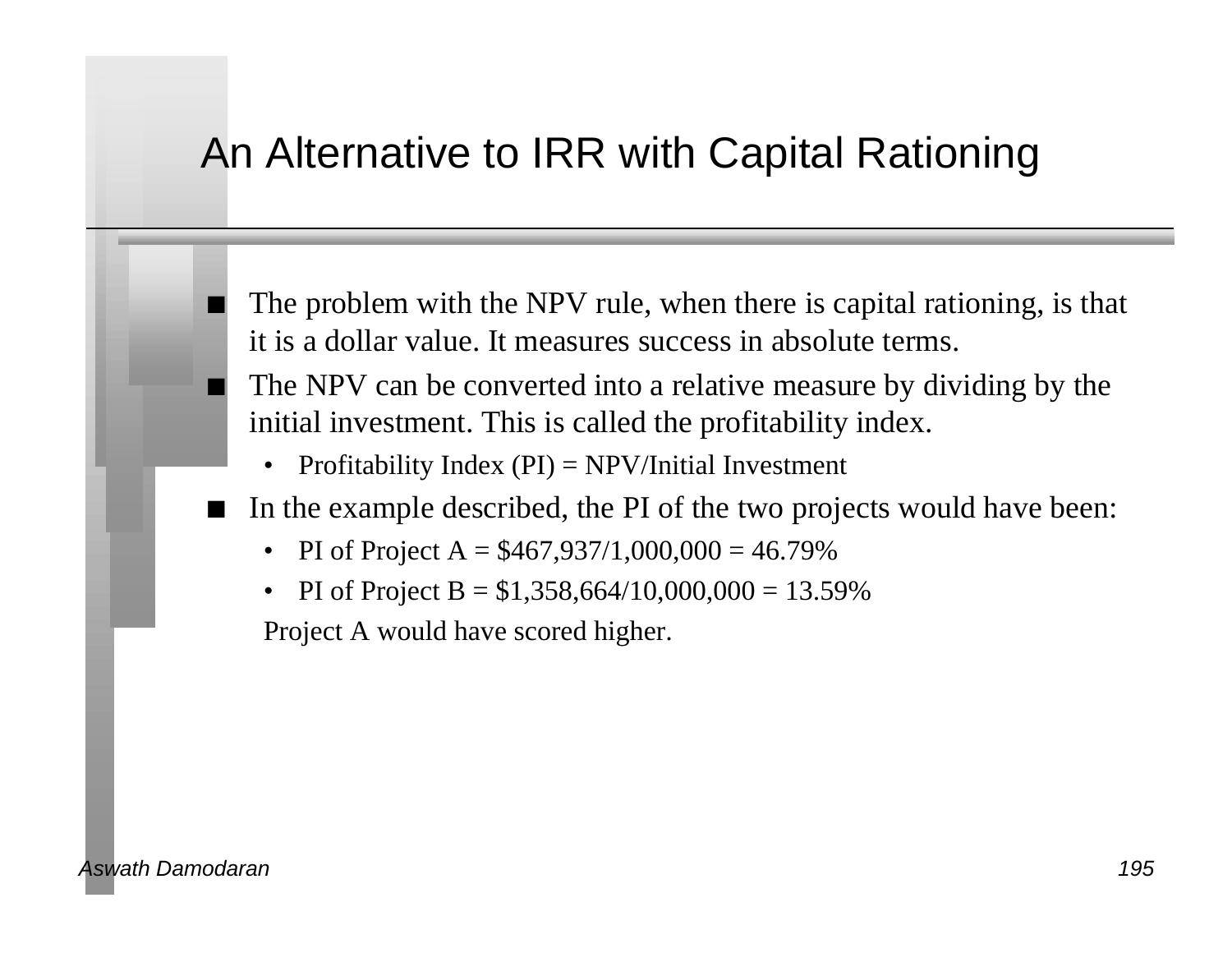### Case 3: NPV versus IRR

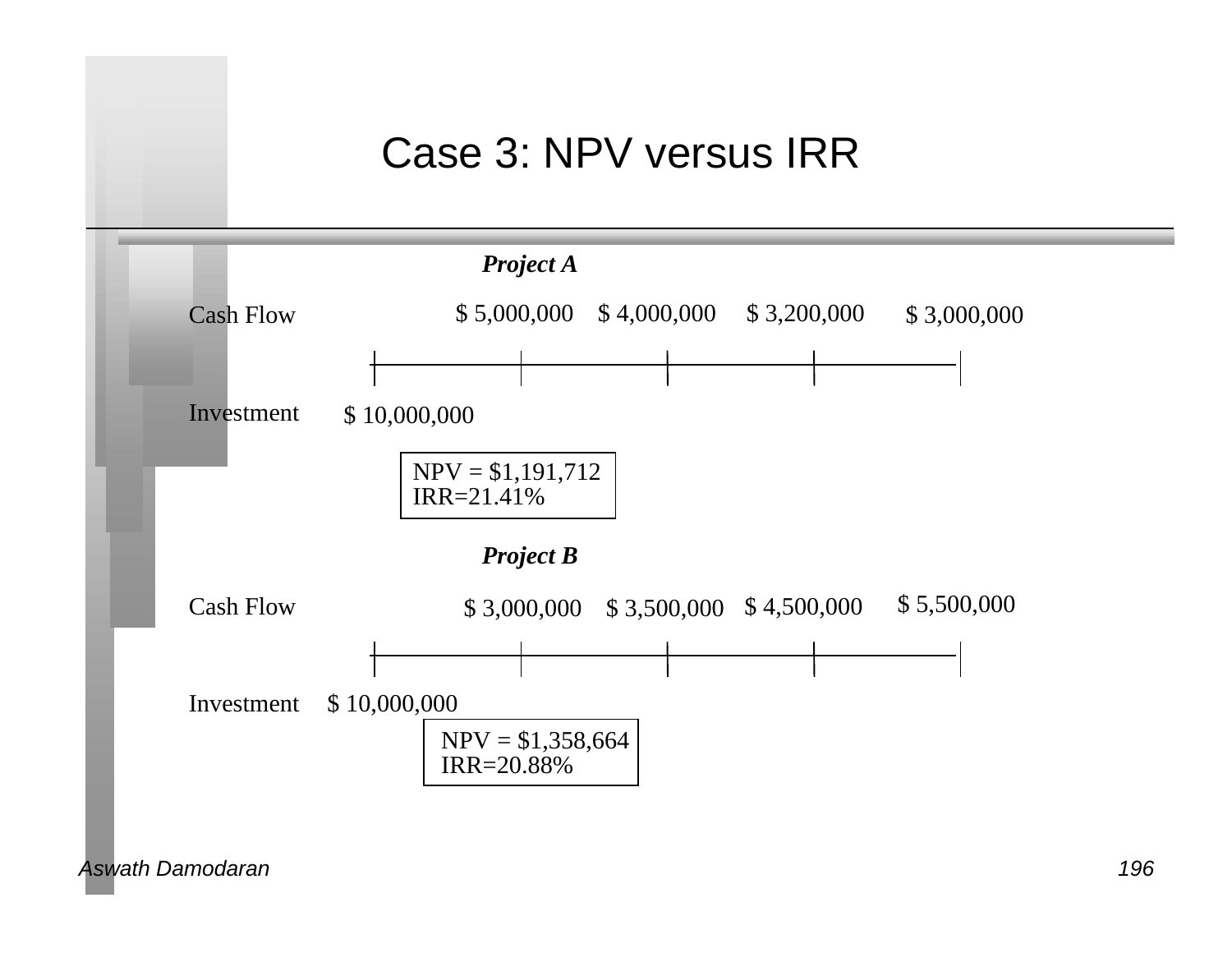### Why the difference?

These projects are of the same scale. Both the NPV and IRR use timeweighted cash flows. Yet, the rankings are different. Why?

Which one would you pick?

- $\Box$  Project A. It gives me the bigger bang for the buck and more margin for error.
- $\Box$  Project B. It creates more dollar value in my business.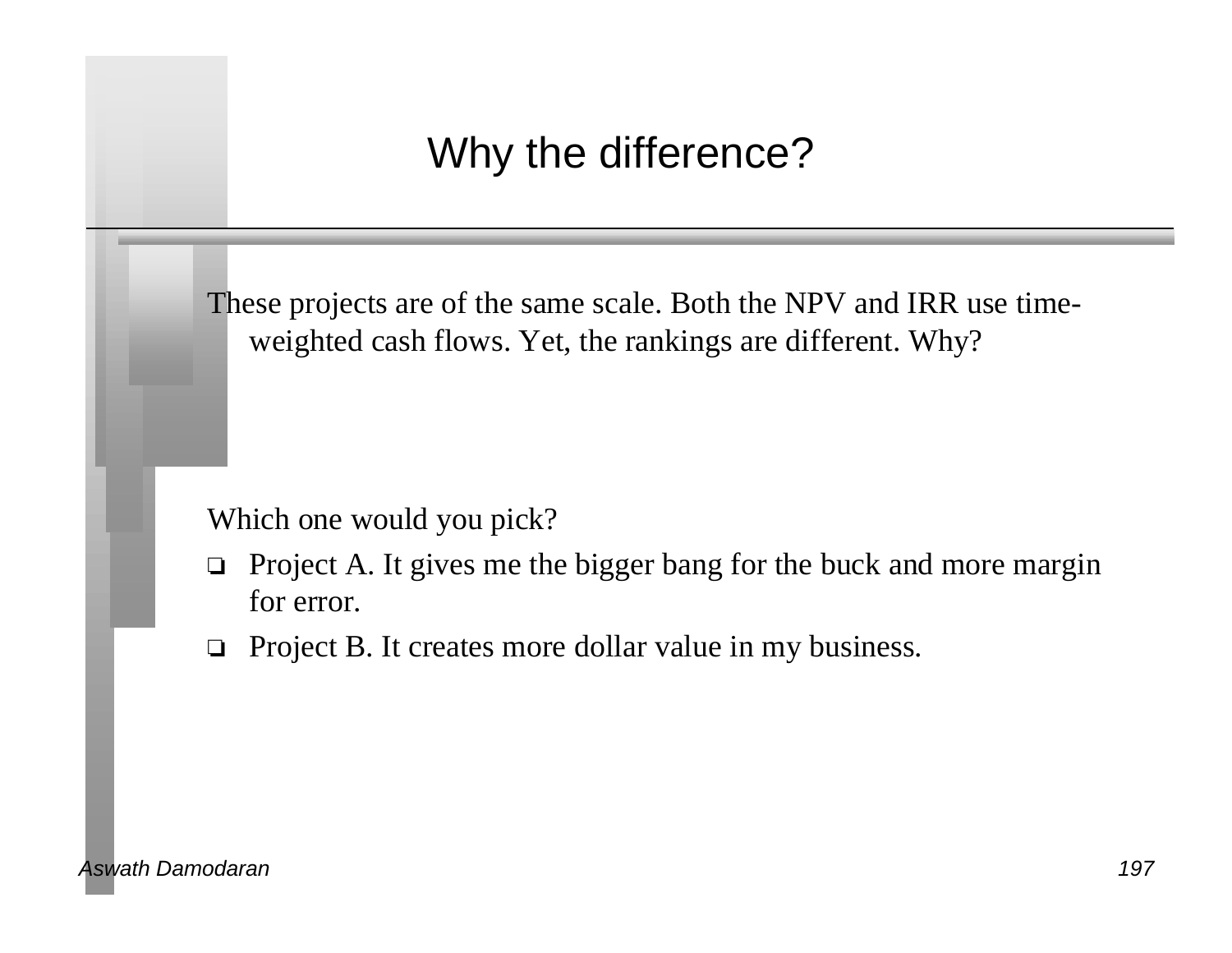### NPV, IRR and the Reinvestment Rate Assumption

- The NPV rule assumes that intermediate cash flows on the project get reinvested at the hurdle rate (which is based upon what projects of comparable risk should earn).
- The IRR rule assumes that intermediate cash flows on the project get reinvested at the IRR. Implicit is the assumption that the firm has an infinite stream of projects yielding similar IRRs.
- Conclusion: When the IRR is high (the project is creating significant surplus value) and the project life is long, the IRR will overstate the true return on the project.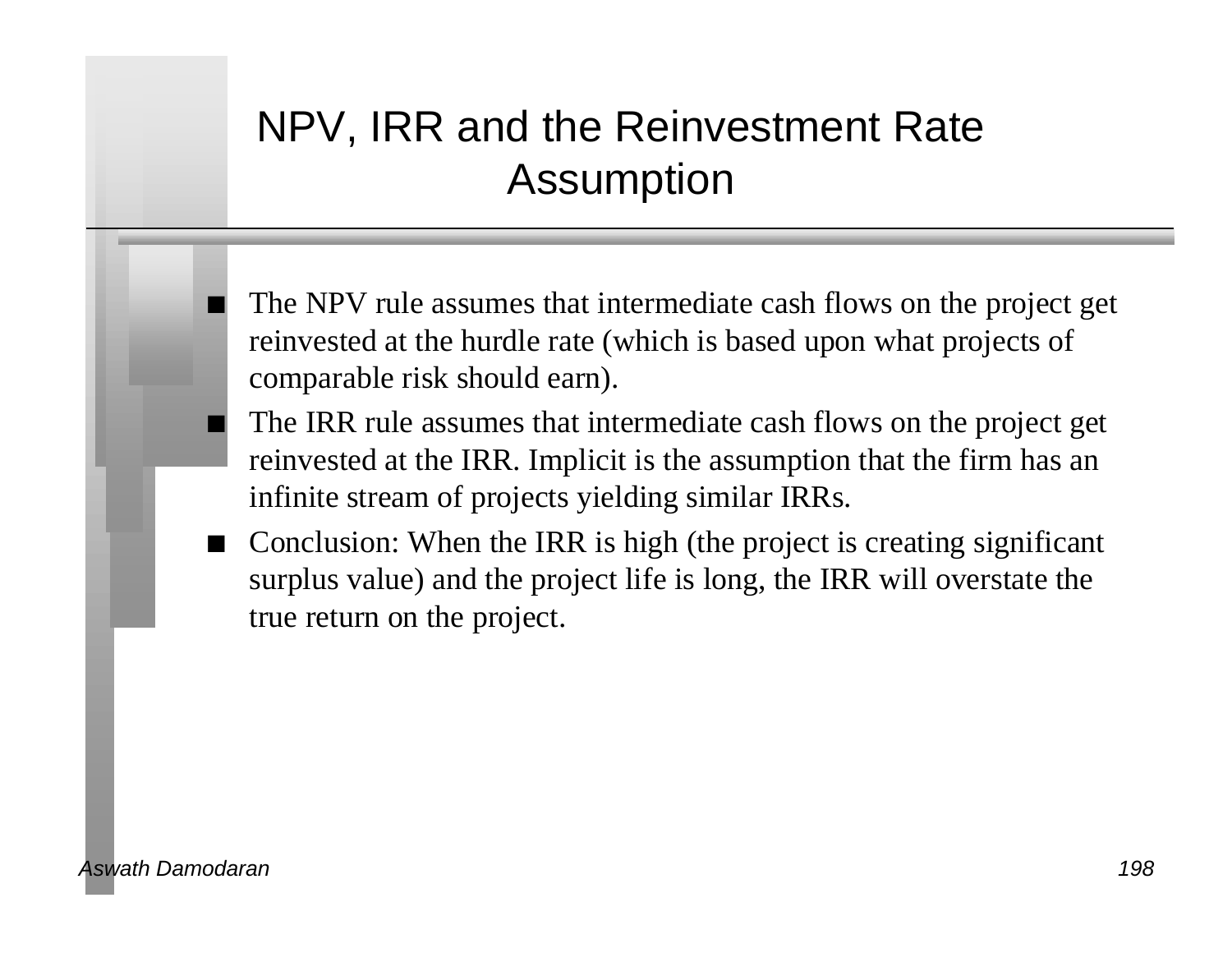#### Solution to Reinvestment Rate Problem

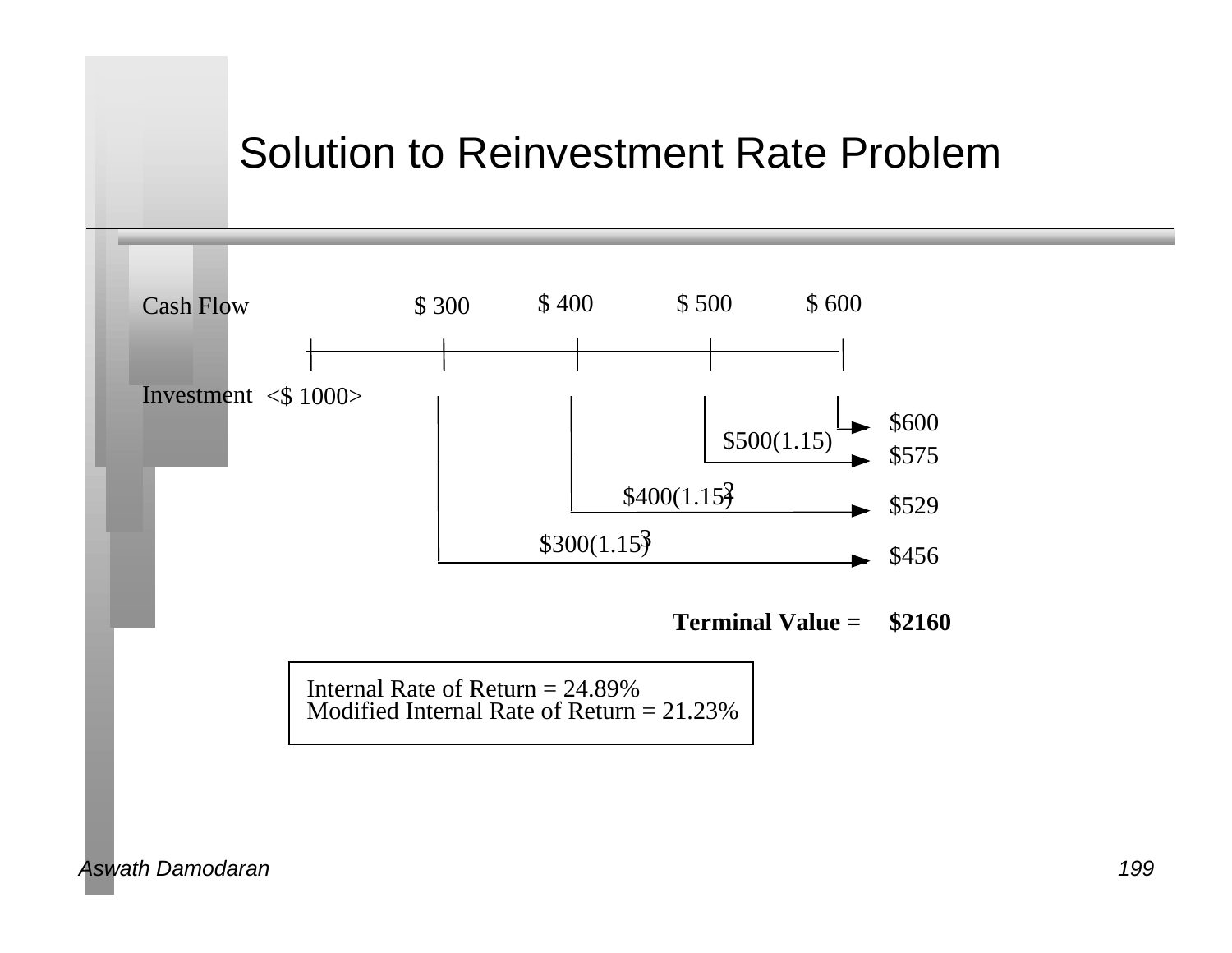### Why NPV and IRR may differ..

A project can have only one NPV, whereas it can have more than one IRR.

- The NPV is a dollar surplus value, whereas the IRR is a percentage measure of return. The NPV is therefore likely to be larger for "large scale" projects, while the IRR is higher for "small-scale" projects.
- The NPV assumes that intermediate cash flows get reinvested at the "hurdle rate", which is based upon what you can make on investments of comparable risk, while the IRR assumes that intermediate cash flows get reinvested at the "IRR".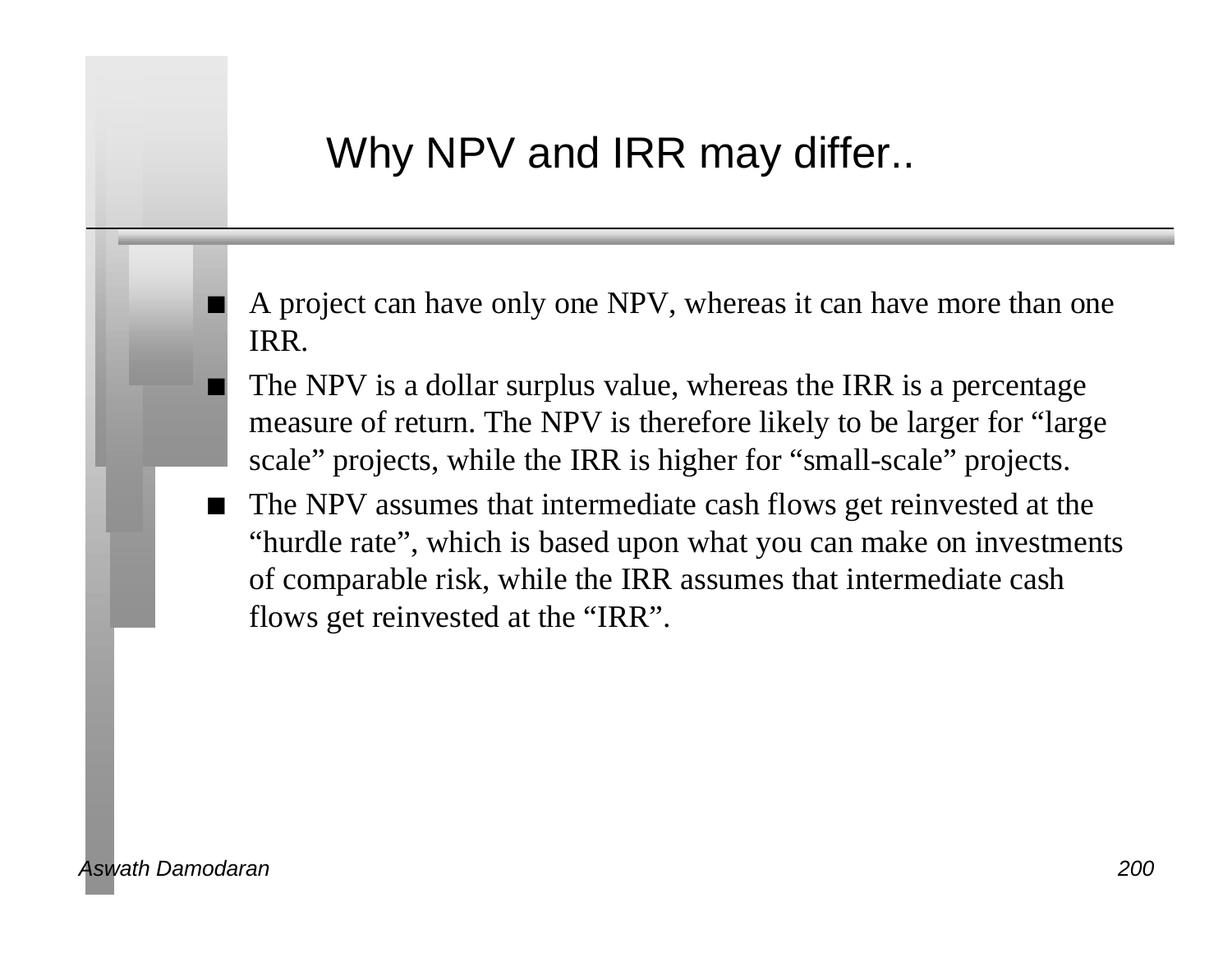#### Case: NPV and Project Life

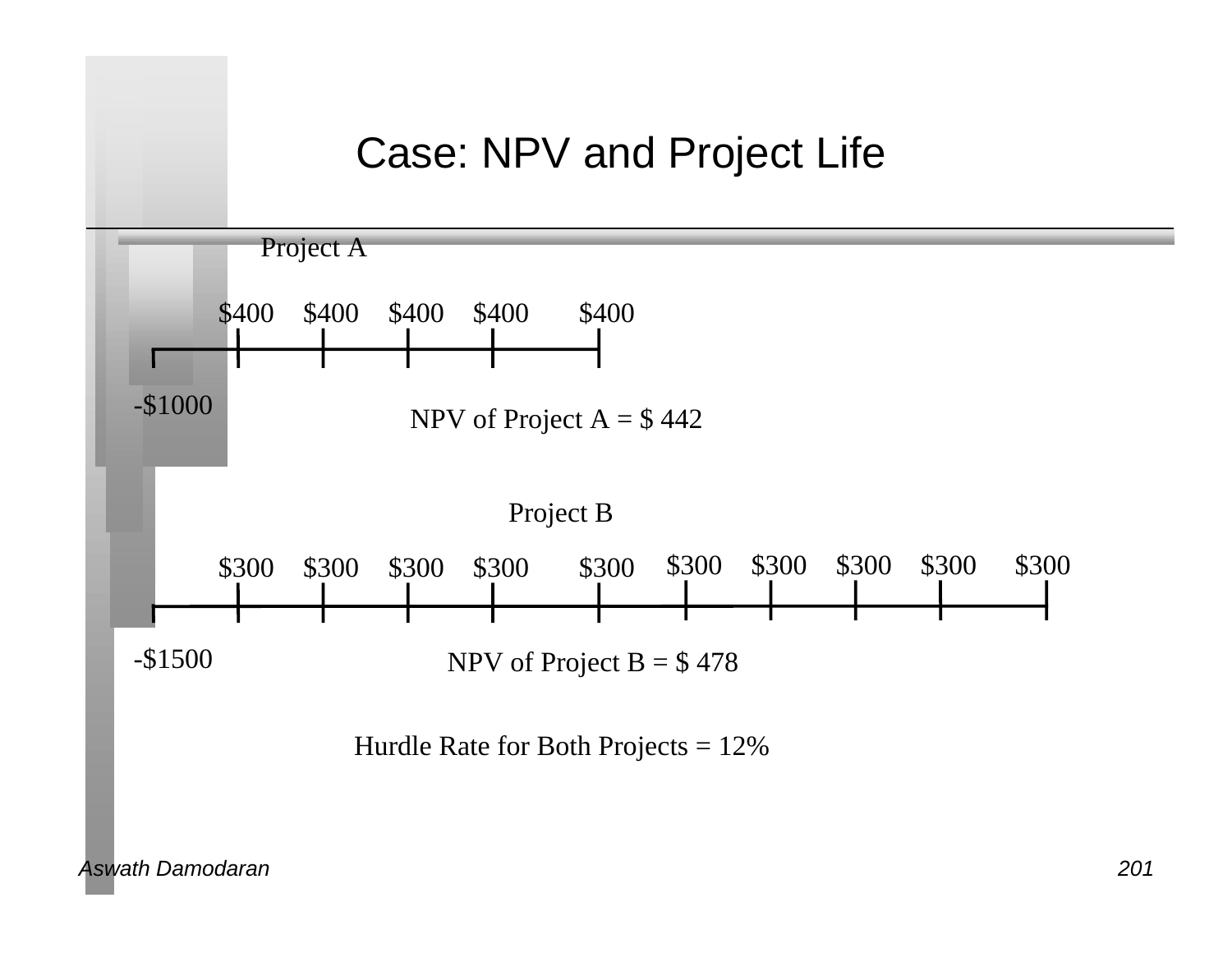### Choosing Between Mutually Exclusive Projects

The net present values of mutually exclusive projects with different lives cannot be compared, since there is a bias towards longer-life projects.

To do the comparison, we have to

- replicate the projects till they have the same life (or)
- convert the net present values into annuities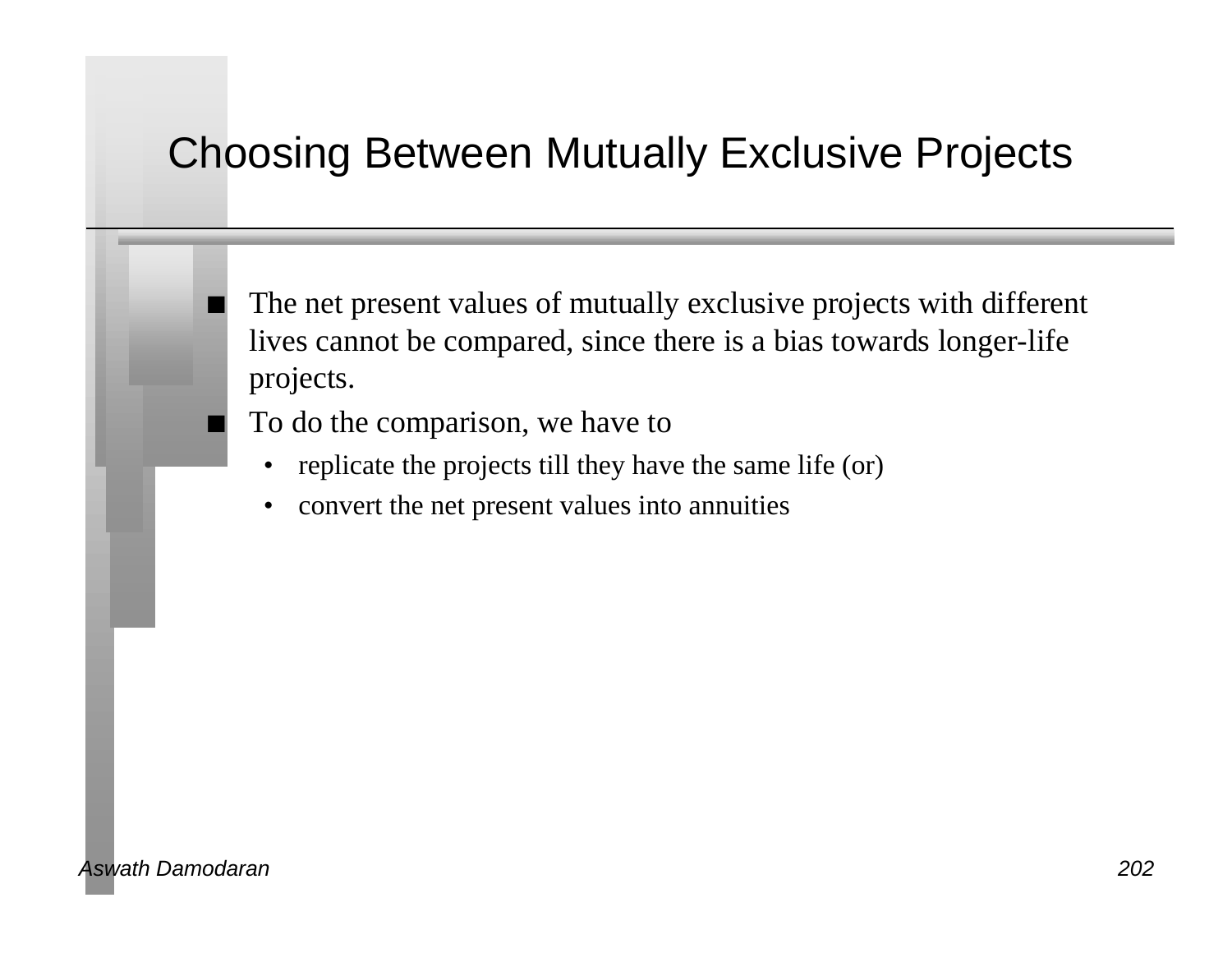### Solution 1: Project Replication

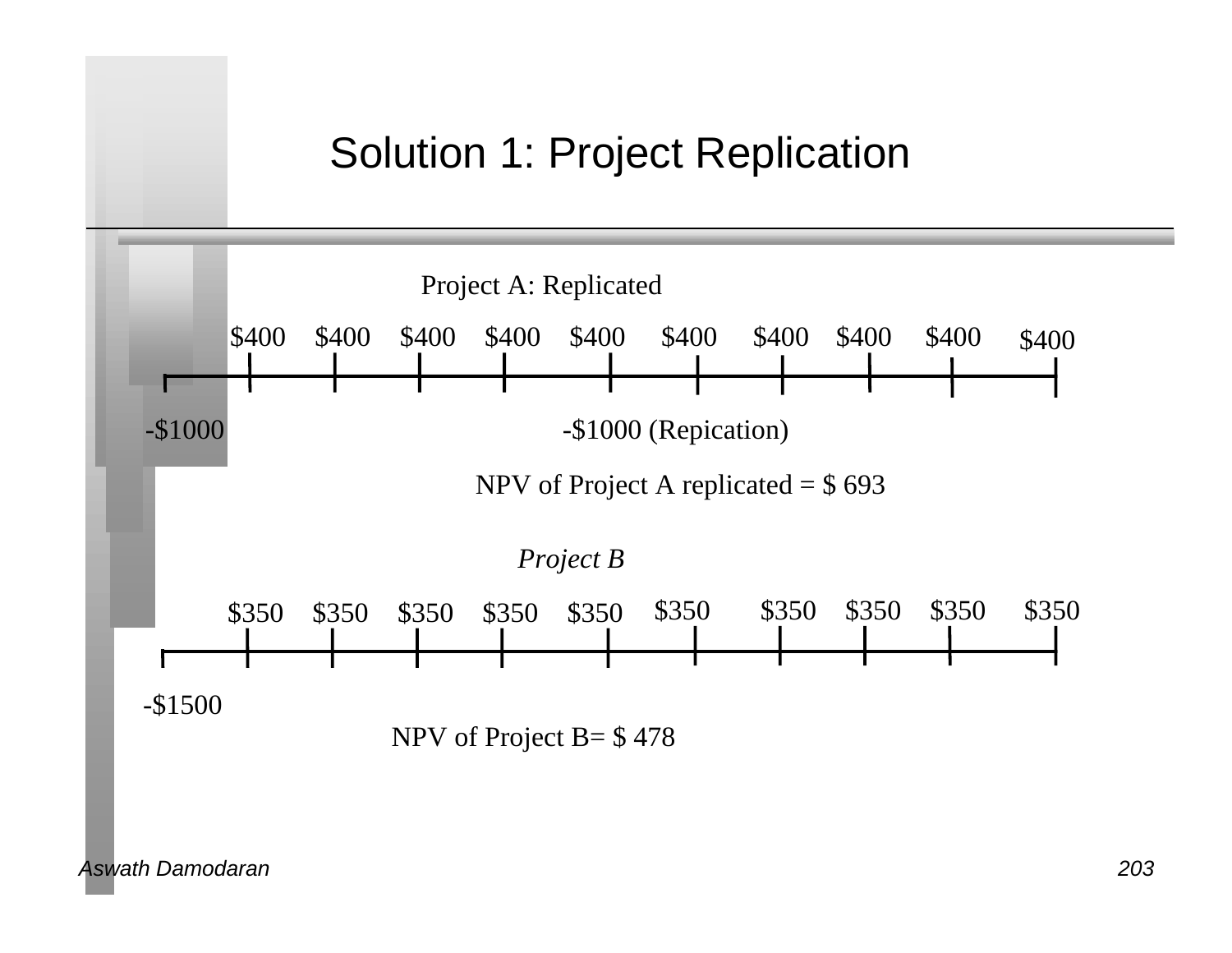#### Solution 2: Equivalent Annuities

Equivalent Annuity for 5-year project

 $= $442 * PV(A, 12%, 5 \text{ years})$ 

 $= $ 122.62$ 

- n Equivalent Annuity for 10-year project
	- $= $478 * PV(A, 12%, 10 years)$
	- $=$  \$ 84.60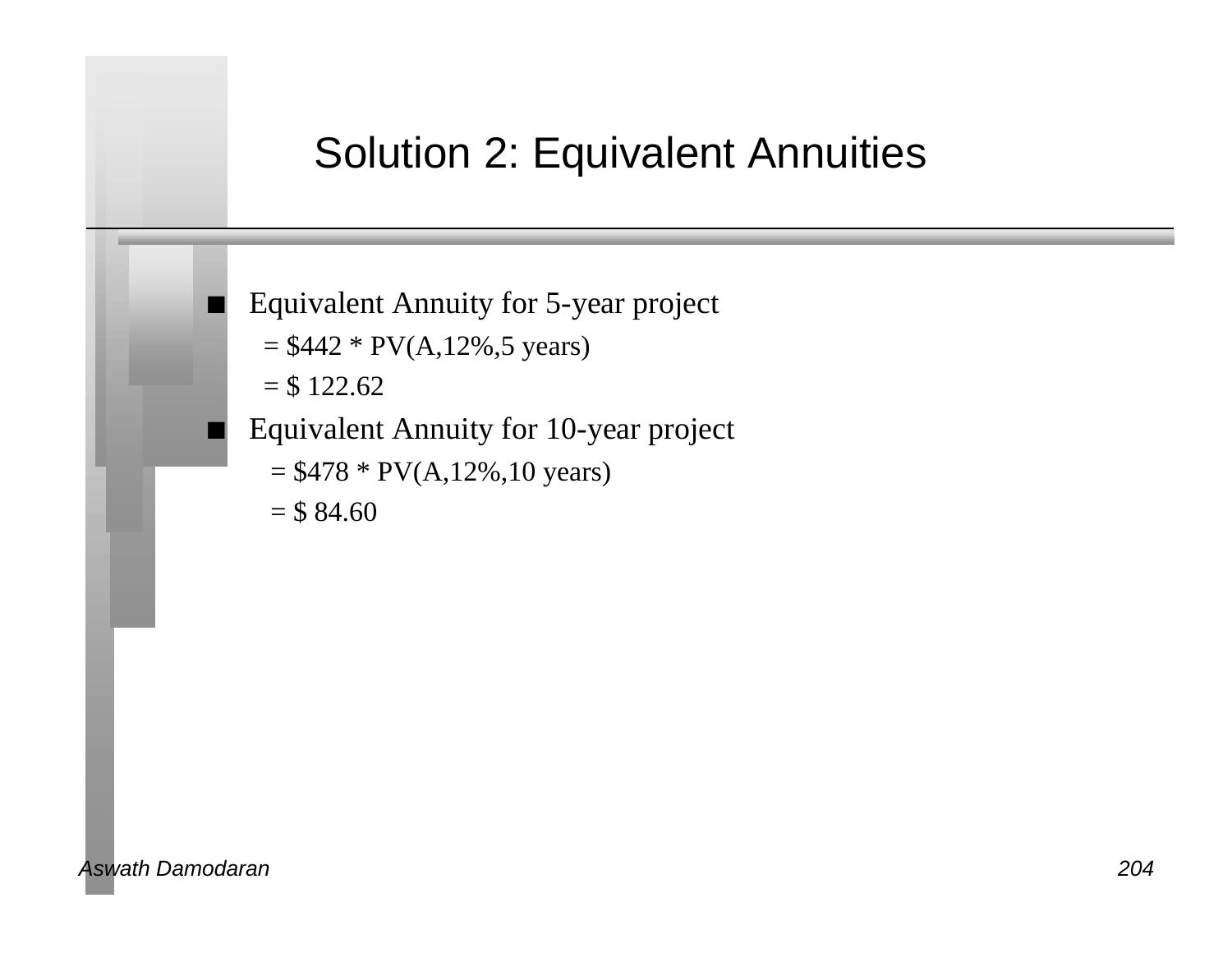### What would you choose as your investment tool?

- Given the advantages/disadvantages outlined for each of the different decision rules, which one would you choose to adopt?
- $\Box$  Return on Investment (ROE, ROA)
- **D** Payback or Discounted Payback
- $\Box$  Net Present Value
- □ Internal Rate of Return
- $\Box$  Profitability Index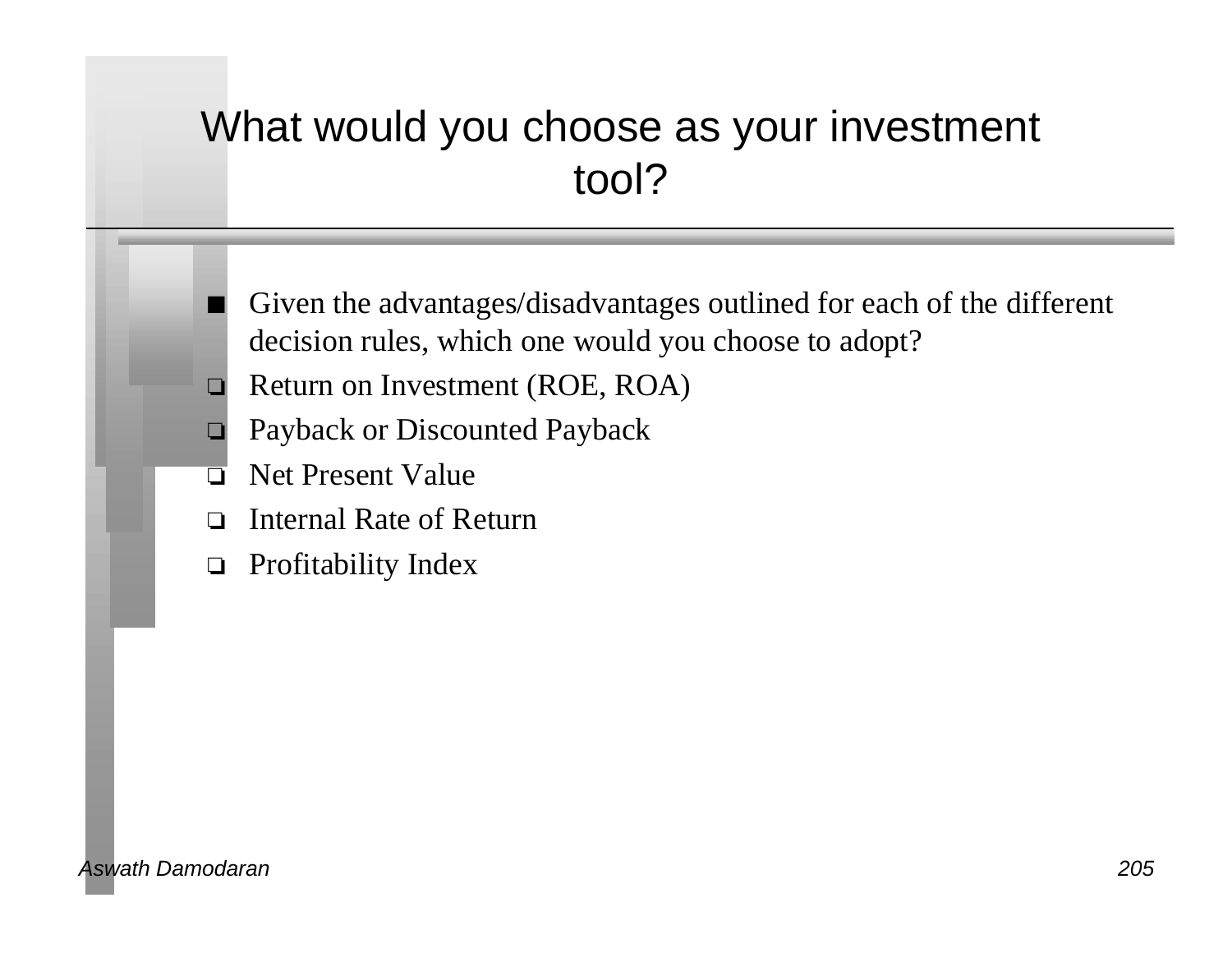### What firms actually use ..

| <b>Decision Rule</b>     |       | % of Firms using as primary decision rule in |
|--------------------------|-------|----------------------------------------------|
|                          | 1976  | 1986                                         |
| <b>IRR</b>               | 53.6% | 49.0%                                        |
| <b>Accounting Return</b> | 25.0% | 8.0%                                         |
| <b>NPV</b>               | 9.8%  | 21.0%                                        |
| Payback Period           | 8.9%  | 19.0%                                        |
| Profitability Index      | 2.7%  | 3.0%                                         |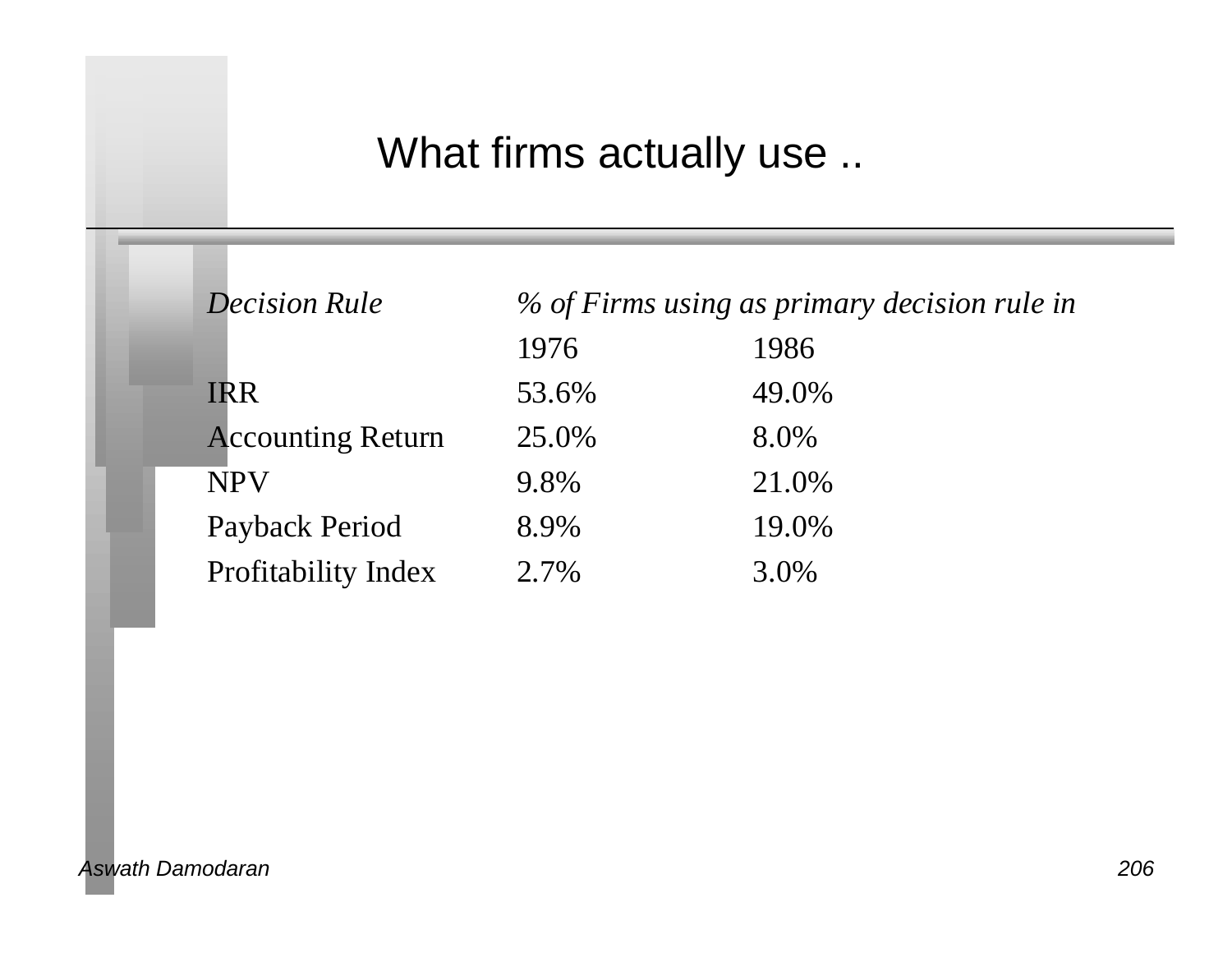### The Disney Theme Park: The Risks of International Expansion

The cash flows on the Bangkok Disney park will be in Thai Baht. This will expose Disney to exchange rate risk. In addition, there are political and economic risks to consider in an investment in Thailand. The discount rate of 12.32% that we used is a cost of capital for U.S. theme parks. Would you use a higher rate for this project?

- o Yes
- o No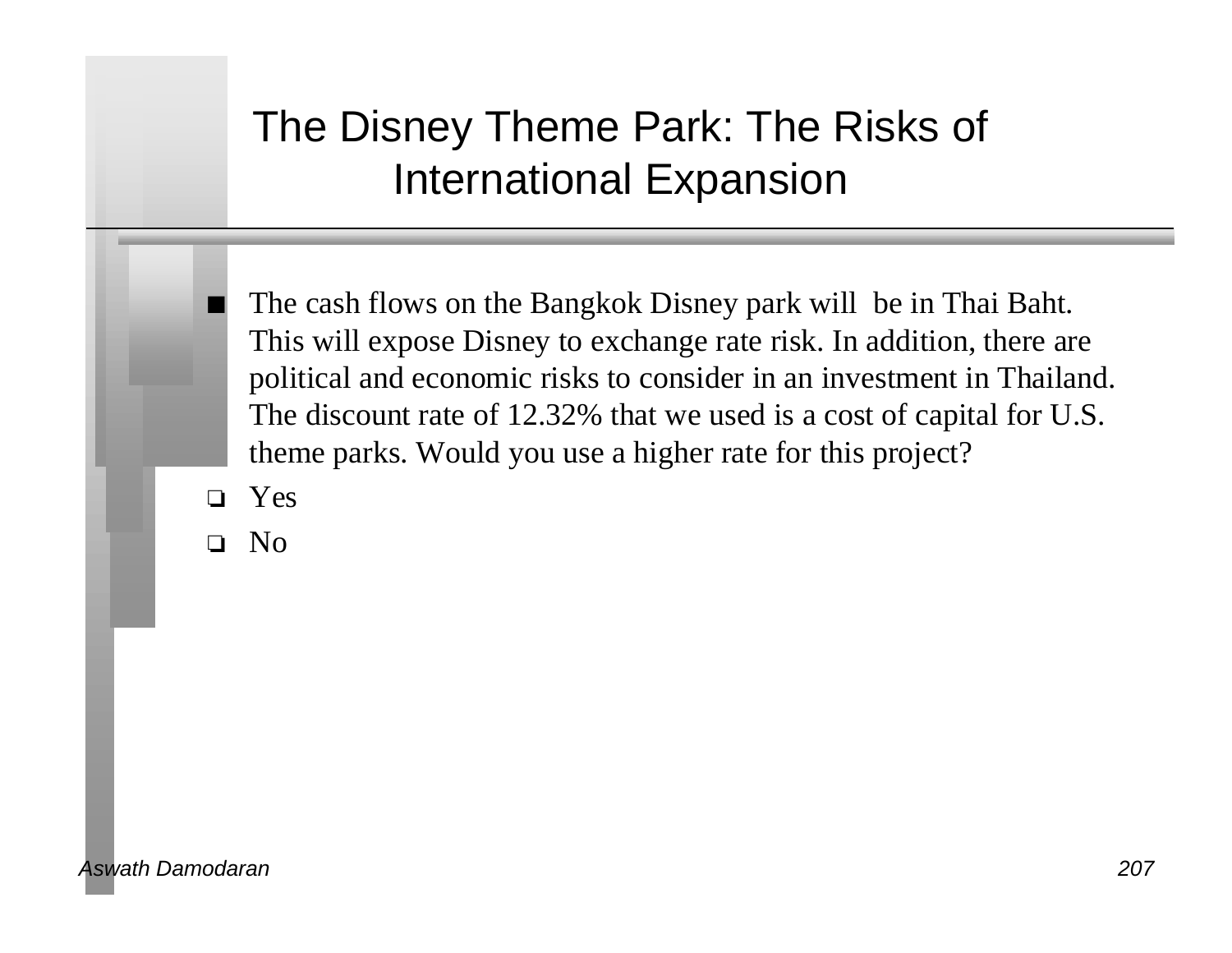## Should there be a risk premium for foreign projects?

The exchange rate risk may be diversifiable risk (and hence should not command a premium) if

- the company has projects is a large number of countries (or)
- the investors in the company are globally diversified.

For Disney, this risk should not affect the cost of capital used.

The same diversification argument can also be applied against political risk, which would mean that it too should not affect the discount rate. It may, however, affect the cash flows, by reducing the expected life or cash flows on the project.

For Disney, this risk too is assumed to not affect the cost of capital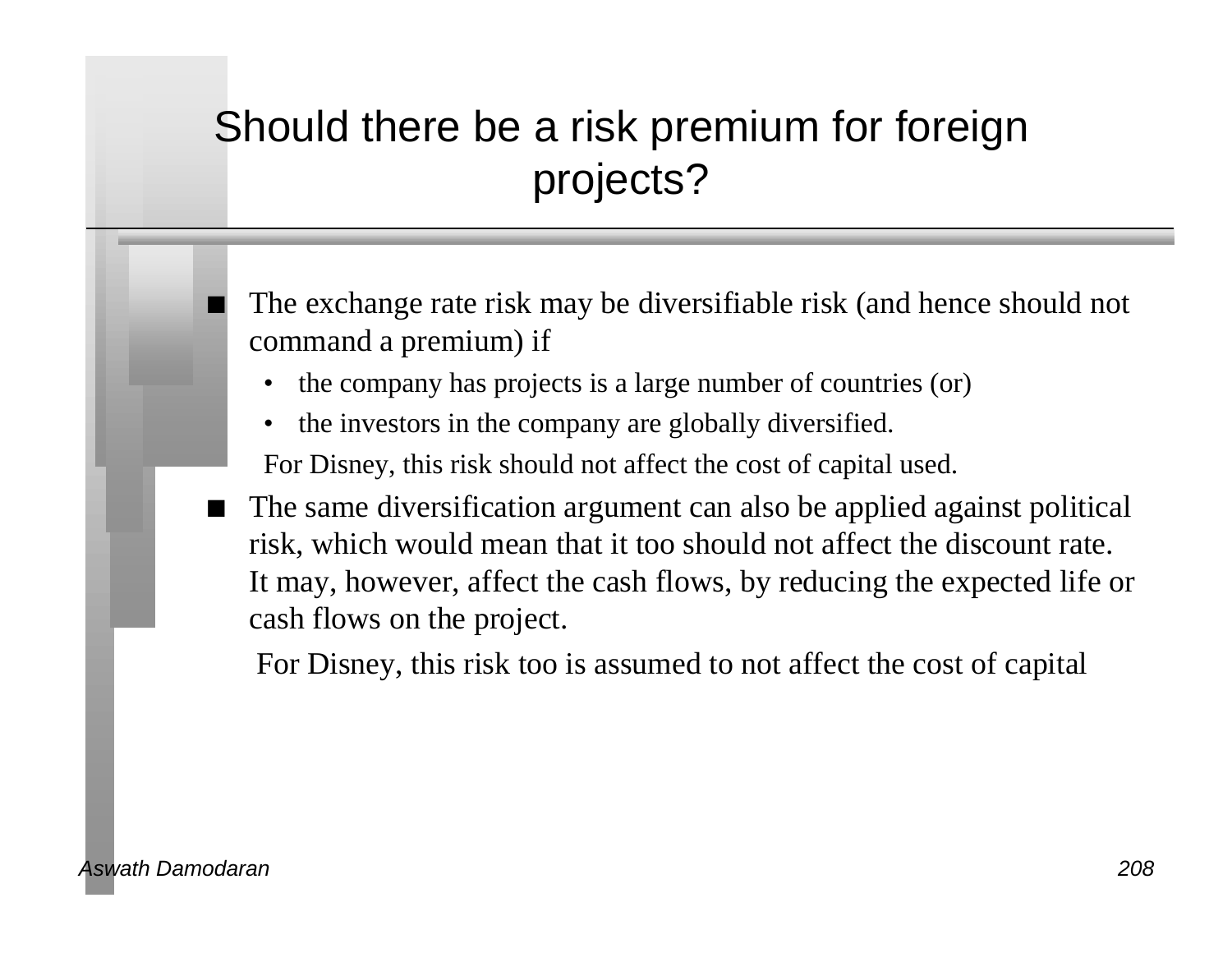#### Domestic versus international expansion

The analysis was done in dollars. Would the conclusions have been any different if we had done the analysis in Thai Baht?

o Yes

 $\Box$  No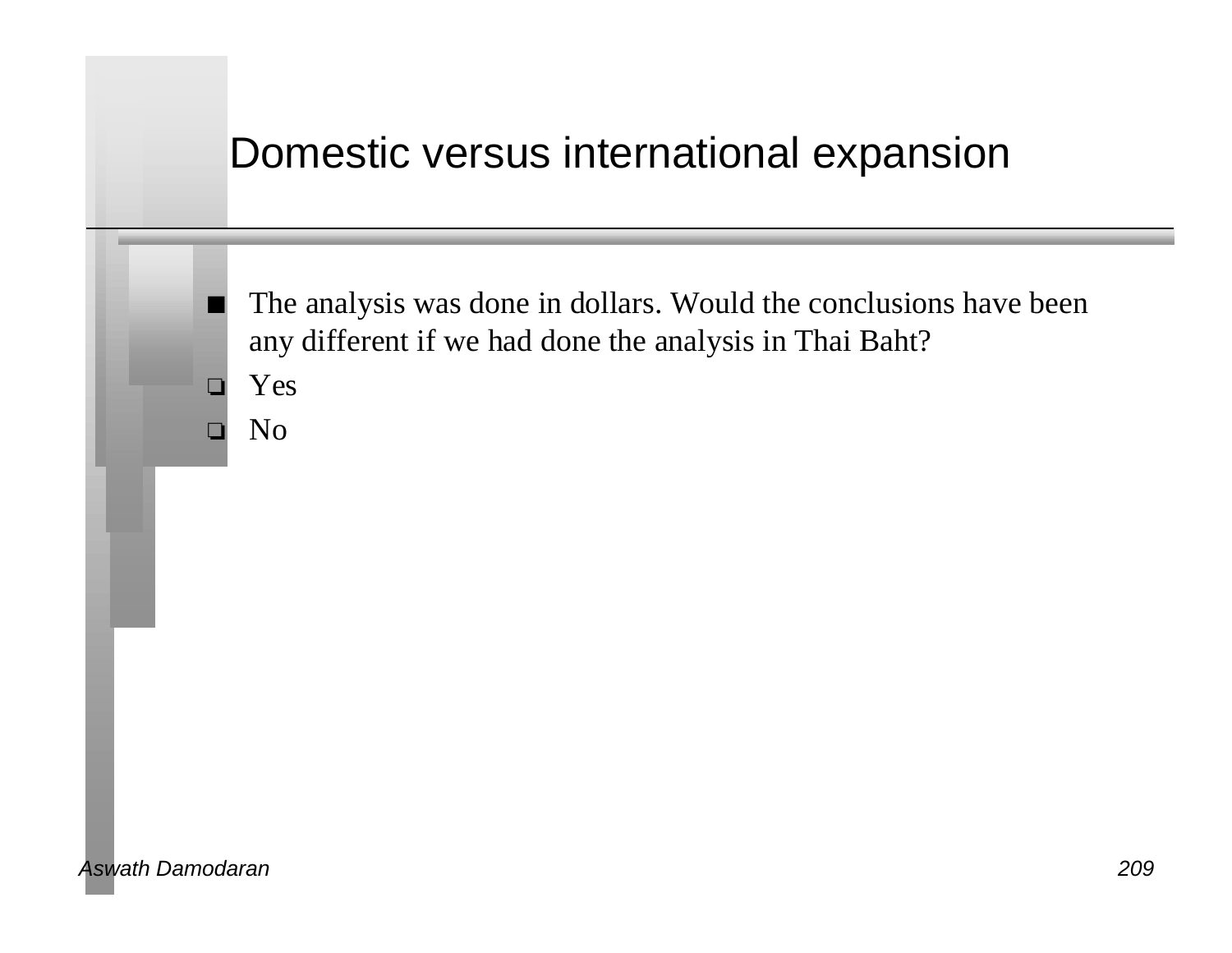### The ''Consistency Rule" for Cash Flows

The cash flows on a project and the discount rate used should be defined in the same terms.

- If cash flows are in dollars (baht), the discount rate has to be a dollar (baht) discount rate
- If the cash flows are nominal (real), the discount rate has to be nominal (real).
- If consistency is maintained, the project conclusions should be identical, no matter what cash flows are used.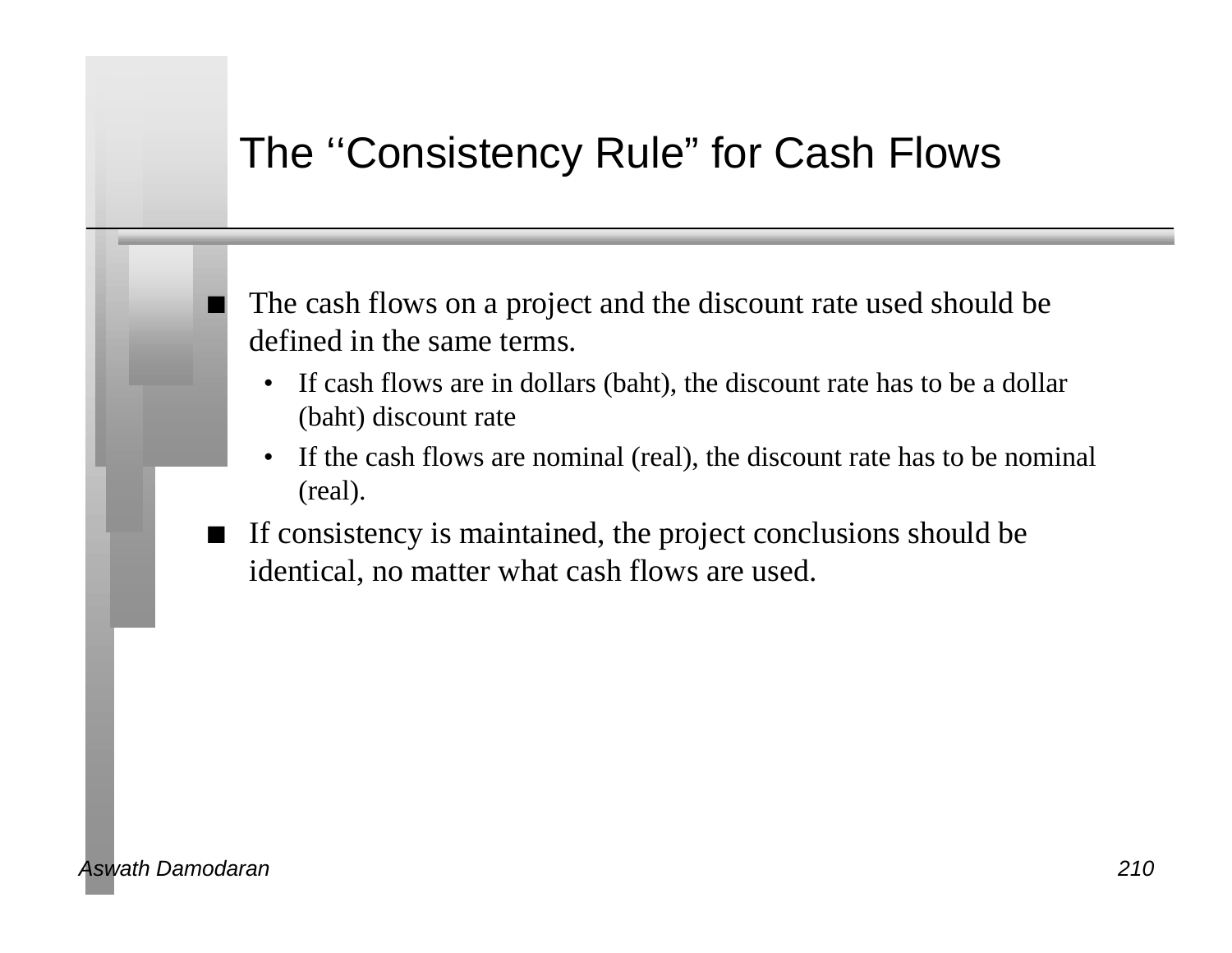#### Disney Theme Park: Project Analysis in Baht

- n The inflation rates were assumed to be 15% in Thailand and 3% in the United States. The Baht/dollar rate at the time of the analysis was 35 BT/dollar.
- The expected exchange rate was derived assuming purchasing power parity.

Expected Exchange Rate<sub>t</sub> = Exchange Rate today  $*(1.15/1.03)^t$ 

- The expected growth rate after year 9 is still expected to be the inflation rate, but it is the 15% Thai inflation rate.
- The cost of capital in Baht was derived from the cost of capital in dollars and the differences in inflation rates:

Baht Cost of Capital =  $\text{\$Cost of Capital*}(1.15/1.03) = 12.32\%(1.15/1.03)$ 

 $= 25.41\%$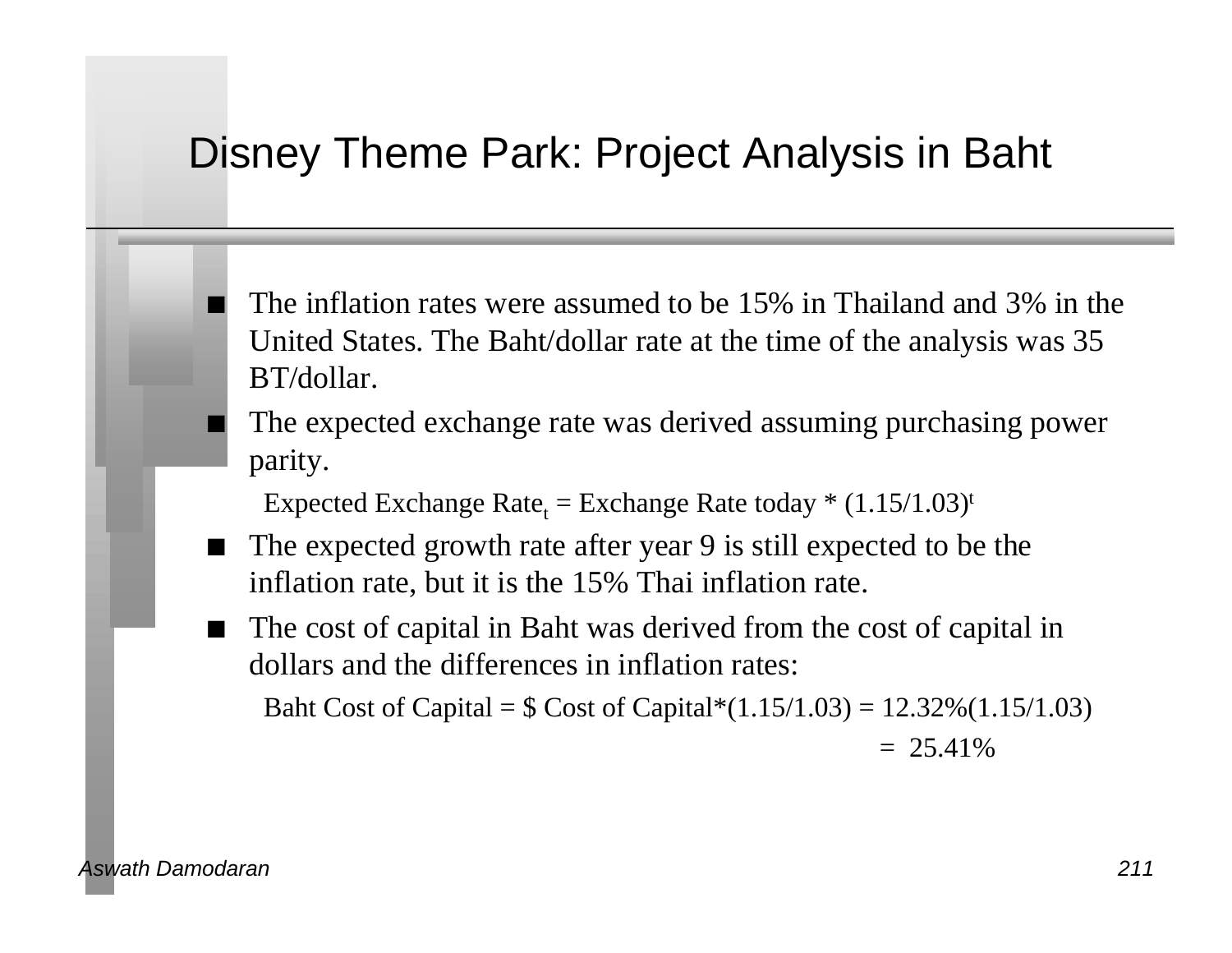#### Disney Theme Park: The Baht NPV

|                  |                 |            |       |                 | Year \$ Cash Flows Exchange Rate BT Cash Flows Terminal Value Total FCFF |                 | PV of FCFF            |
|------------------|-----------------|------------|-------|-----------------|--------------------------------------------------------------------------|-----------------|-----------------------|
| $\bf{0}$         | $\mathcal{S}$   | (2,000.00) | 35.00 | $(\$70,000 Bt)$ |                                                                          | $(\$70,000 Bt)$ | $(70,000 \text{ Bt})$ |
|                  | S               | (890.31)   | 39.08 | (\$39,078 Bt)   |                                                                          | $(\$39,078 Bt)$ | (31, 161 Bt)          |
|                  | 2S              | (657.64)   | 43.63 | (\$36,199 Bt)   |                                                                          | $(\$36,199 Bt)$ | $(23,017 \text{ Bt})$ |
|                  | $3 \text{ }$ \$ | (170.35)   | 48.71 | (\$11,759 Bt)   |                                                                          | \$11,759 Bt)    | $(5,962 \text{ Bt})$  |
| $\left 4\right $ | <sup>S</sup>    | 186.63     | 54.39 | 16,155 Bt       |                                                                          | 16,155 Bt       | 6,532 Bt              |
| 5 <sup>1</sup>   | <sup>S</sup>    | 198.49     | 60.73 | 21,548 Bt       |                                                                          | 21,548 Bt       | 6,947 Bt              |
| 6                | <sup>S</sup>    | 243.21     | 67.80 | 33,109 Bt       |                                                                          | 33,109 Bt       | 8,512 Bt              |
| 7 <sup>1</sup>   | $\mathcal{S}$   | 273.49     | 75.70 | 46,692 Bt       |                                                                          | 46,692 Bt       | 9,572 Bt              |
| 8                | $\mathcal{S}$   | 271.69     | 84.52 | 58,169 Bt       |                                                                          | 58,169 Bt       | 9,509 Bt              |
| 9                | <sup>S</sup>    | 746.27     | 94.37 | 70,423 Bt       | 832,421 Bt                                                               | 902,843 Bt      | 117,694 Bt            |
| <b>NPV</b>       |                 |            |       |                 |                                                                          | 28,626 Bt       |                       |

NPV = 28,626 Bt/35 Bt = \$ 818 Million

NPV is equal to NPV in dollar terms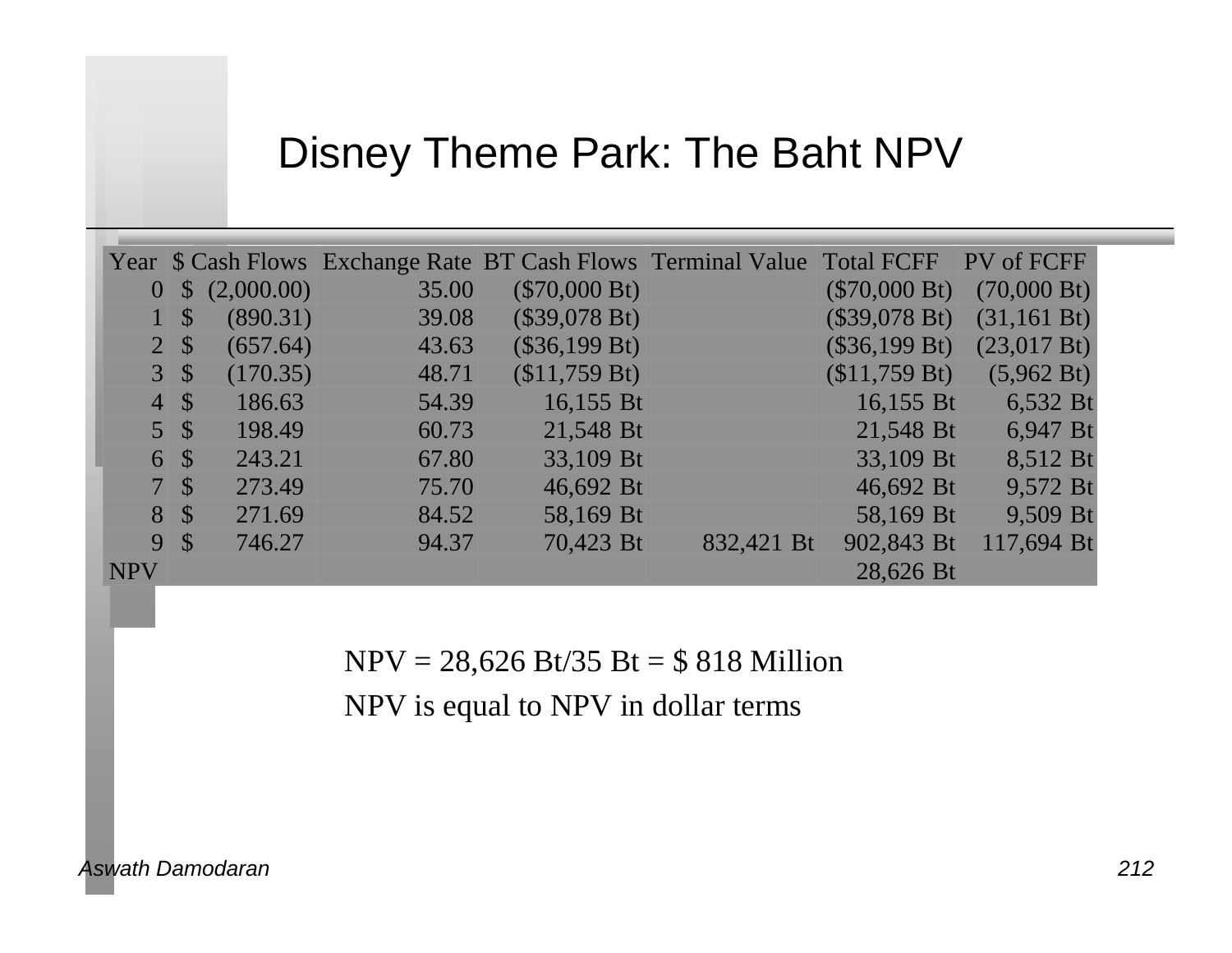### Dealing with Inflation

- In our analysis, we used nominal dollars and Bt. Would the NPV have been different if we had used real cash flows instead of nominal cash flows?
- $\Box$  It would be much lower, since real cash flows are lower than nominal cash flows
- $\Box$  It would be much higher
- $\Box$  It should be unaffected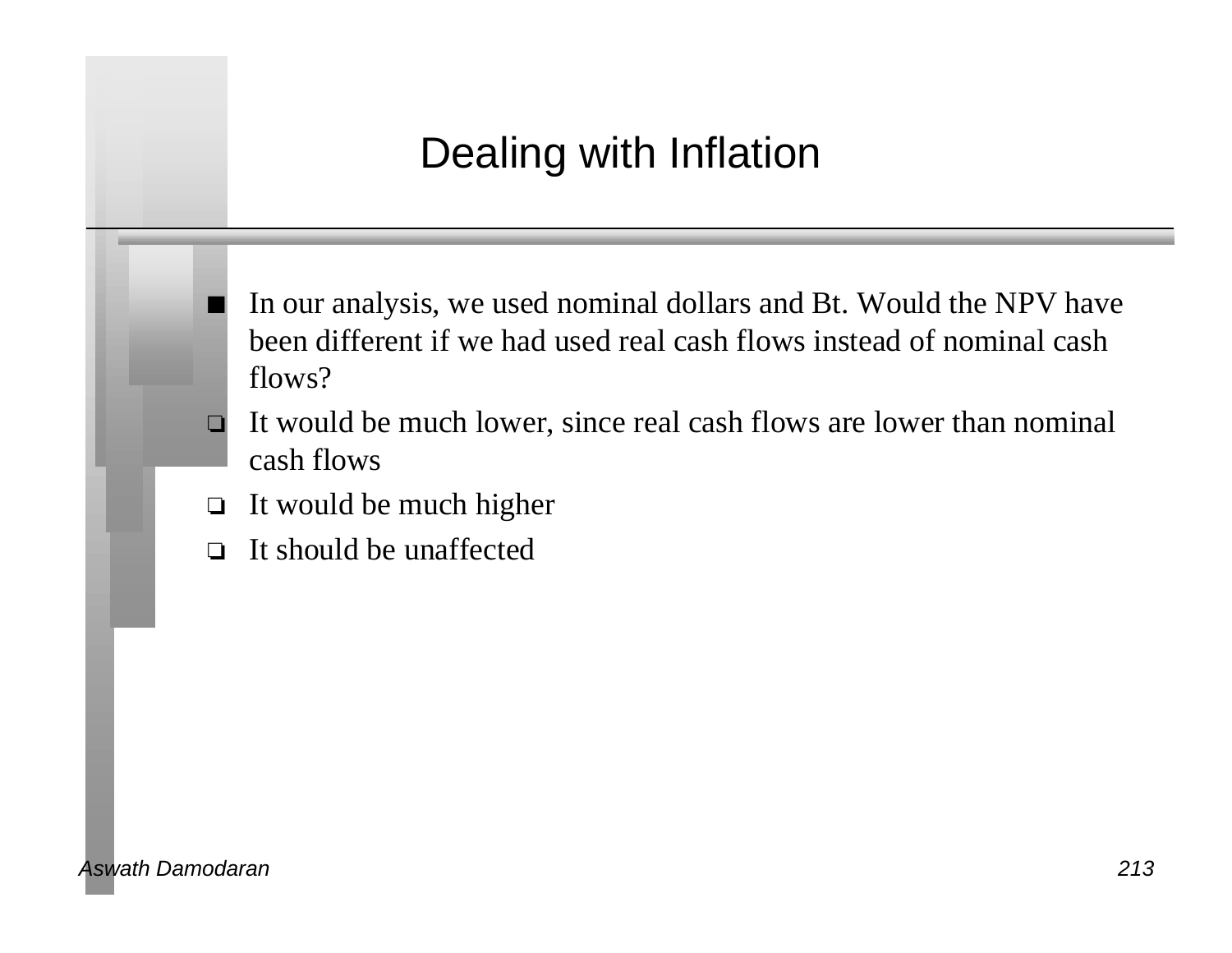### Disney Theme Park

The nominal cash flows in Bt are deflated first at the inflation rate:

• Real Cash  $Flows_t = Nominal Cash Flow_t/(1+Inflation Rate)^t$ 

The real cost of capital is obtained by deflating the nominal discount rate at the inflation rate.

- Real Cost of Capital  $=$  (1+Nominal Cost of Capital)/(1+Inflation Rate) 1
- For the theme park, this would be:

Real Cost of Capital =  $1.25411/1.15 - 1 = 9.05\%$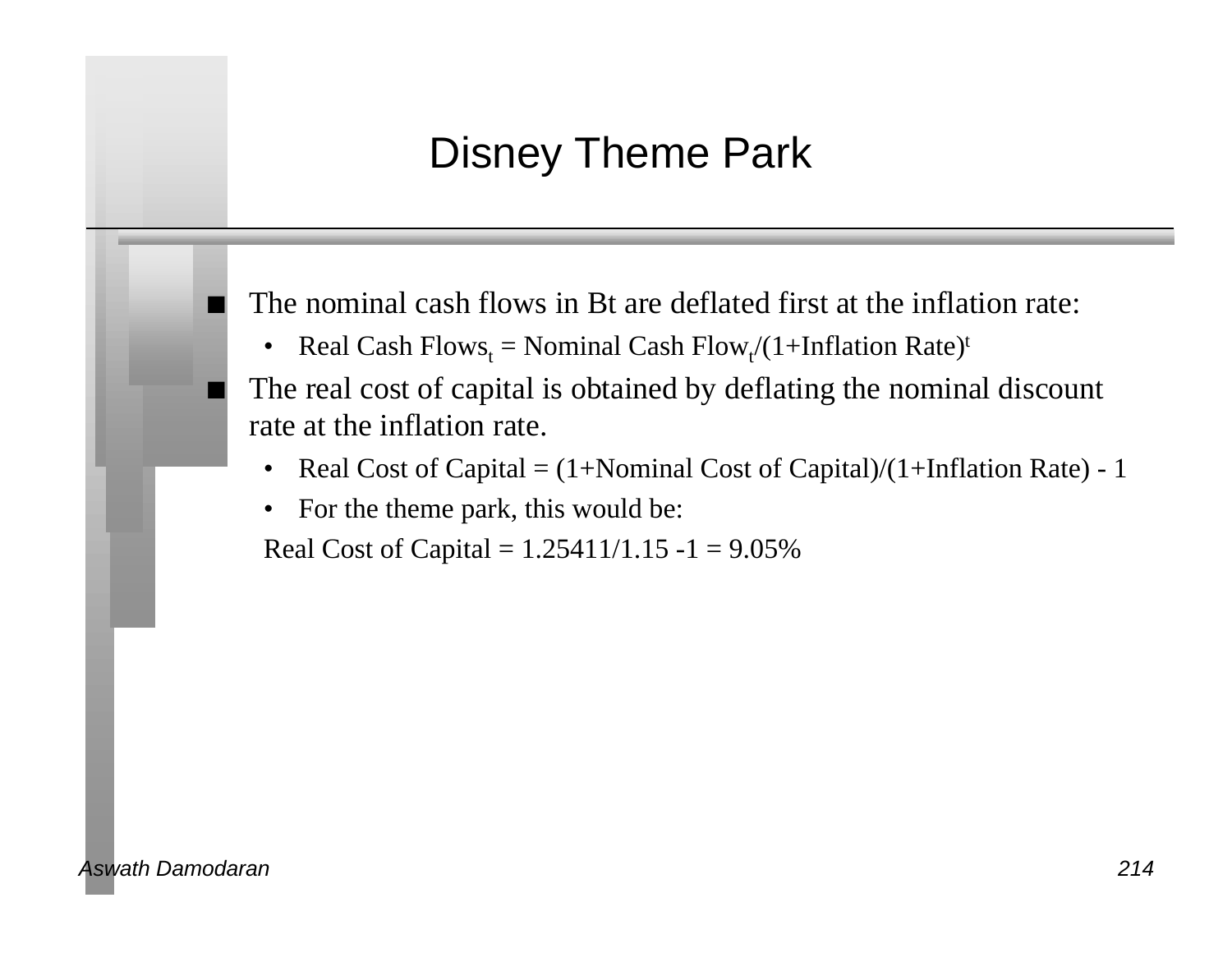### Disney Theme Park: Real NPV

| Year                      | Nominal CF (Bt)       | <b>Real CF</b>        | PV at                 |
|---------------------------|-----------------------|-----------------------|-----------------------|
| $\left( \right)$          | $(70,000 \text{ Bt})$ | $(70,000 \text{ Bt})$ | $(70,000 \text{ Bt})$ |
| $\mathbf 1$               | $(39,078 \text{ Bt})$ | (33,981 Bt)           | (31, 161 Bt)          |
| $\overline{2}$            | (36, 199 Bt)          | (27,371 Bt)           | $(23,017 \text{ Bt})$ |
| 3                         | (11,759 Bt)           | (7, 731 Bt)           | (5,962 Bt)            |
| $\overline{4}$            | 16,155 Bt             | 9,237 Bt              | 6,532 Bt              |
| 5                         | 21,548 Bt             | 10,713 Bt             | 6,947 Bt              |
| 6                         | 33,109 Bt             | 14,314 Bt             | 8,512 Bt              |
| 7                         | 46,692 Bt             | 17,553 Bt             | 9,572 Bt              |
| 8                         | 58,169 Bt             | 19,015 Bt             | 9,509 Bt              |
| 9                         | 902,843 Bt            | 256,644 Bt            | 117,694 Bt            |
| <b>NPV</b> of Project $=$ |                       | 28,626 Bt             |                       |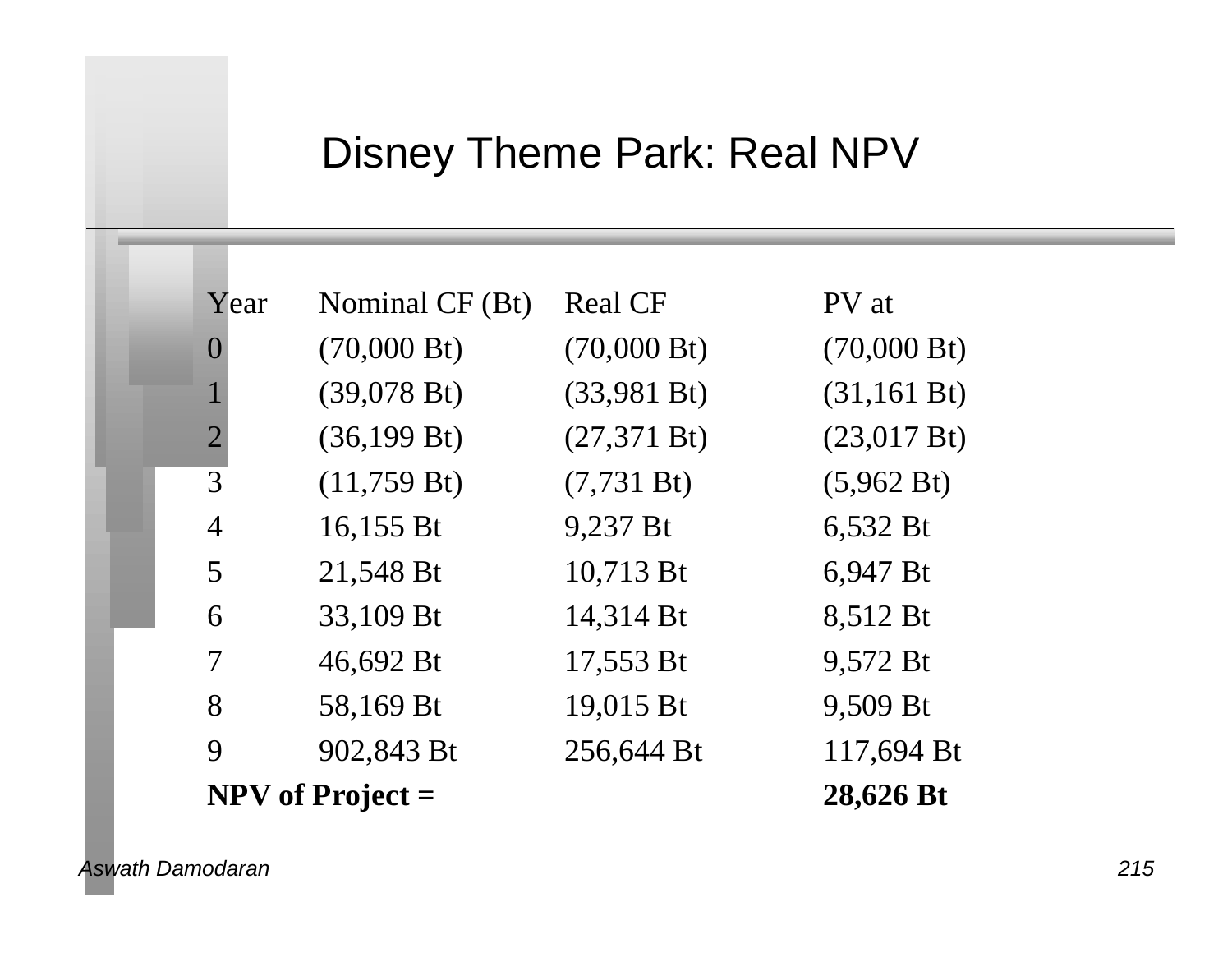#### Equity Analysis: The Parallels

The investment analysis can be done entirely in equity terms, as well. The returns, cashflows and hurdle rates will all be defined from the perspective of equity investors.

If using accounting returns,

- Return will be Return on Equity  $(ROE) = Net Income/BV$  of Equity
- ROE has to be greater than cost of equity
- If using discounted cashflow models,
	- Cashflows will be cashflows after debt payments to equity investors
	- Hurdle rate will be cost of equity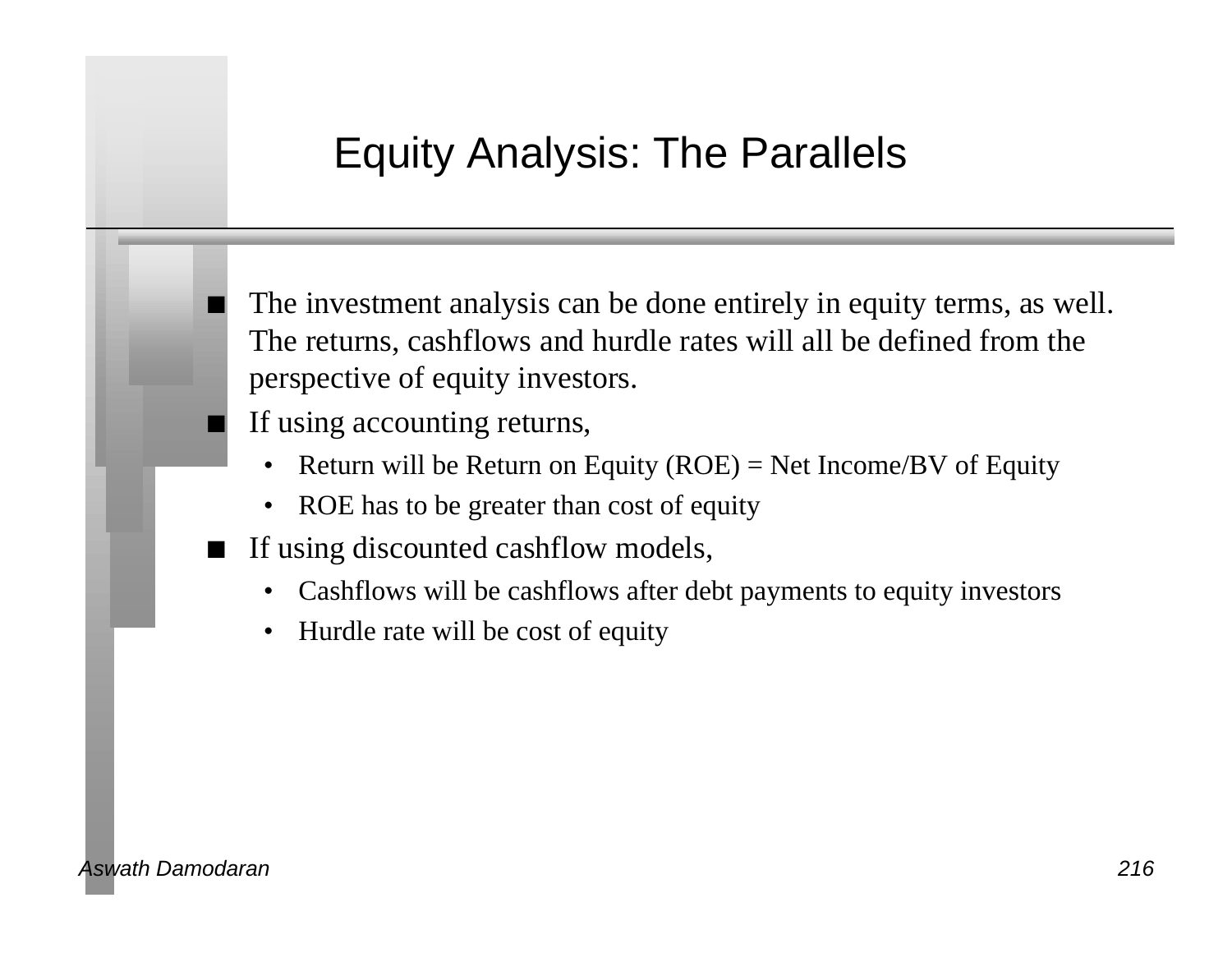### A Brief Example: A Paper Plant for Aracruz - Investment Assumptions

The plant is expected to have a capacity of 750,000 tons and will have the following characteristics:

- It will require an initial investment of 250 Million BR. At the end of the fifth year, an additional investment of 50 Million BR will be needed to update the plant.
- Aracruz plans to borrow 100 Million BR, at a real interest rate of 5.5%, using a 10-year term loan (where the loan will be paid off in equal annual increments).
- The plant will have a life of 10 years. During that period, the plant (and the additional investment in year 5) will be depreciated using double declining balance depreciation, with a life of 10 years.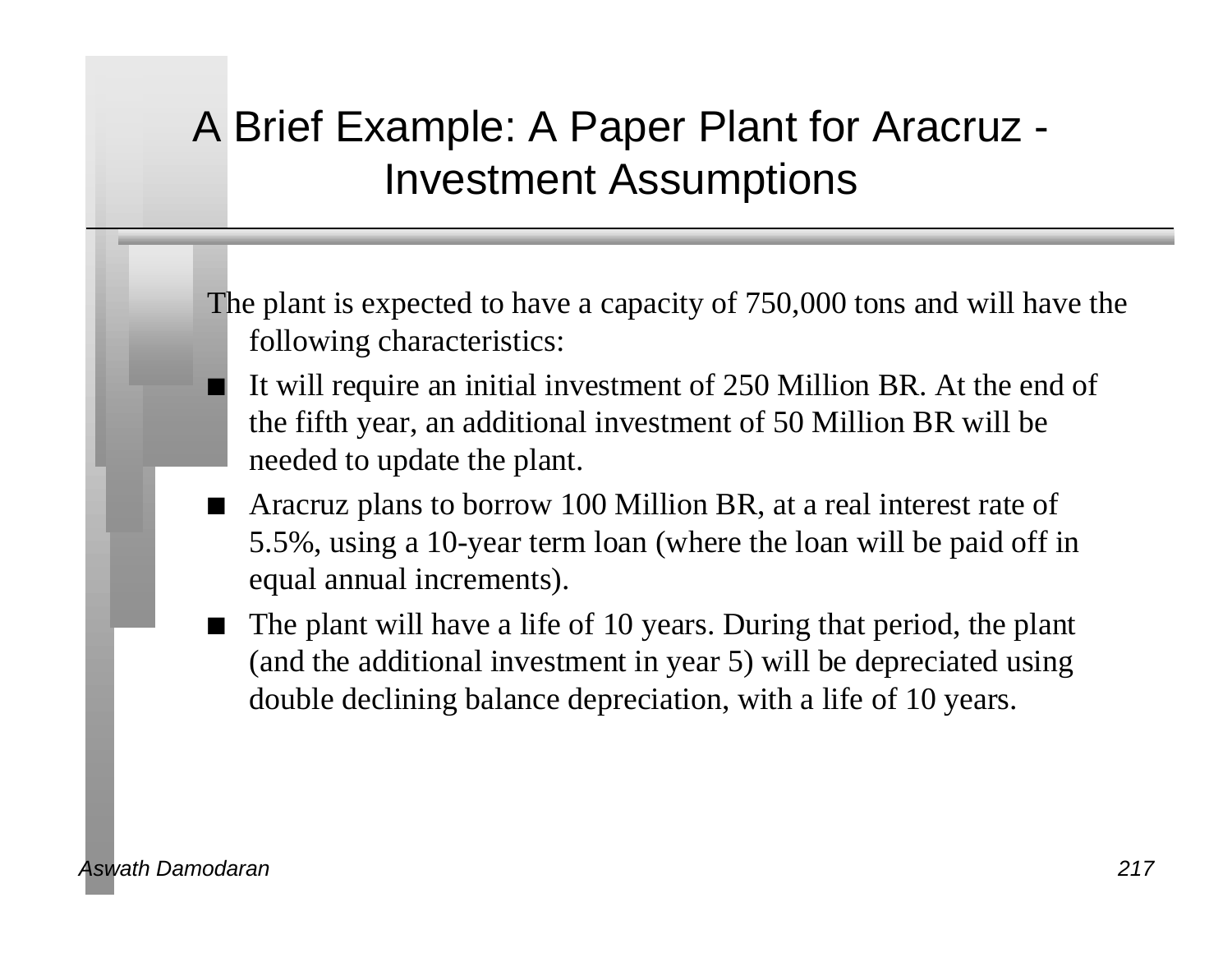### Operating Assumptions

The plant will be partly in commission in a couple of months, but will have a capacity of only 650,000 tons in the first year, 700,000 tons in the second year before getting to its full capacity of 750,000 tons in the third year.

- The capacity utilization rate will be 90% for the first 3 years, and rise to 95% after that.
- The price per ton of linerboard is currently \$400, and is expected to keep pace with inflation for the life of the plant.
- The variable cost of production, primarily labor and material, is expected to be 55% of total revenues; there is a fixed cost of 50 Million BR, which will grow at the inflation rate.
- The working capital requirements are estimated to be 15% of total revenues, and the investments have to be made at the beginning of each year.

*Aswath Damodaran 218*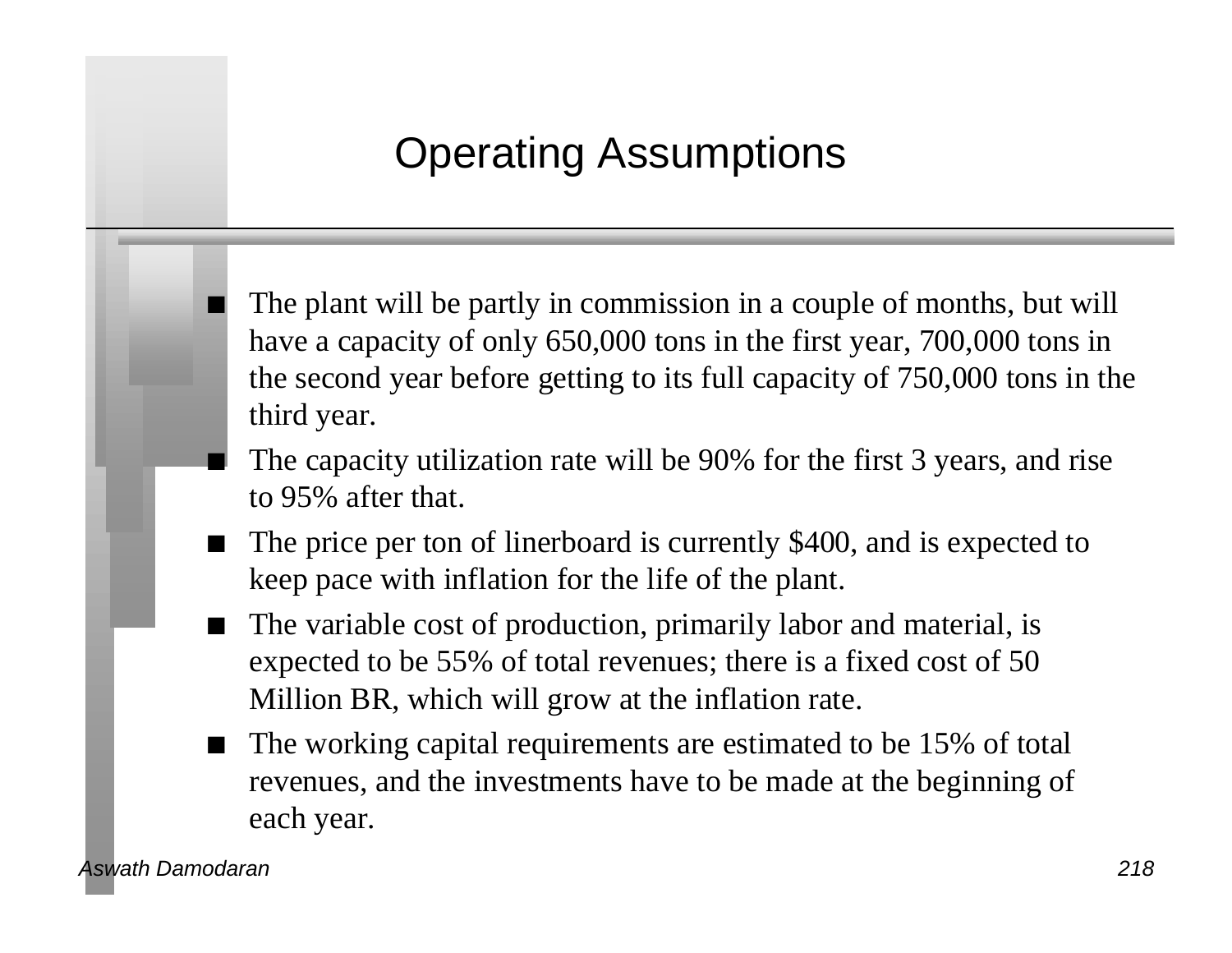### Assumptions about Salvage

At the end of the tenth year, the plant is expected to be salvaged at book value.

At the end of the tenth year, it is anticipated that the entire working capital will be salvaged.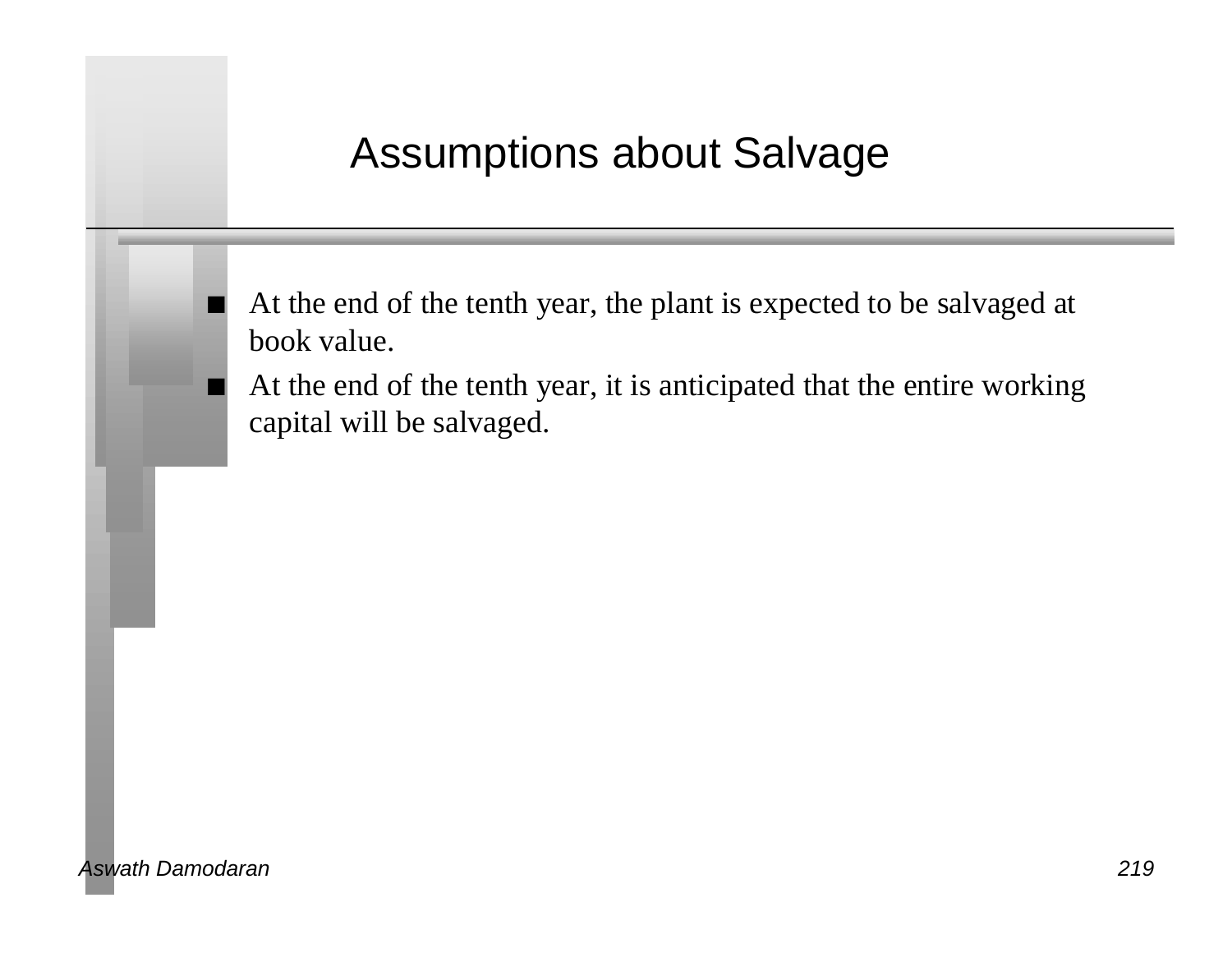### The Hurdle Rate

The analysis is done in real, equity terms. Thus, the hurdle rate has to be a real cost of equity

The real cost of equity for Aracruz, based upon

- the beta estimate of 0.71,
- the real riskless rate of 5% (using the real growth rate in Brazil as proxy)
- and the risk premium for Brazil of 7.5% (based upon country rating spread over U.S premium of 5.5%)

Real Cost of Equity =  $5\% + 0.71$  (7.5%) = 10.33%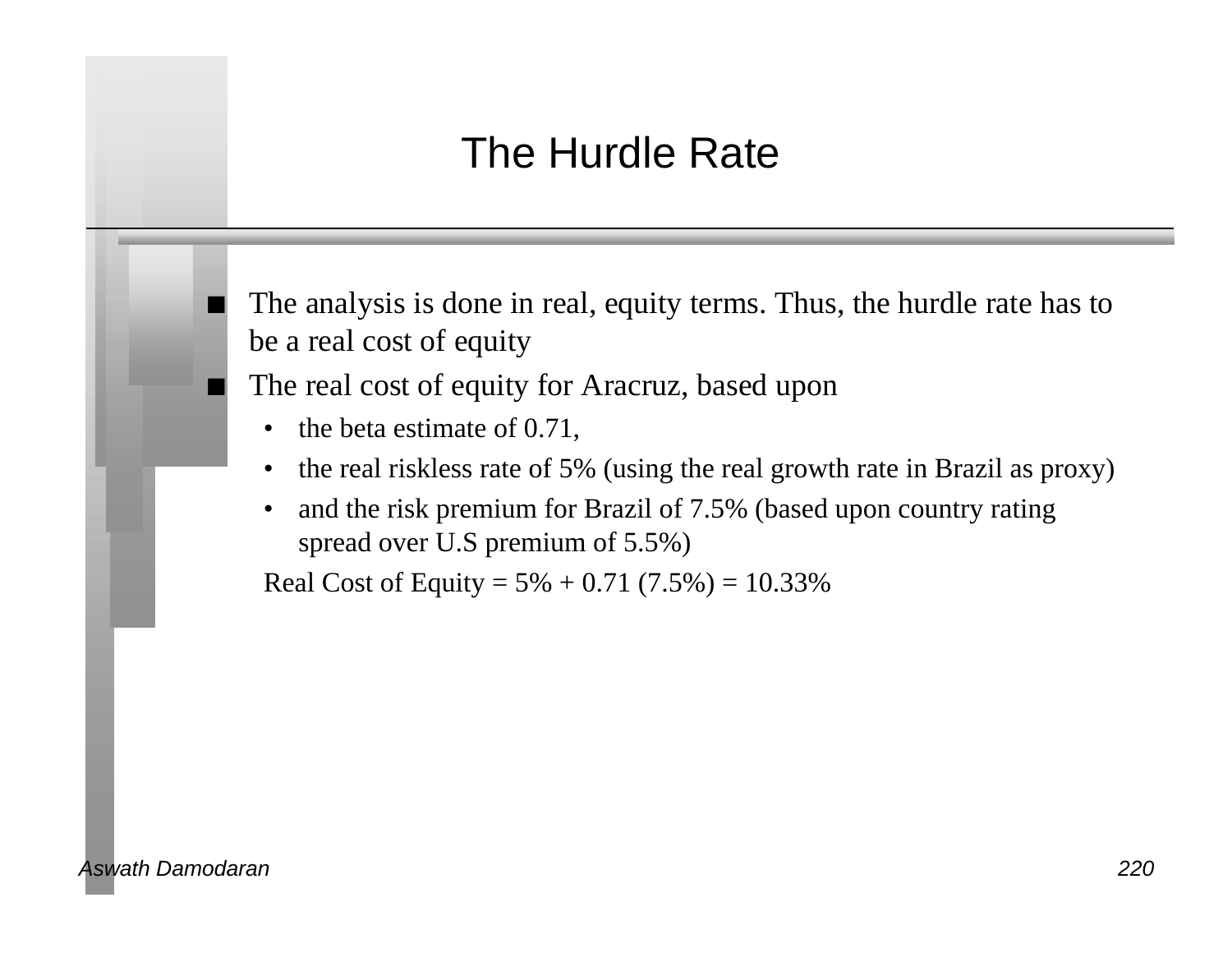### A ROE Analysis

| Year           | Net Income   | Depreciation | Cap Exp   | Ending BV: Assets | Debt       | <b>BV: Equity</b> | Avge BV   | <b>ROE</b> |
|----------------|--------------|--------------|-----------|-------------------|------------|-------------------|-----------|------------|
| $\overline{O}$ |              | O BR         | 250,000BR | 250,000BR         | 100,000 BR | 150,000BR         |           |            |
| $\mathbf{1}$   | $(1,289$ BR) | 50,000 BR    | O BR      | 200,000 BR        | 92,233 BR  | 107,767BR         | 128,883BR | $-1.00%$   |
| $\overline{2}$ | 7,371 BR     | 40,000 BR    | O BR      | 160,000BR         | 84,039 BR  | 75,961BR          | 91,864 BR | 8.02%      |
| $\mathfrak{Z}$ | 15,122BR     | 32,000 BR    | O BR      | 128,000BR         | 75,395 BR  | 52,605BR          | 64,283 BR | 23.52%     |
| $\overline{4}$ | 21,526BR     | 25,600 BR    | O BR      | 102,400BR         | 66,275 BR  | 36,125BR          | 44,365BR  | 48.52%     |
| 5              | 24,234 BR    | 20,480 BR    | 50,000 BR | 131,920BR         | 56,653BR   | 75,267BR          | 55,696BR  | 43.51%     |
| 6              | 21,864 BR    | 26,384 BR    | O BR      | 105,536BR         | 46,502 BR  | 59,034 BR         | 67,151 BR | 32.56%     |
| $\overline{7}$ | 24,684 BR    | 21,107 BR    | O BR      | 84,429 BR         | 35,793 BR  | 48,636BR          | 53,835 BR | 45.85%     |
| 8              | 27,036BR     | 16,886BR     | O BR      | 67,543 BR         | 24,495 BR  | 43,048BR          | 45,842BR  | 58.98%     |
| 9              | 29,020 BR    | 13,509 BR    | O BR      | 54,034 BR         | 12,575 BR  | 41,459BR          | 42,254 BR | 68.68%     |
| 10             | 30,715BR     | 10,807 BR    | O BR      | 43,228BR          | (0 BR)     | 43,228BR          | 42,343 BR | 72.54%     |
|                |              |              |           |                   |            |                   |           | 40.12%     |

Real ROE of 40.12% is greater than Real Cost of Equity of 10.33%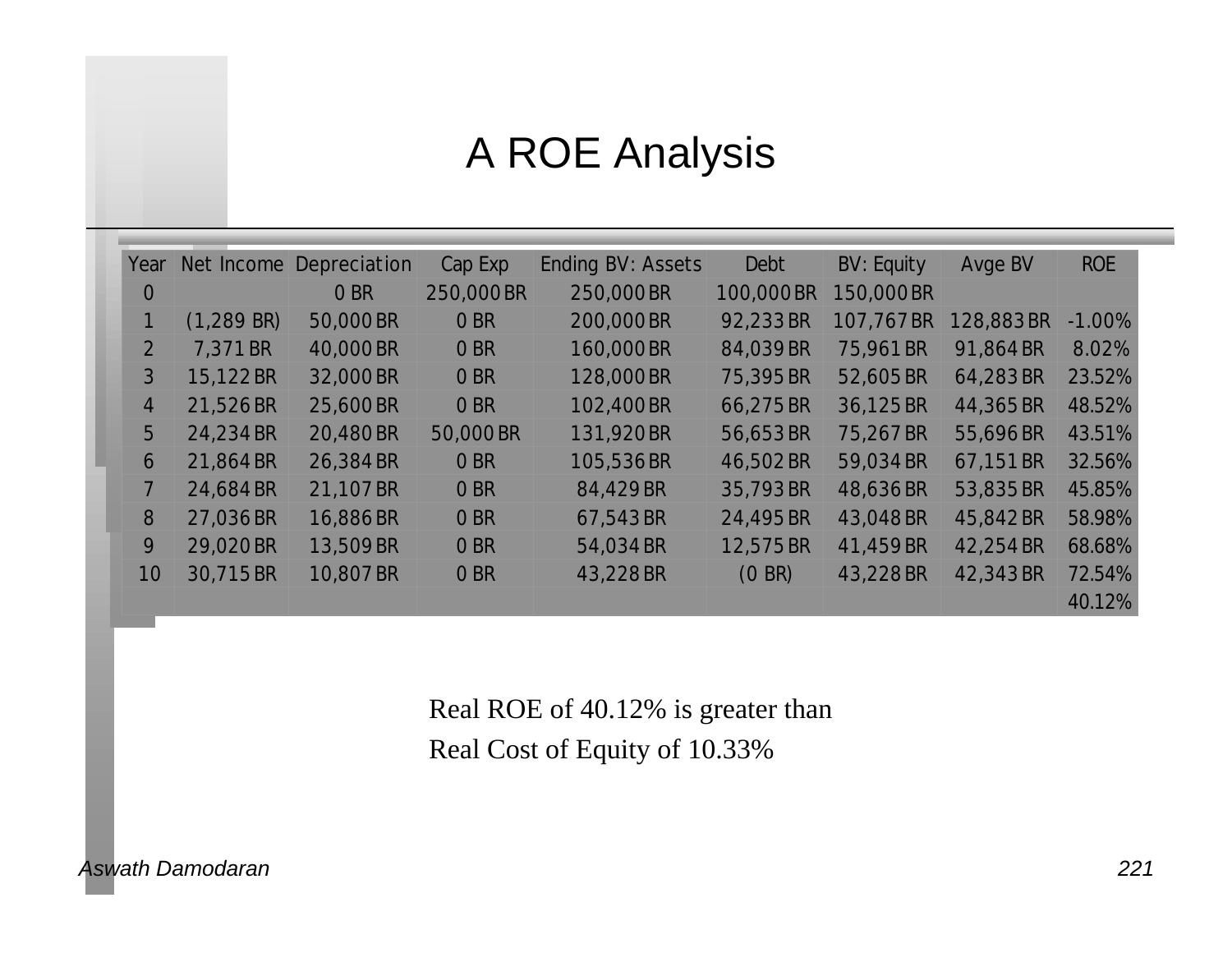#### From Project ROE to Firm ROE

As with the earlier analysis, where we used return on capital and cost of capital to measure the overall quality of projects at Disney, we can compute return on equity and cost of equity at Aracruz to pass judgment on whether Aracruz is creating value to its equity investors

n In 1996, Aracruz had net income of 47 million BR on book value of equity of 2,115 million BR, yielding a return on equity of:

 $ROE = 47/2115 = 2.22\%$  (Real because book value is inflation adjusted) Cost of Equity  $= 10.33\%$ 

Excess Return =  $2.22\% - 10.33\% = -8.11\%$ 

 $\blacksquare$  This can be converted into a dollar value by multiplying by the book value of equity, to yield a equity economic value added Equity  $EVA = (2.22\% - 10.33\%)$  (2,115 Million) = -171 Million BR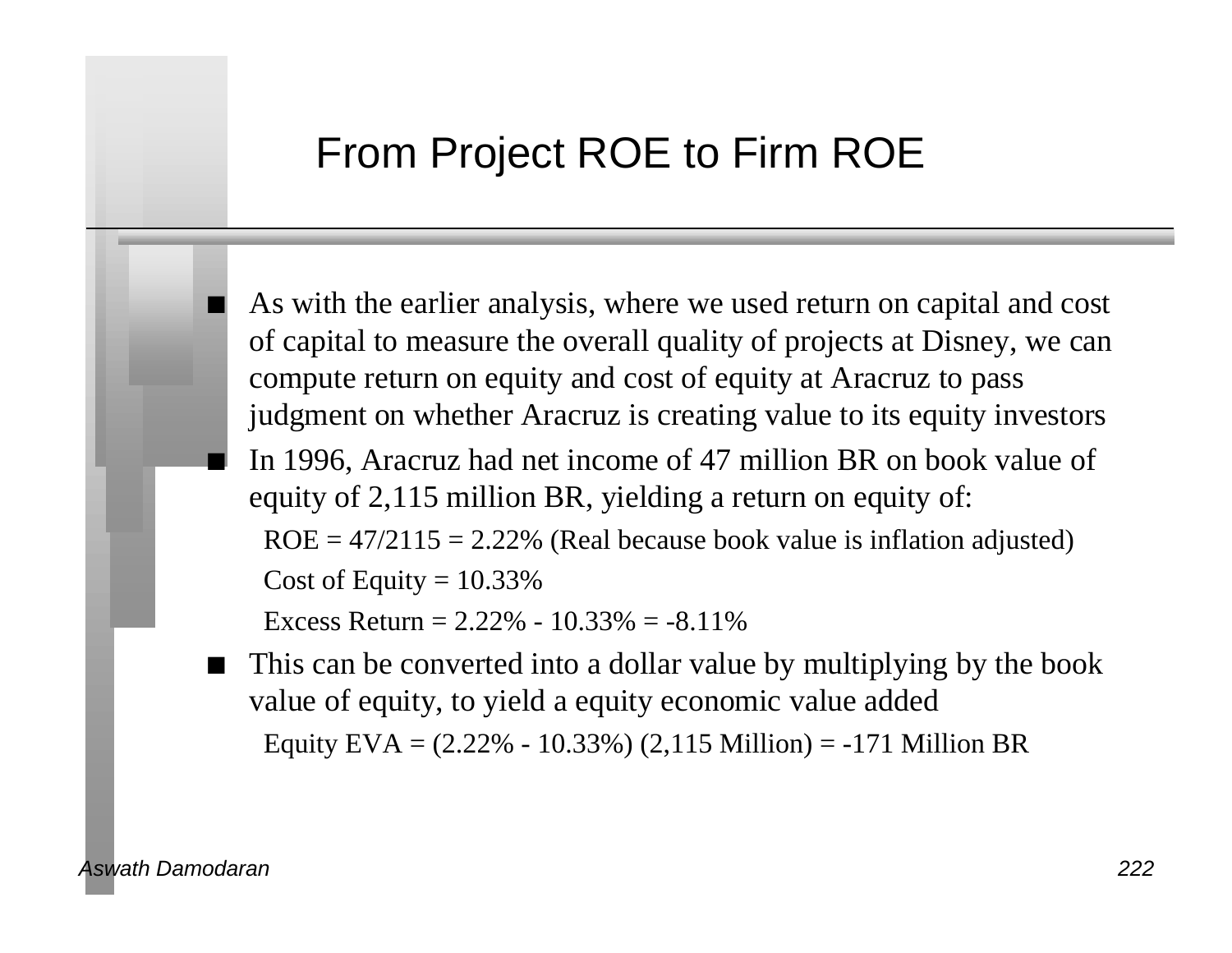### An Incremental CF Analysis

| Year           | <b>FCFE</b>              | PV of FCFE (at 10.33%)   |
|----------------|--------------------------|--------------------------|
| $\Omega$       | $(185, 100 \,\text{BR})$ | $(185, 100 \,\text{BR})$ |
| $\mathbf 1$    | 38,244 BR                | 34,663 BR                |
| 2              | 36,477 BR                | 29,966 BR                |
| $\mathcal{S}$  | 36,227 BR                | 26,974 BR                |
| $\overline{4}$ | 38,006 BR                | 25,649 BR                |
| 5              | $(14,907$ BR)            | $(9, 119$ BR)            |
| 6              | 38,097 BR                | 21,122 BR                |
| $\overline{7}$ | 35,082 BR                | 17,629 BR                |
| 8              | 32,624 BR                | 14,859 BR                |
| 9              | 30,609 BR                | 12,636 BR                |
| 10             | 114,925 BR               | 43,001 BR                |
| <b>NPV</b>     |                          | 32,280 BR                |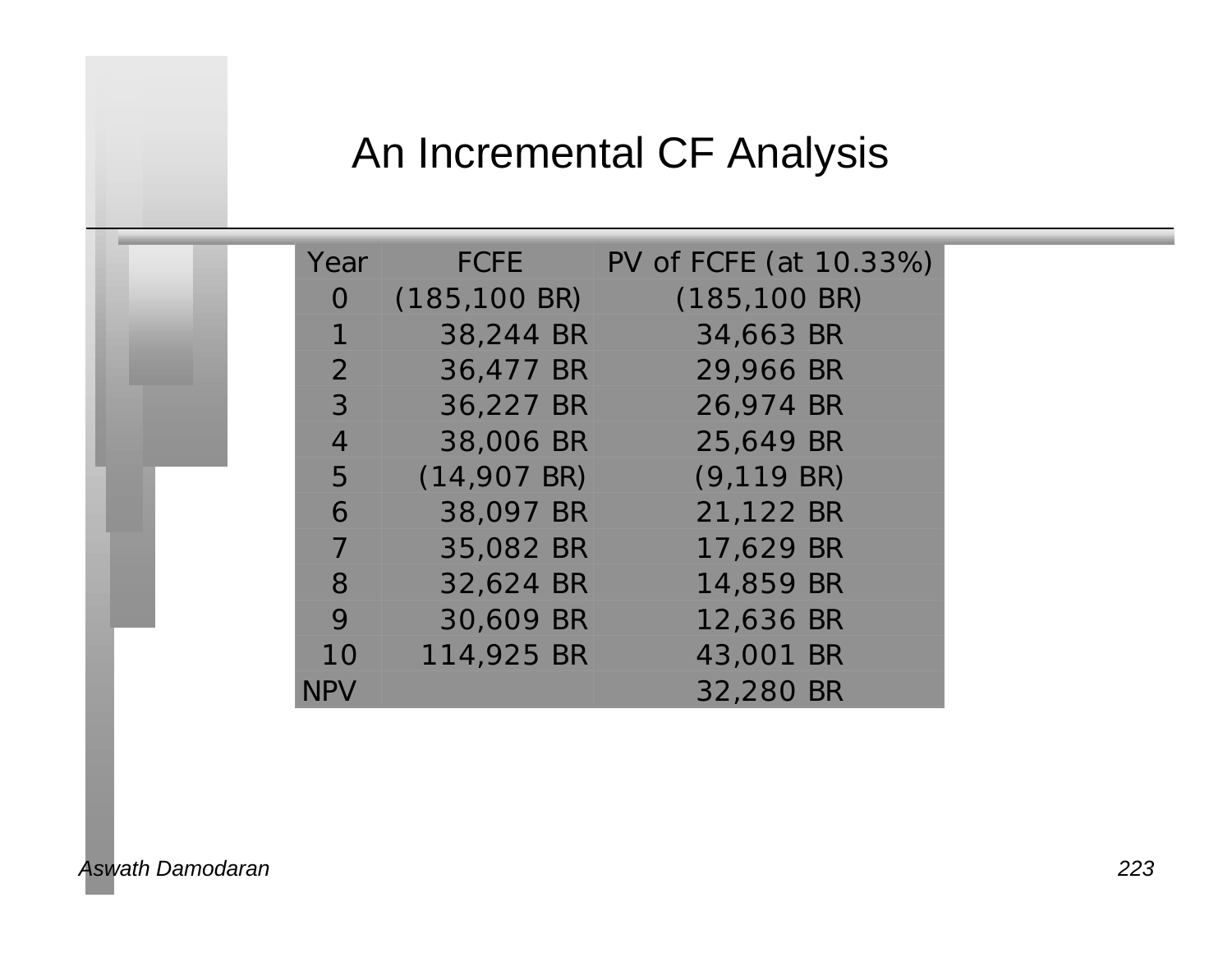### The Role of Sensitivity Analysis

n Our conclusions on a project are clearly conditioned on a large number of assumptions about revenues, costs and other variables over very long time periods.

- To the degree that these assumptions are wrong, our conclusions can also be wrong.
- $\blacksquare$  One way to gain confidence in the conclusions is to check to see how sensitive the decision measure (NPV, IRR..) is to changes in key assumptions.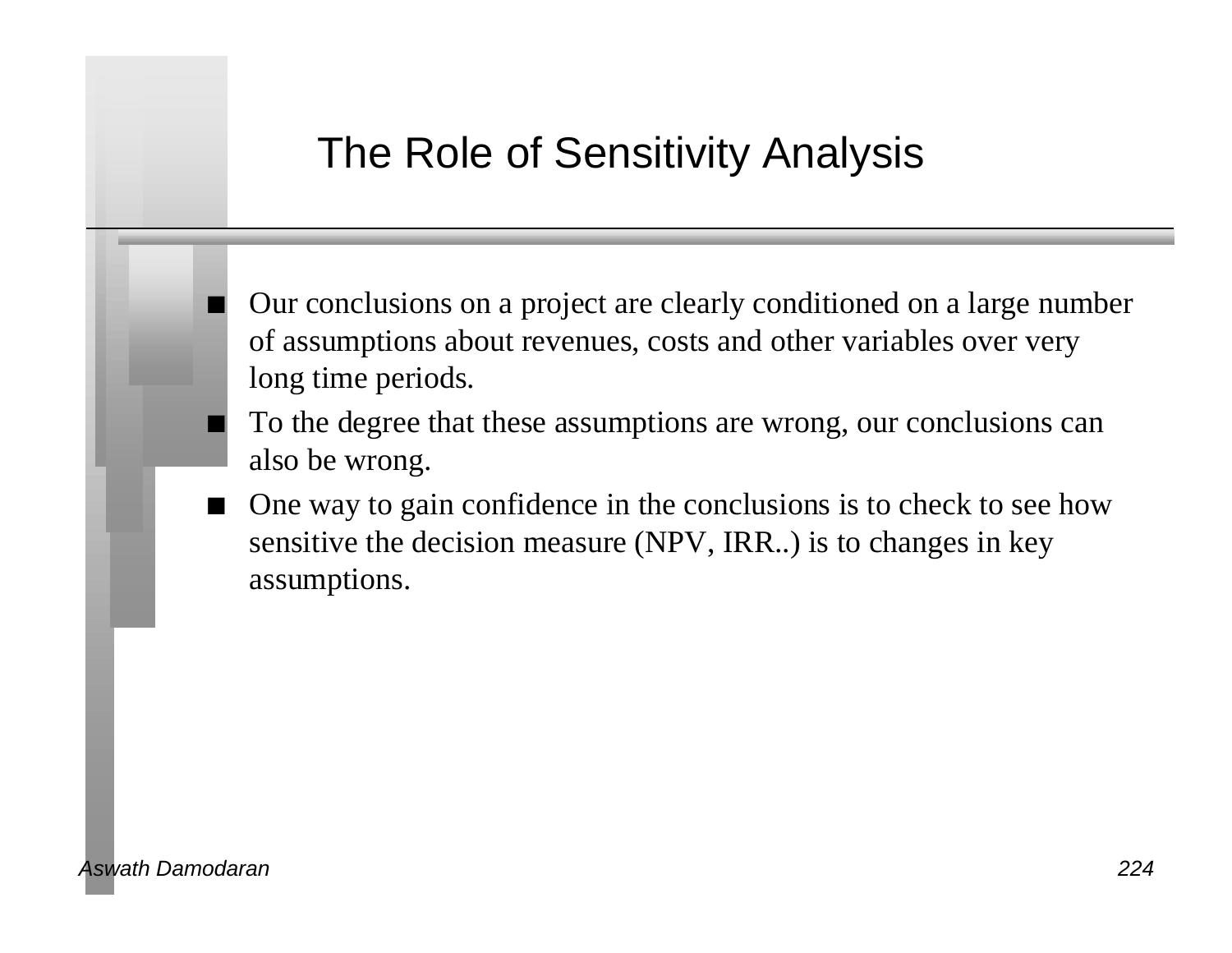### Viability of Paper Plant: Sensitivity to Price per Ton



*Aswath Damodaran 225*